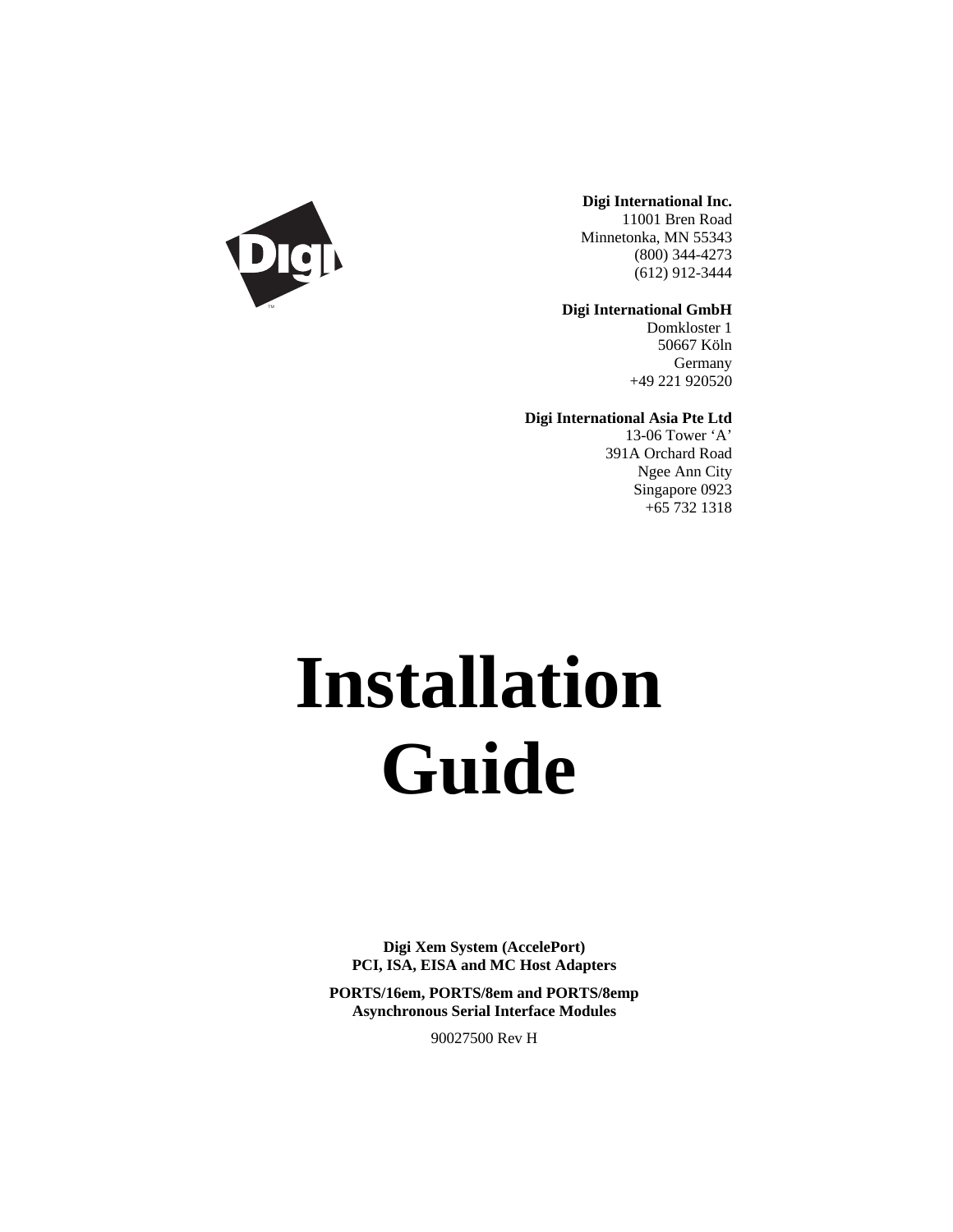**AccelePort**™, **Xem**™, **PORTS/16em**™, **PORTS/8em**™, **PORTS/8emp**™, **PC/Xem**™, **PCI/Xem**™, **EISA/Xem**™, **MC/Xem**™, **AccelePort Xem**™ and the Digi logo are trademarks of Digi International Inc. All other brand and product names are the trademarks of their respective holders.

© Digi International Inc. 1992-1996

All Rights Reserved

| Digi International Inc.         | Phone      | $(800)$ 344-4273 |
|---------------------------------|------------|------------------|
| 11001 Bren Road                 |            | $(612)$ 912-3444 |
| Minnetonka, MN 55343            | <b>FAX</b> | $(612)$ 912-4952 |
|                                 | <b>BBS</b> | $(612)$ 912-4800 |
| Digi International GmbH         | Phone      | $+49221920520$   |
| Domkloster 1                    | <b>FAX</b> | +49 221 9205210  |
| 50667 Köln                      | <b>BBS</b> | +49 221 9205211  |
| Germany                         |            |                  |
| Digi International Asia Pte Ltd | Phone      | $+657321318$     |
| 13-06 Tower $A$                 | <b>FAX</b> | $+657321312$     |
| 391A Orchard Road               | <b>BBS</b> | $+652927163$     |
| Ngee Ann City                   |            |                  |
| Singapore 0923                  |            |                  |
|                                 |            |                  |

Information in this document is subject to change without notice and does not represent a commitment on the part of Digi International.

Digi provides this document "as is", without warranty of any kind, either expressed or implied, including, but not limited to, the implied warranties of fitness or merchantability for a particular purpose. Digi may make improvements and/or changes in this manual or in the product(s) and/or the program(s) described in this manual at any time.

This product could include technical inaccuracies or typographical errors. Changes are periodically made to the information herein; these changes may be incorporated in new editions of the publication.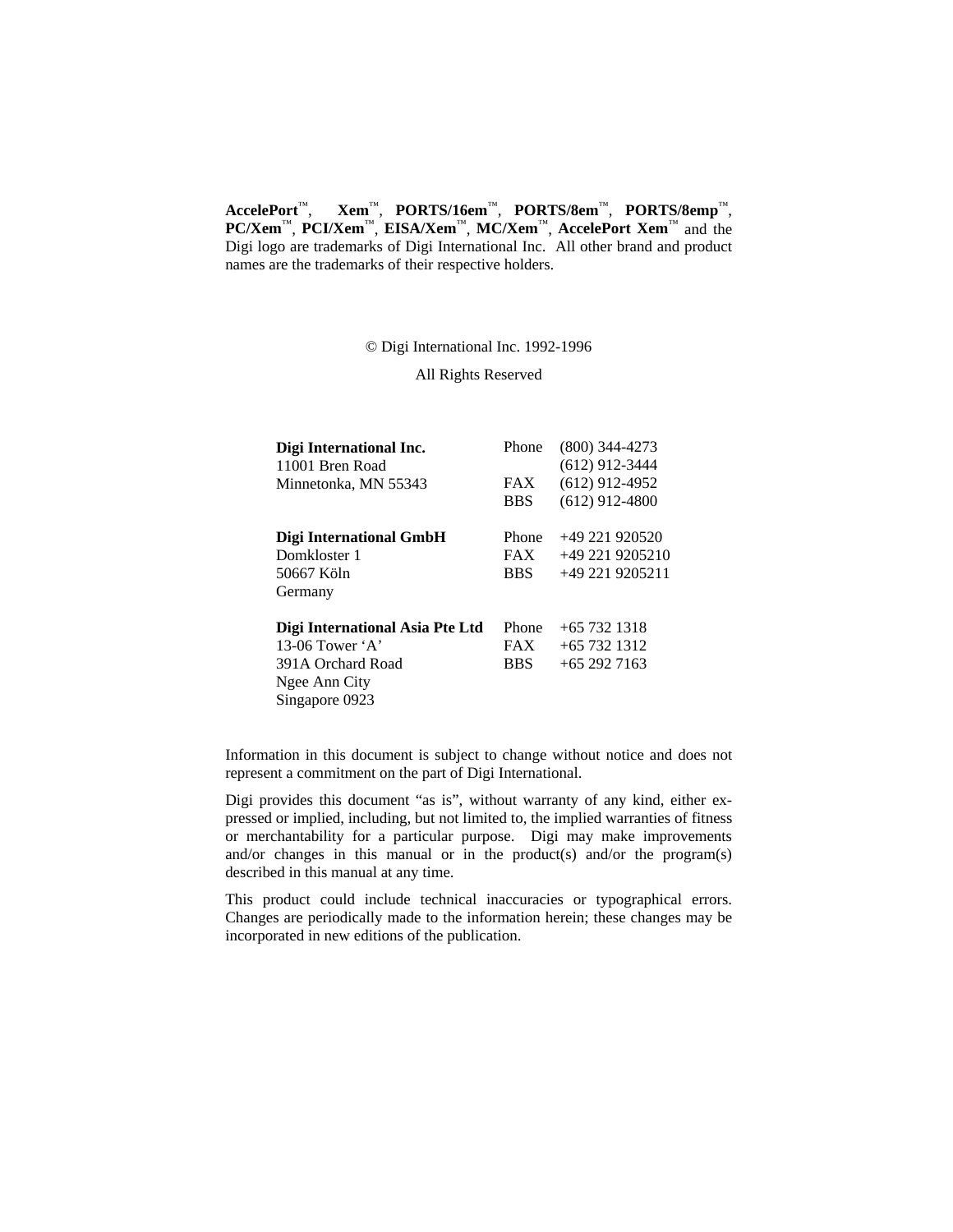# **Table of Contents**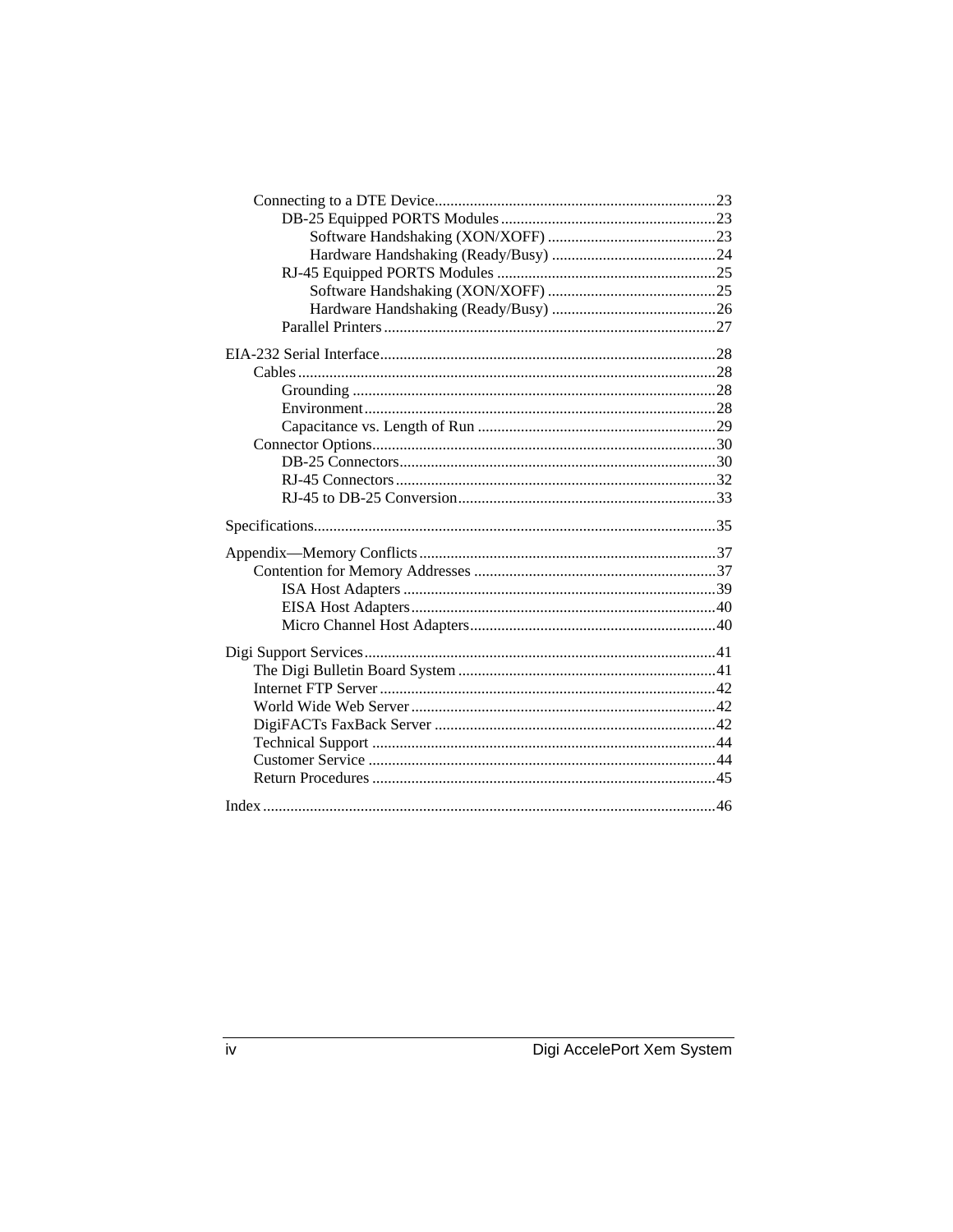#### **List of Figures**

| Figure 1  |                                                           |  |
|-----------|-----------------------------------------------------------|--|
| Figure 2  | DIP Switch Settings for I/O Port Starting Address11       |  |
| Figure 3  |                                                           |  |
| Figure 4  |                                                           |  |
| Figure 5  |                                                           |  |
| Figure 6  | 8-Wire Modem Cable for use with ALTPIN Configuration 22   |  |
| Figure 7  | Simple Terminal/Printer Cable for DB-25 PORTS Modules  23 |  |
| Figure 8  | Terminal/Printer Cable with DTR Handshaking (DB-25) 24    |  |
| Figure 9  | Simple Terminal/Printer Cable for RJ-45 PORTS Modules 25  |  |
| Figure 10 | Terminal/Printer Cable with DTR Handshaking (RJ-45) 26    |  |
| Figure 11 |                                                           |  |
| Figure 12 | PORTS/16em Asynchronous Connectors (DB-25 Version) 30     |  |
| Figure 13 | PORTS/8em and PORTS/8emp Asynchronous Connectors30        |  |
| Figure 14 | Correspondence of Different RJ Plugs to RJ-45 Jack32      |  |
| Figure 15 |                                                           |  |
| Figure 16 |                                                           |  |

#### **List of Tables**

| Table 1 |  |
|---------|--|
| Table 2 |  |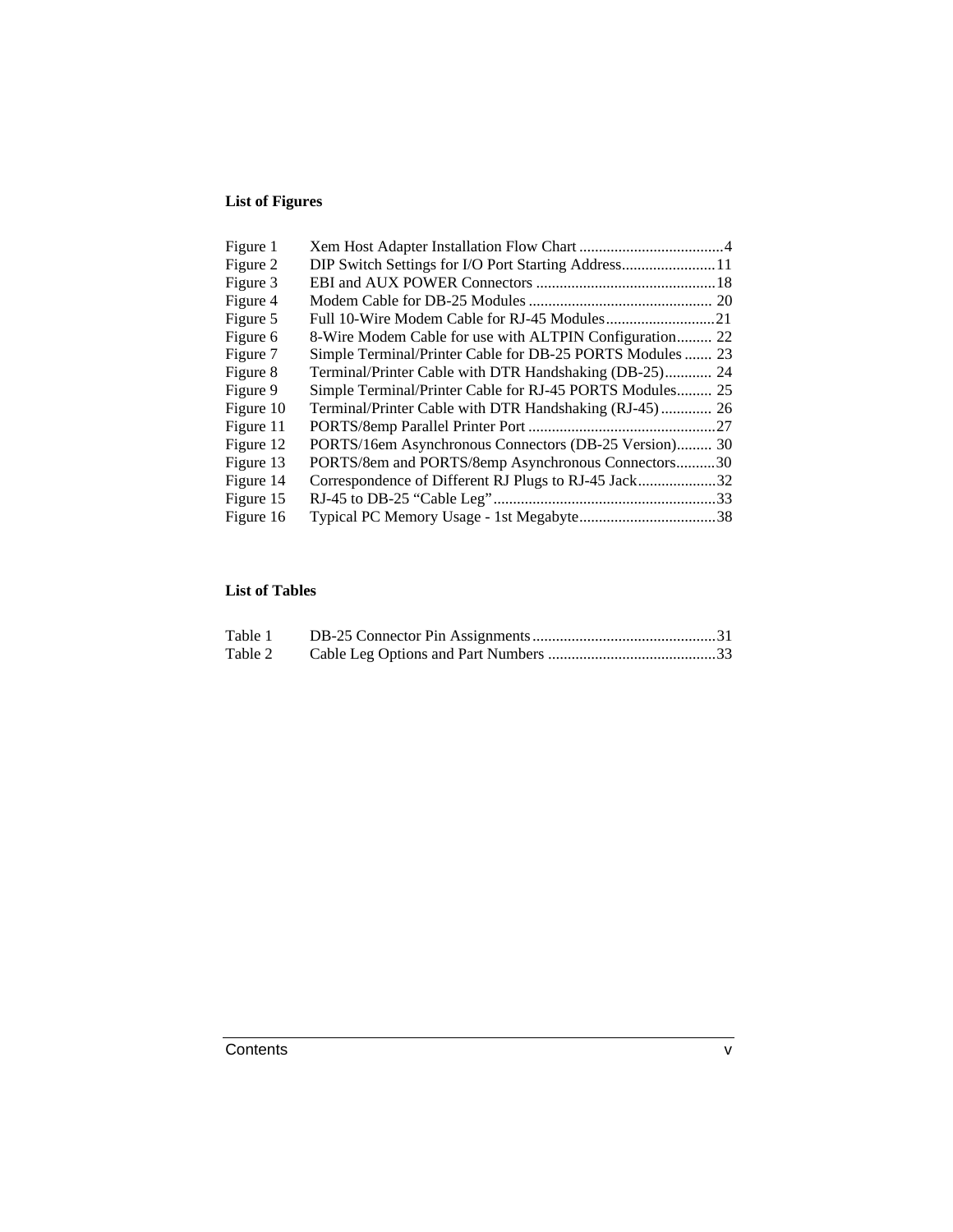# **Federal Communications Commission (FCC) Statement**

#### **Radio Frequency Interference (RFI) (FCC 15.105)**

This equipment has been tested and found to comply with the limits for Class A digital devices pursuant to Part 15 of the FCC Rules. These limits are designed to provide reasonable protection against harmful interference in a residential environment. This equipment generates, uses, and can radiate radio frequency energy, and if not installed and used in accordance with the instruction manual, may cause harmful interference to radio communications. However, there is no guarantee that interference will not occur in a particular installation. If this equipment does cause harmful interference to radio or television reception, which can be determined by turning the equipment off and on, the user is encouraged to try and correct the interference by one or more of the following measures:

- Reorient or relocate the receiving antenna.
- Increase the separation between the equipment and the receiver.
- Connect the equipment into an outlet on a circuit different from that to which the receiver is connected.
- Consult the dealer or an experienced radio/TV technician for help.

#### **Labeling Requirements (FCC 15.19)**

This device complies with Part 15 of FCC rules. Operation is subject to the following two conditions: (1) this device may not cause harmful interference, and (2) this device must accept any interference received, including interference that may cause undesired operation.

#### **Modifications (FCC 15.21)**

Changes or modifications to this equipment not expressly approved by Digi may void the user's authority to operate this equipment.

#### **Cables (FCC 15.27)**

Shielded cables *must* be used to remain within the Class A limitations.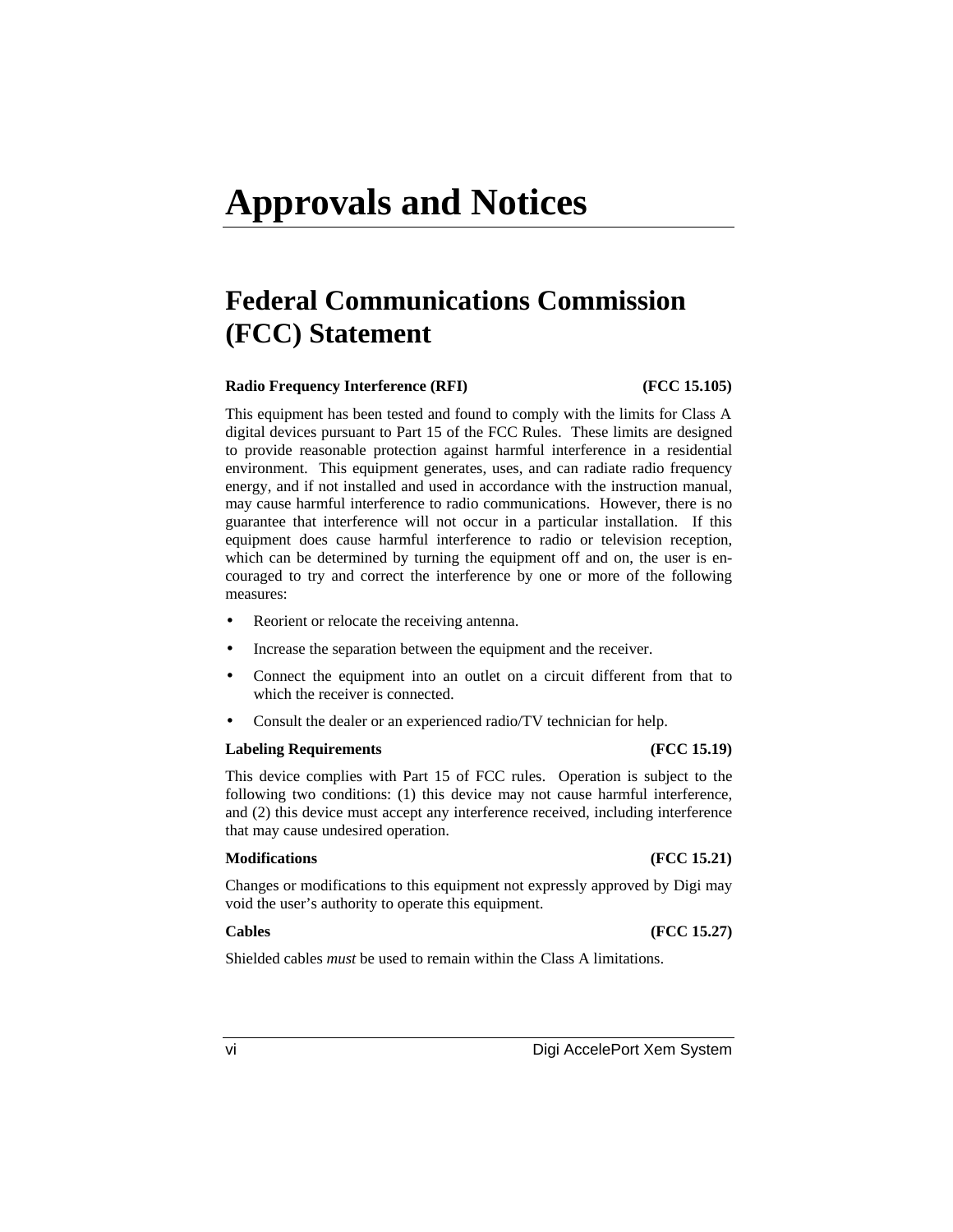# **Industry Canada Compliance Statement**

This Class A digital apparatus meets the requirements of the Canadian Interference-Causing Equipment Regulations.

Cet appareil numérique de la Classe A respecte toutes les exigences du Règlement sur le matériel brouilleur du Canada.

# **European Union EMC Directive**

This product has been tested and found to comply with the following European Union standards:

- EN 55022 Class A
- EN 50082-1

# **Safety**

This product complies with the following safety standards:

- UL 1950
- CSA 22.2 No. 950
- EN 60950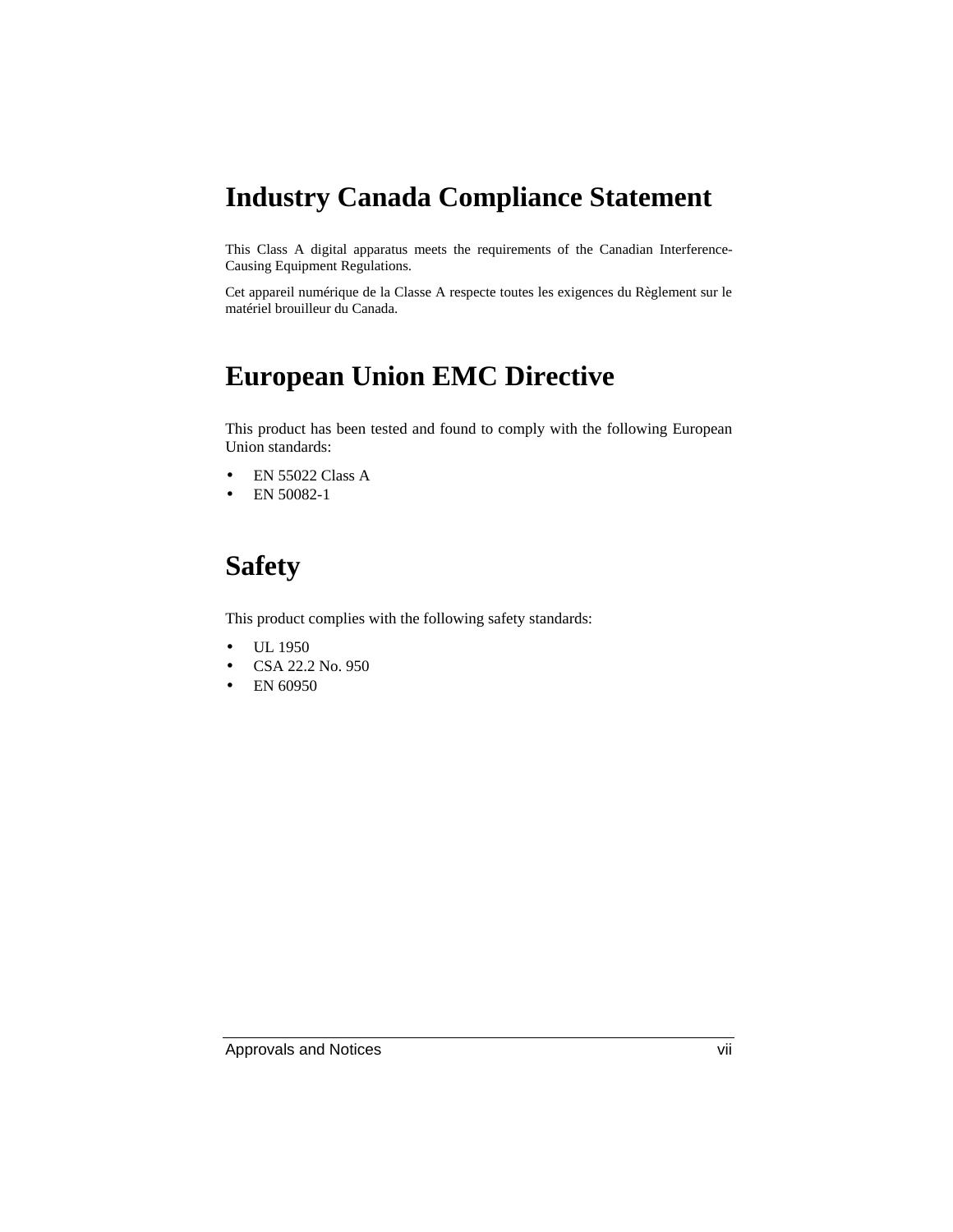**Notes**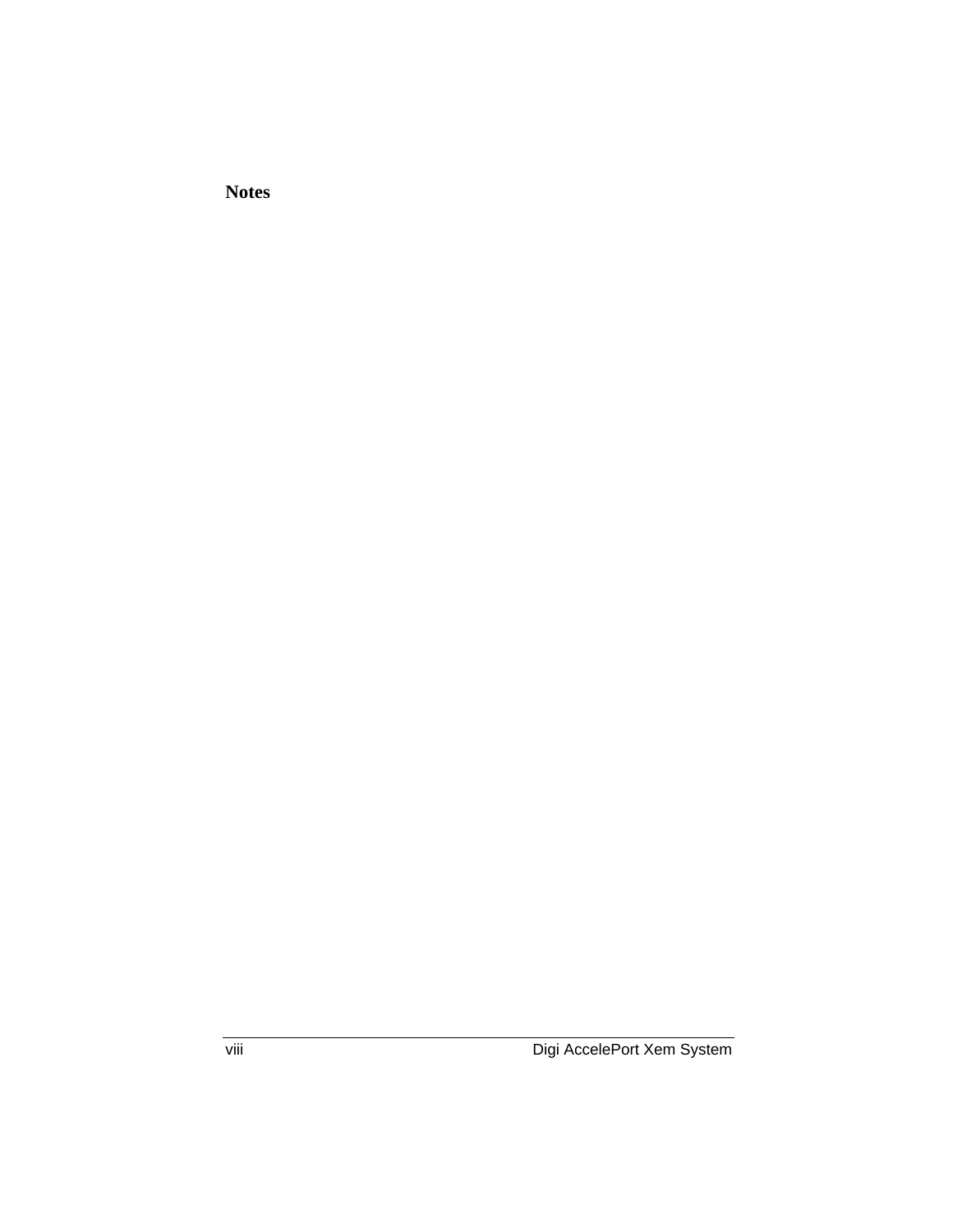# **Introduction**

This manual covers the installation of the Digi PCI/Xem, PC/Xem, EISA/Xem and MC/Xem (also known as AccelePort Xem - PCI, AccelePort Xem - ISA, AccelePort Xem - EISA and AccelePort Xem - MC) host adapters and one to four PORTS/16em, PORTS/8em and/or PORTS/8emp modules. Software installation is described in a separate manual.

# **The Digi Xem System**

The Digi Xem system consists of a host adapter and up to four Digi PORTS/16em, PORTS/8em and/or PORTS/8emp modules. The host adapter plugs into the host computer, and is connected by a high-speed Digi EBI (External Bus Interface) cable to the PORTS module. Each PORTS module is equipped with eight (PORTS/8em, PORTS/8emp modules) or sixteen (PORTS/16em module) EIA-232 asynchronous serial ports, and up to four modules may be daisy-chained together for a total of up to 64 asynchronous serial channels.

#### **Host Adapter**

Digi Xem host adapters are intelligent boards that connect the EIA-232 channels on the PORTS modules to the host computer. At the heart of the host adapter is a 32-bit 20 MHz 3051 RISC processor, giving it the data processing equivalent of 16 VAX MIPS. Xem host adapters have 256K bytes to 1 Megabyte (depending on the model and options) of dual-ported high-speed RAM used for program code and data buffering. The Digi Xem system supports "cooked" throughput speeds of up to 115K bps for each asynchronous port.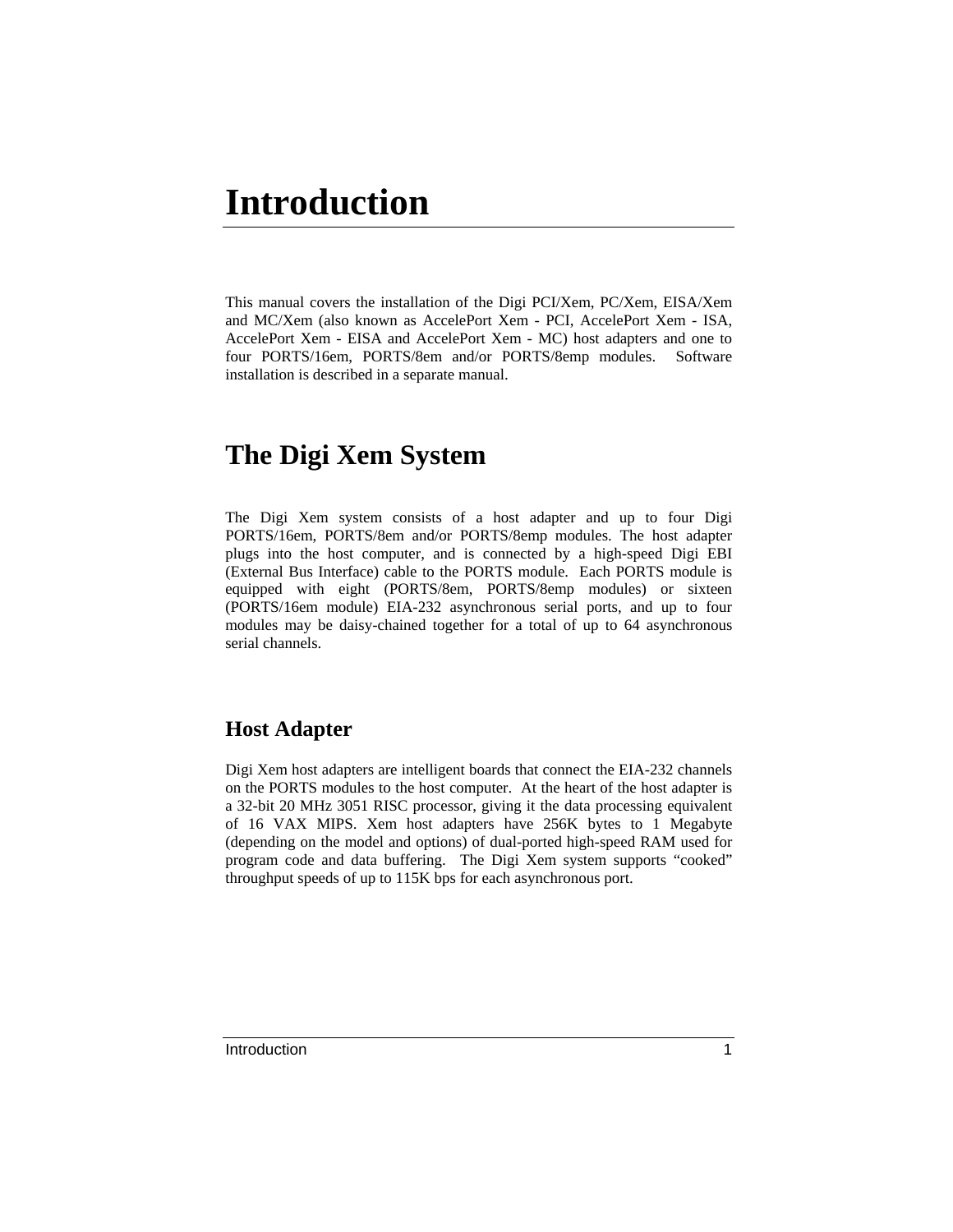#### **PORTS Modules**

Digi offers three different PORTS modules: the **PORTS/16em** module provides sixteen asynchronous serial ports; the **PORTS/8em** module provides eight asynchronous serial ports; and the **PORTS/8emp** module provides eight asynchronous serial ports plus a parallel printer port.

The Digi PORTS modules contain eight or sixteen EIA-232 asynchronous ports, and are connected to the host adapter by a Digi EBI cable. Three additional PORTS module can be "daisy-chained" to the first, for a total of up to 64 ports.

The EIA-232 ports are accessed either through standard male DB-25 connectors, or compact 10-pin RJ-45 female connectors, located on the back of the PORTS module. Full modem control is supported on all ports. If full modem control is not necessary for a particular port on an RJ-45 PORTS module, then RJ-11 connectors may be used between the PORTS module and the peripheral.

The parallel printer port is accessed via a female DB-25 connector located on the left side of the PORTS/8emp module, and is compatible with the standard parallel ports furnished with most personal computers.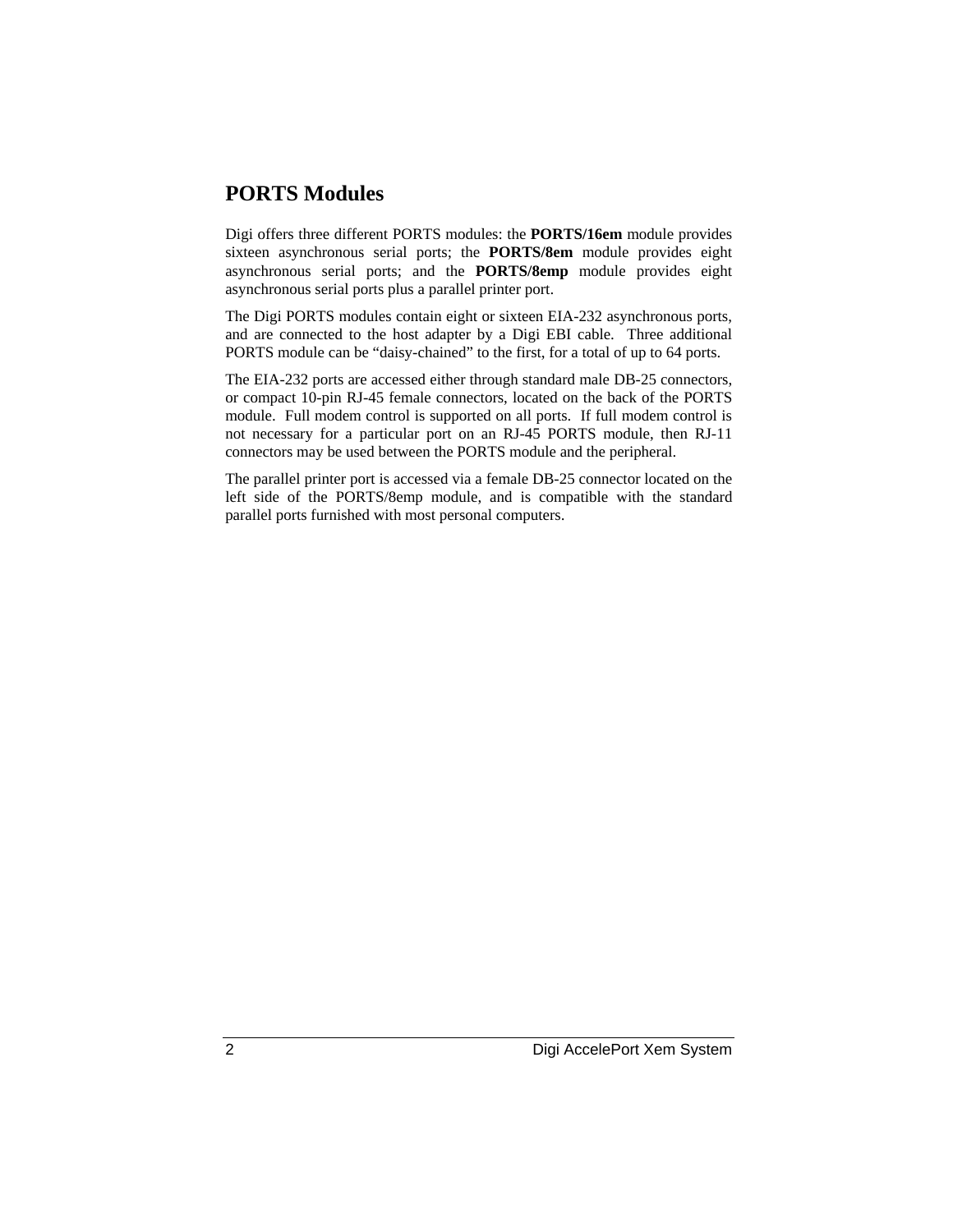# **Installation Tips**

This section provides information about the Digi memory mapping and diagnostic utilities.

Installing your Xem host adapter is easy; however, since the boards require unique I/O and memory addresses, you may experience conflicts with other devices in your system. To minimize installation difficulties, two utilities are available: **DIGIMMAP.EXE**, a program which will help you find a block of available memory address space in your computer (ISA, EISA and Micro Channel boards only — PCI adapters are configured automatically), and **UD-RISC.EXE** (**UD-PCI.EXE** for PCI host adapters), a diagnostic program which will verify that the board is functioning correctly, and help you to identify any hardware problems or conflicts with the board. These utilities are on the diagnostics diskette.



The diagnostics diskette is a DOS format diskette; if you purchased the board for a UNIX system, the diagnostics diskette is not included, but the programs may be obtained via our BBS, FTP server, or by calling Digi Customer Service. See the Customer Support Services section in the back of this book for addresses and phone numbers.

The flow chart on the following page shows a good sequence to follow when installing your board. Following this procedure will minimize installation difficulties and minimize the need for calls to Technical Support.

#### Important!

Please run the memory map utility and diagnostics before calling Technical Support for assistance.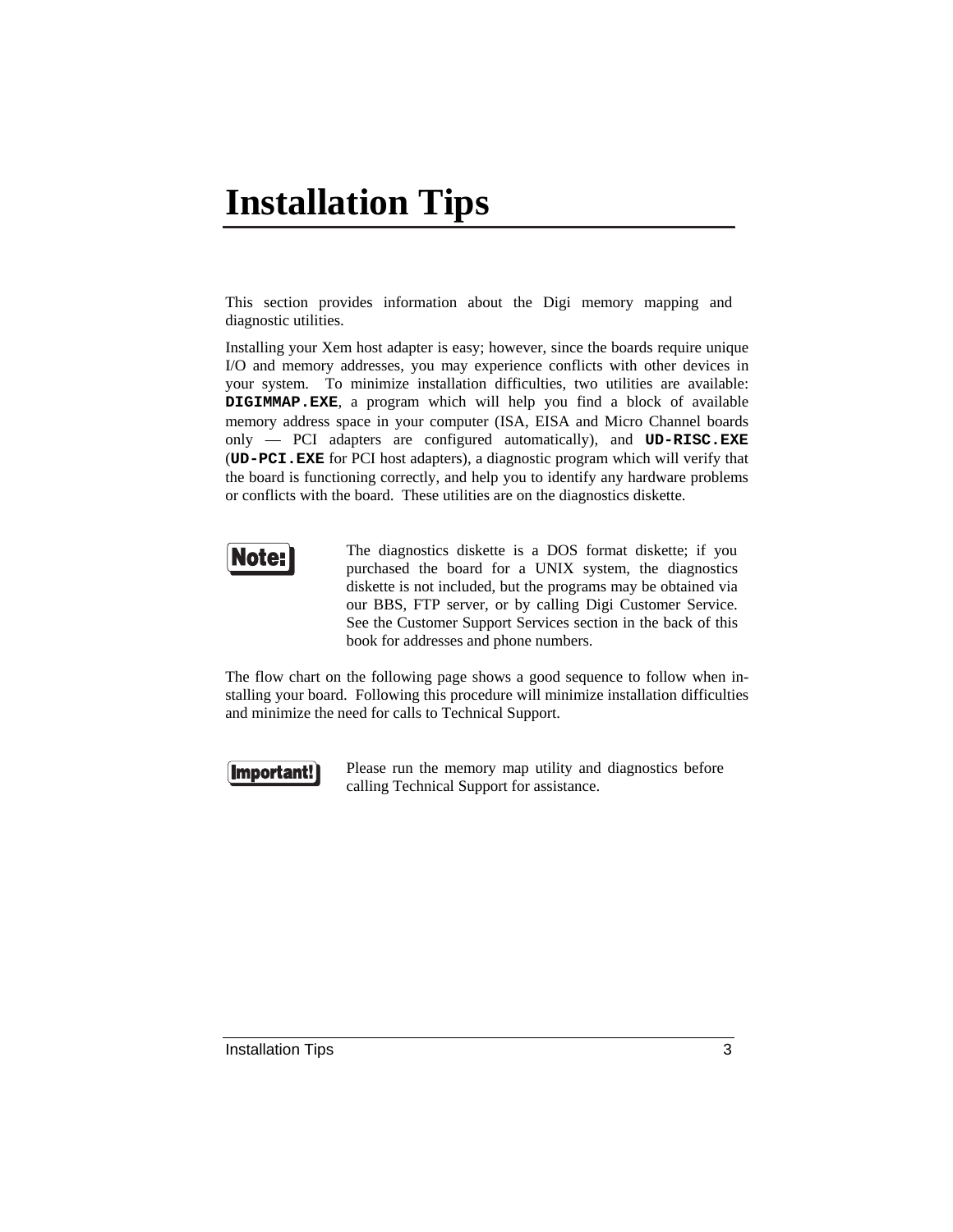





If you are installing the PCI version of the Xem host adapter, skip the first three boxes in the flow chart and simply run the diagnostics.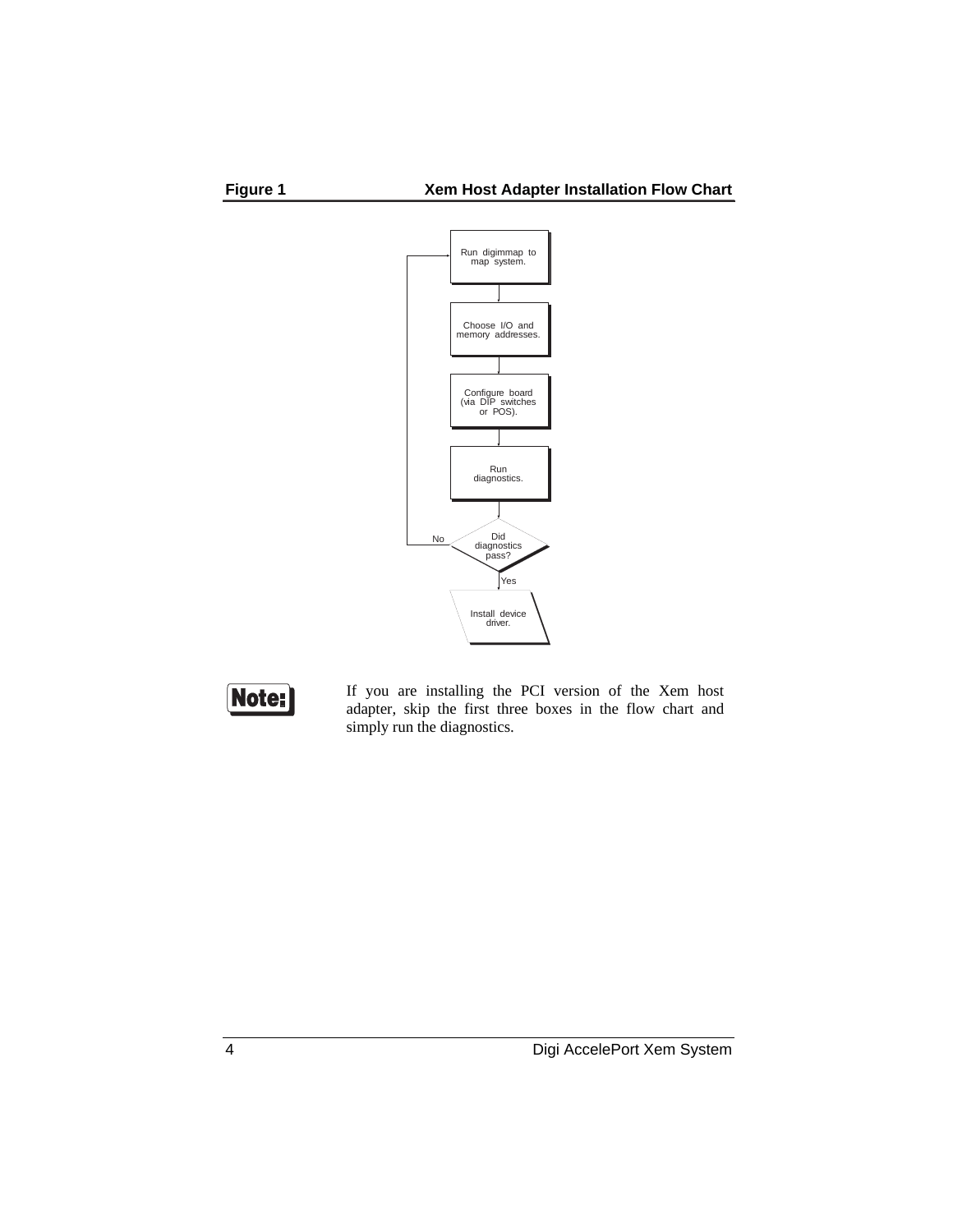# **Memory Map Utility**



If you are installing the PCI version of the Xem host adapter, skip this procedure. PCI boards are mapped automatically.

The memory map utility, **DIGIMMAP.EXE**, is an MS-DOS based executable program that is designed to aid in the installation of Digi hardware by detailing locations in memory that are available for the Digi product.

To run **DIGIMMAP.EXE**, follow this procedure:

- **1.** Boot your system normally. This should cause any adapters in your system to be initialized.
- **2.** Place a bootable DOS formatted diskette in drive A (or your boot drive, if different from drive A). This diskette must have no TSRs or memory managers present, or **DIGIMMAP** may give erroneous results (hint: rename **CONFIG.SYS** and **AUTOEXEC.BAT**, if present, so they are not executed during bootup).
- **3.** Press the <Ctrl>, <Alt> and <Delete> keys simultaneously to reboot your machine. DO NOT press the RESET button or cycle power to reboot; resetting the machine may turn off any adapters that were activated in Step 1.
- **4.** Now place the diskette containing the diagnostic software in the diskette drive and enter: **A:\RISC\DIGIMMAP** (assuming that you put the diskette in drive A).
- **5.** After reading the initial screen, press  $\leq E$  to execute the utility.
- **6.** The center column will contain a list of 32K starting addresses which appear to be available. Write down several of these addresses (some devices can fool the memory mapper by turning their memory off, making the area appear to be available). A good order for trying addresses is:
	- 1. Addresses beginning with "**D**" (D0000h & D8000h)
	- 2. Addresses beginning with "**C**" (C0000h & C8000h)
	- 3. Addresses beginning with "**E**" (E0000h & E8000h)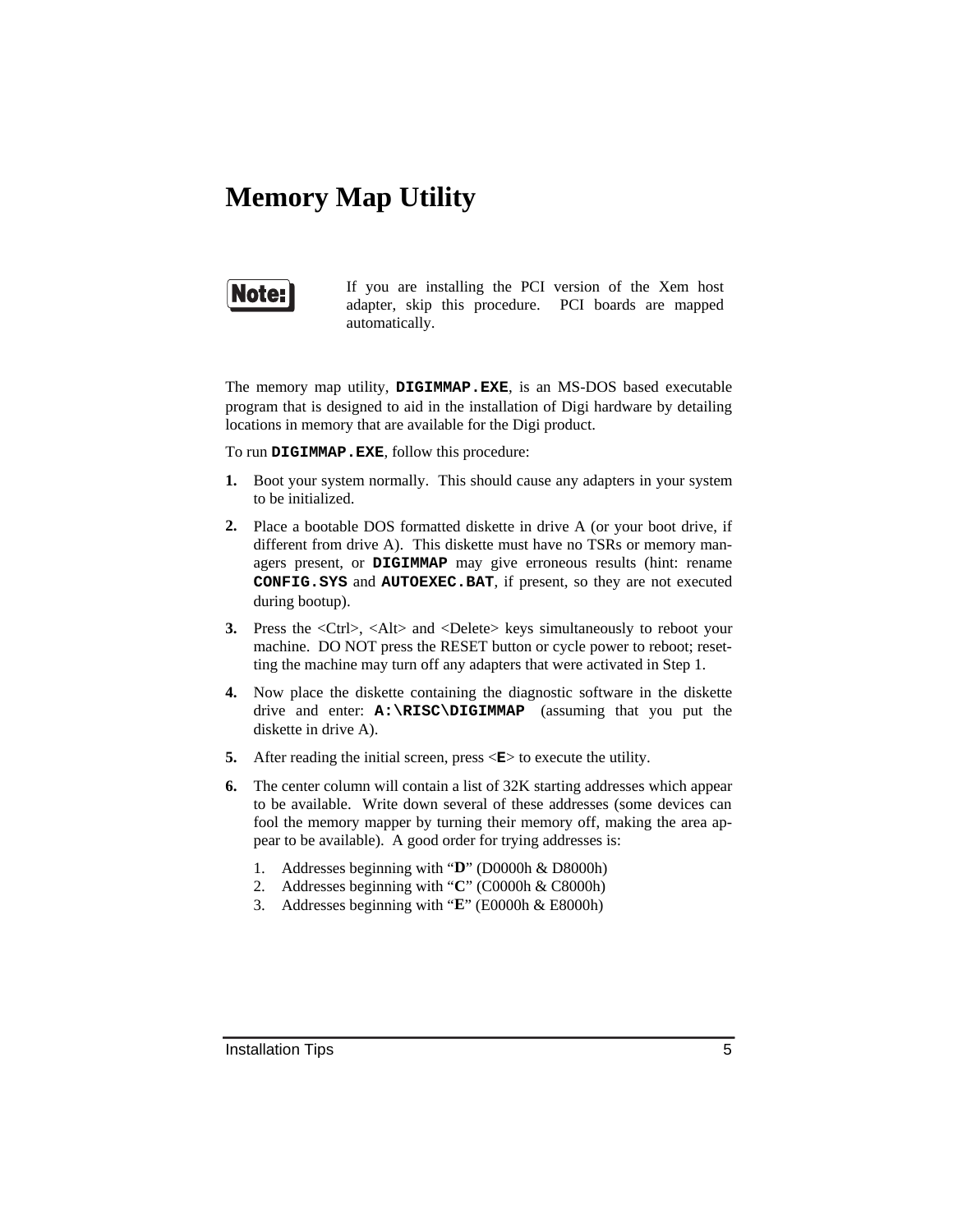# **User Diagnostics**

#### **ISA, EISA and Micro Channel Host Adapters**

The **\RISC** directory on the Digi Diagnostics diskette contains a user diagnostic program called **UD-RISC.EXE**.

- **1.** After starting MS-DOS, insert the diskette containing the diagnostic software in the diskette drive and enter **A:\RISC\UD-RISC** (assuming that you put the diskette in drive A).
- **2.** When asked for a board family, press <**A**>.
- **3.** Now you need to enter at least two parameters: the host adapter's I/O address (set by DIP switches or a configuration utility) and the Host Base Address (the starting address of the board's dual ported memory—use the memory map utility **DIGIMMAP.EXE** to find a good address to use).

Depending on the version of the diagnostic program, the other parameters may already be filled in with default values; if they are not, enter the following values:

| Window Size:         | 32K             |
|----------------------|-----------------|
| IRO:                 | <b>Disabled</b> |
| Machine Environment: | <b>ISA</b>      |
| Port:                | 1               |
| $EIA-232/422$ :      | 232             |
| Loopback:            | N0              |
| Continuous Test:     | Yes             |
| Stop on first:       | Yes             |

- **4.** Now press  $\langle \mathbf{E} \rangle$  to start the tests. The tests will be run consecutively, and pass/fail status will be indicated on the right hand side of your screen.
- **5.** If all the tests pass, the board is functioning correctly and you are ready to install the device driver software. Make a note of the Host Base Address and I/O address before exiting the diagnostic program (you will need to specify these when you install the device driver software).
- **6.** If failures occur, the most likely cause is a memory conflict. Try a different Host Base Address and execute the diagnostics again. If you get a Hardware Reset Error, try a different I/O address (be sure to set the DIP switches for the new address).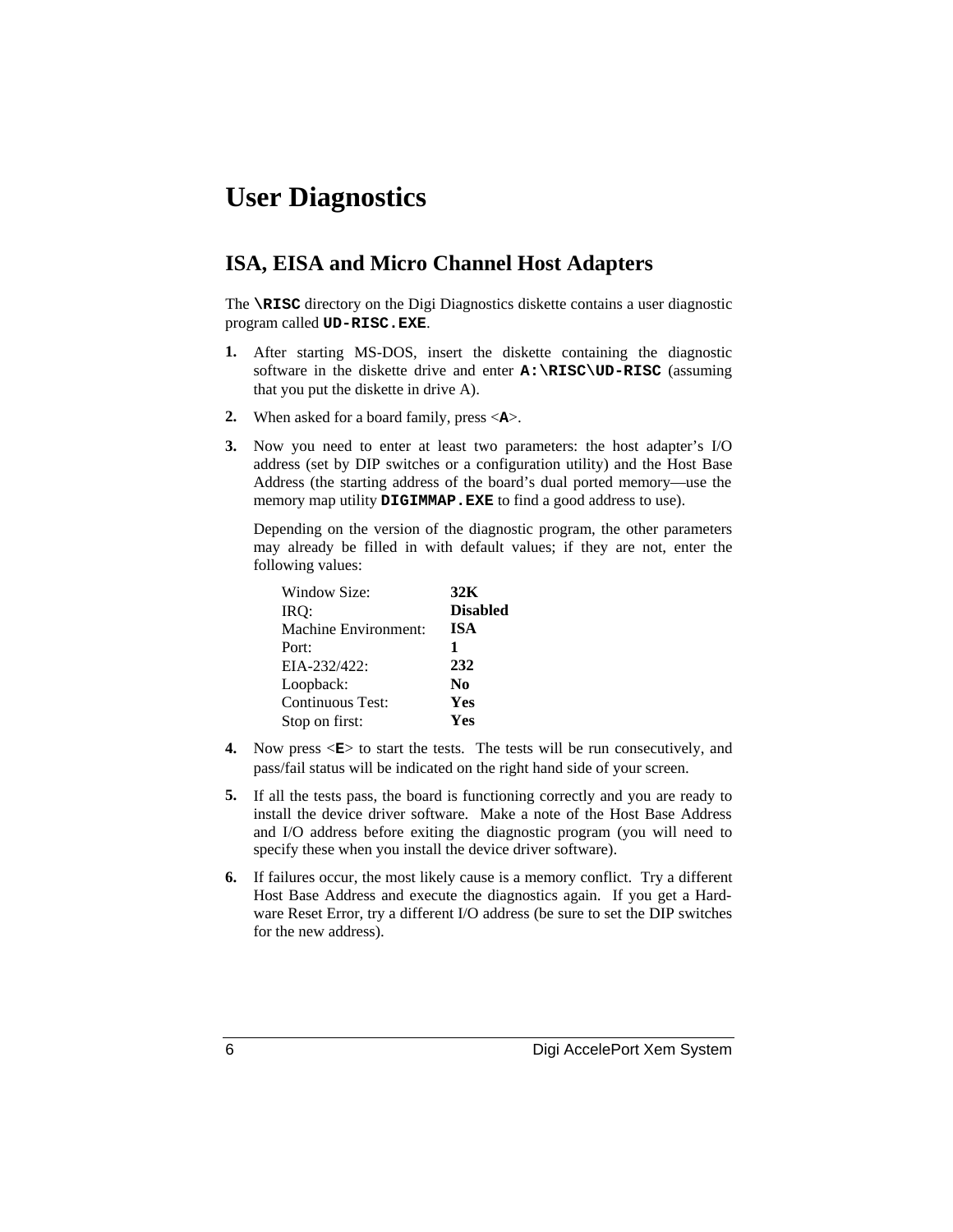#### **PCI Host Adapters**

The **\PCI** directory on the Digi diskette contains a user diagnostic program called **UD-PCI.EXE**.

- **1.** After starting MS-DOS, insert the diskette containing the diagnostic software in the diskette drive and enter **A:\PCI\UD-PCI** (assuming that you put the diskette in drive A).
- **2.** When asked for a board family, press <**A**>.
- **3.** The program will display the adapter base address that was assigned by the host. The other parameters are be filled in with the following default values:

| Port:            |     |
|------------------|-----|
| EIA-232/422:     | 232 |
| Loopback:        | No. |
| Continuous Test: | Yes |
| Stop on first:   | Yes |

- **4.** Now press  $\leq E$  to start the tests. The tests will be run consecutively, and pass/fail status will be indicated on the right hand side of your screen.
- **5.** If all the tests pass, the board is functioning correctly and you are ready to install the device driver software.



For more information on the diagnostic software, see the text files **USERPCI.TXT** and **RELNOT-P.TXT**, in the **\PCI** directory of the diagnostics diskette.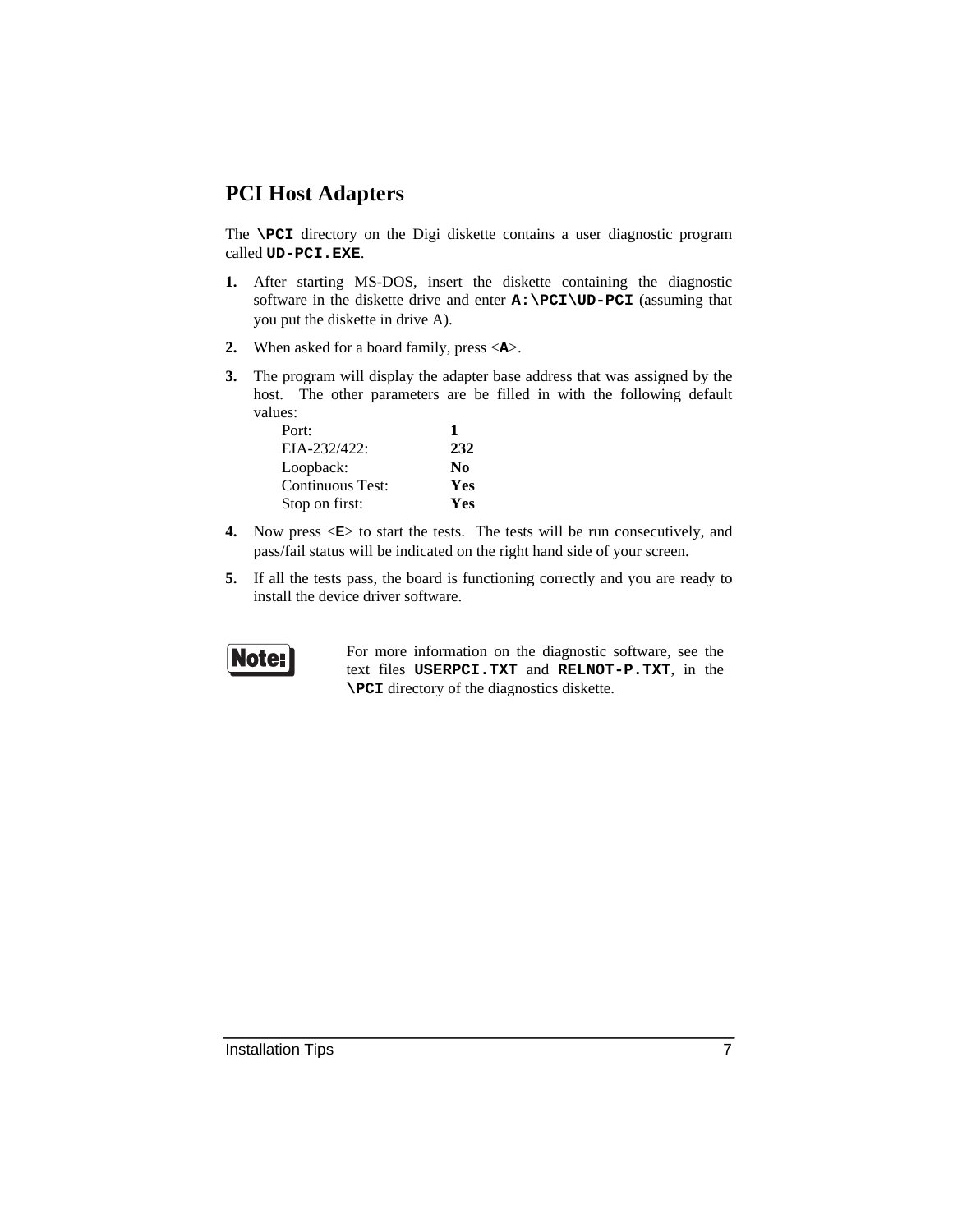# **Installation**

Installation of the Digi Xem system consists of configuring and installing the host adapter board in your computer, connecting the PORTS module(s) and installing the device driver software. This section covers the hardware installation—device driver installation is discussed in a separate manual, included with the device driver software.

PCI, ISA, EISA and Micro Channel installations are covered in separate subsections.



Write down the serial number of your Xem host adapter (see the figure in the appropriate subsection for the location of the serial number on your board) before plugging the board into your computer. This will save you having to remove the board later if you need technical assistance.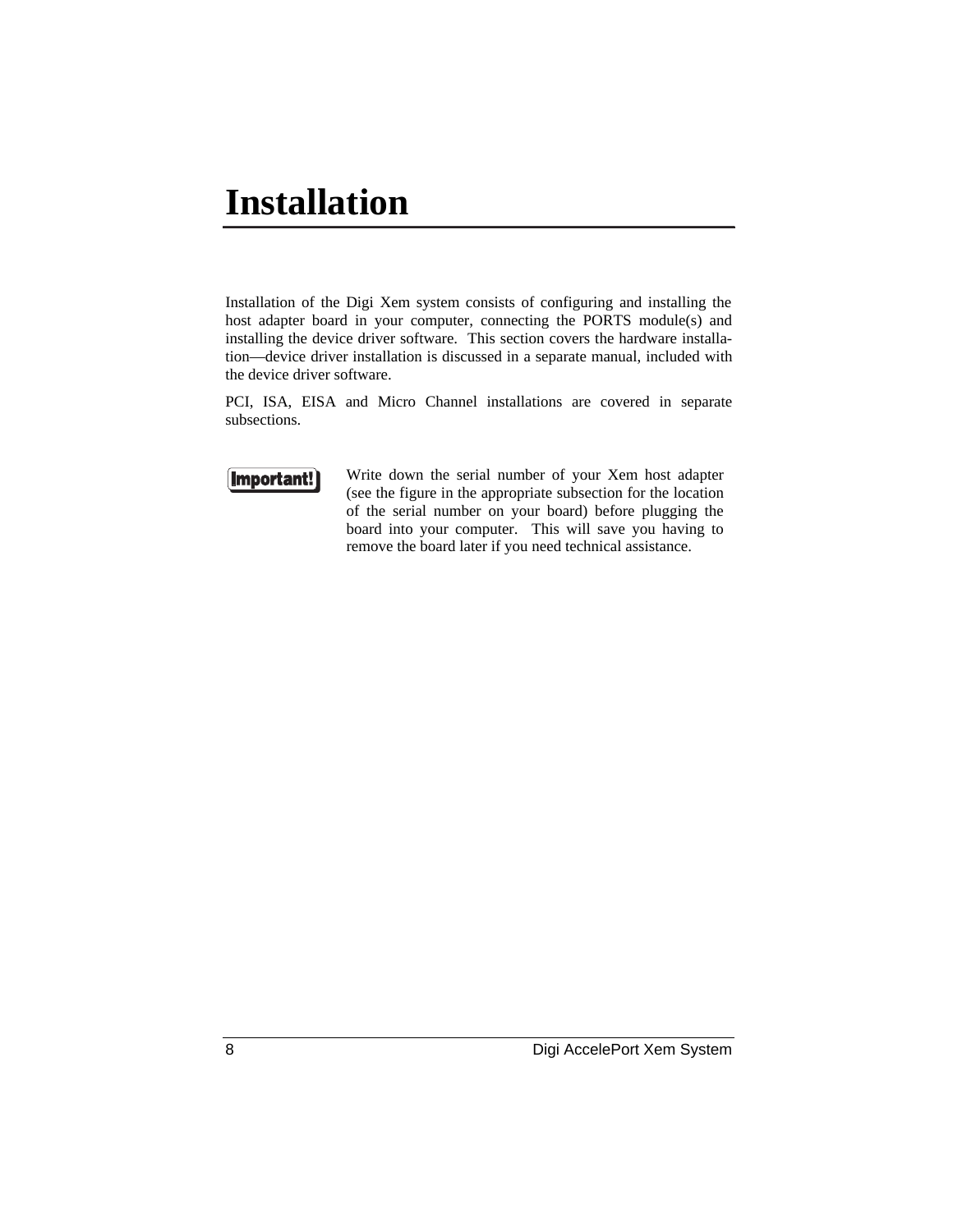# **PCI Installation**

### **Configuring the Host Adapter**

No hardware configuration is required for PCI Xem host adapters.

### **Installing the PCI Host Adapter in your Computer**

- **1.** Turn off your computer's power and remove the cover (refer to your computer's manual for instructions on cover removal and option board installation and cautions).
- **2.** Locate an available PCI slot in your computer and remove the slot plate.
- **3.** Plug the host adapter into the PCI slot and screw the endplate to the computer chassis.
- **4.** Replace your computer's cover.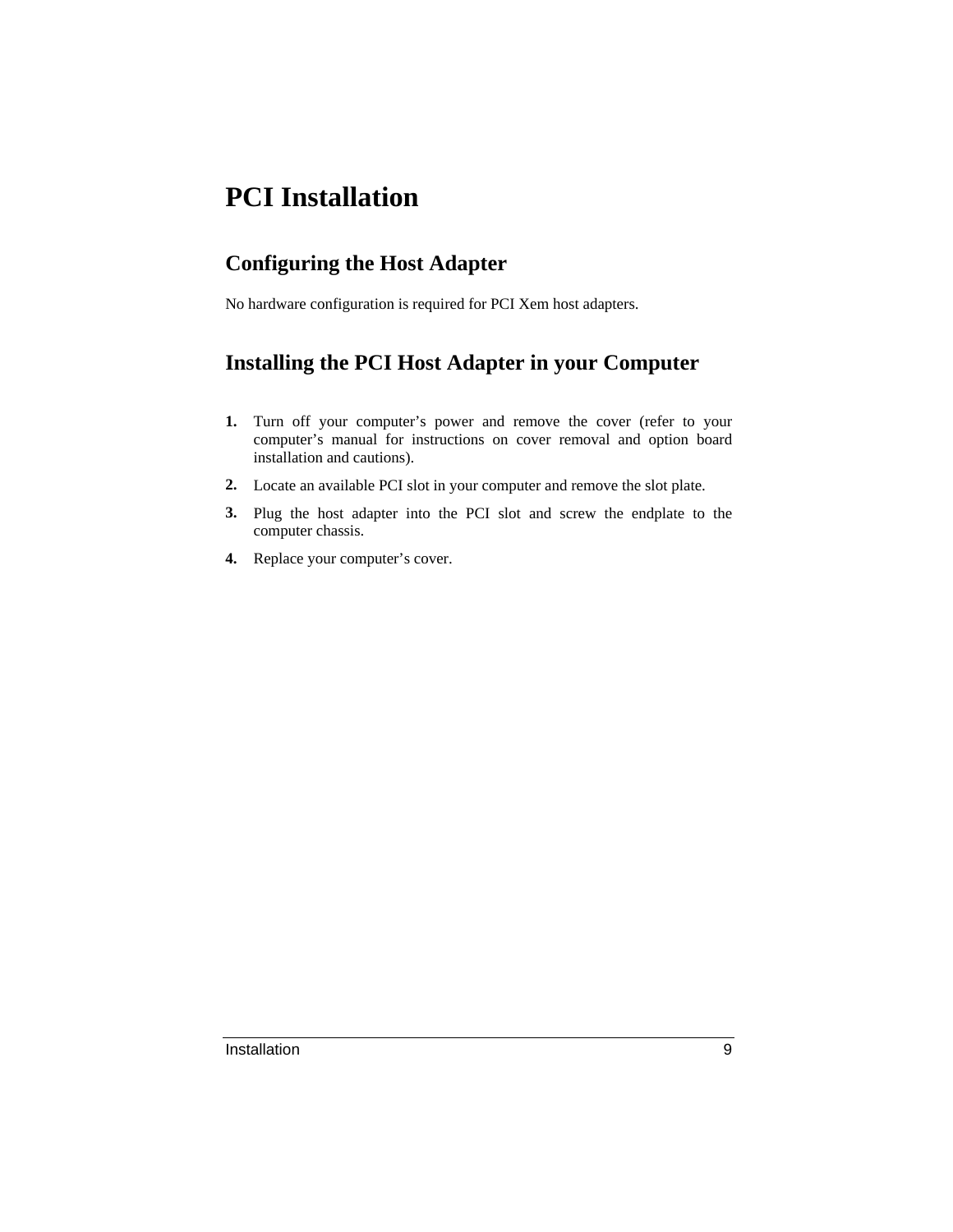# **ISA Installation**

### **Selecting an I/O Port**

The device driver software controls the Xem host adapter through an I/O port mapped into the host computer's I/O bus. The host adapter must have its own I/O port address, not used by any other device in your system (this address is actually a starting address—the host adapter uses four bytes for its I/O register).

Refer to the documentation for your other add-in cards to determine what I/O port addresses they may be using, and make sure you select an I/O port address that doesn't conflict. The starting address choices are (in hex): 104h, 114h, 124h, 204h, 224h, 304h and 324h.



Be sure to make a note of the I/O address you have selected, as you will need this information when you install the device driver software.

Now use switches 1, 2 and 3 of the DIP switch to set the address of the I/O port. See Figure 2 for information on setting the switches for your choice of I/O port.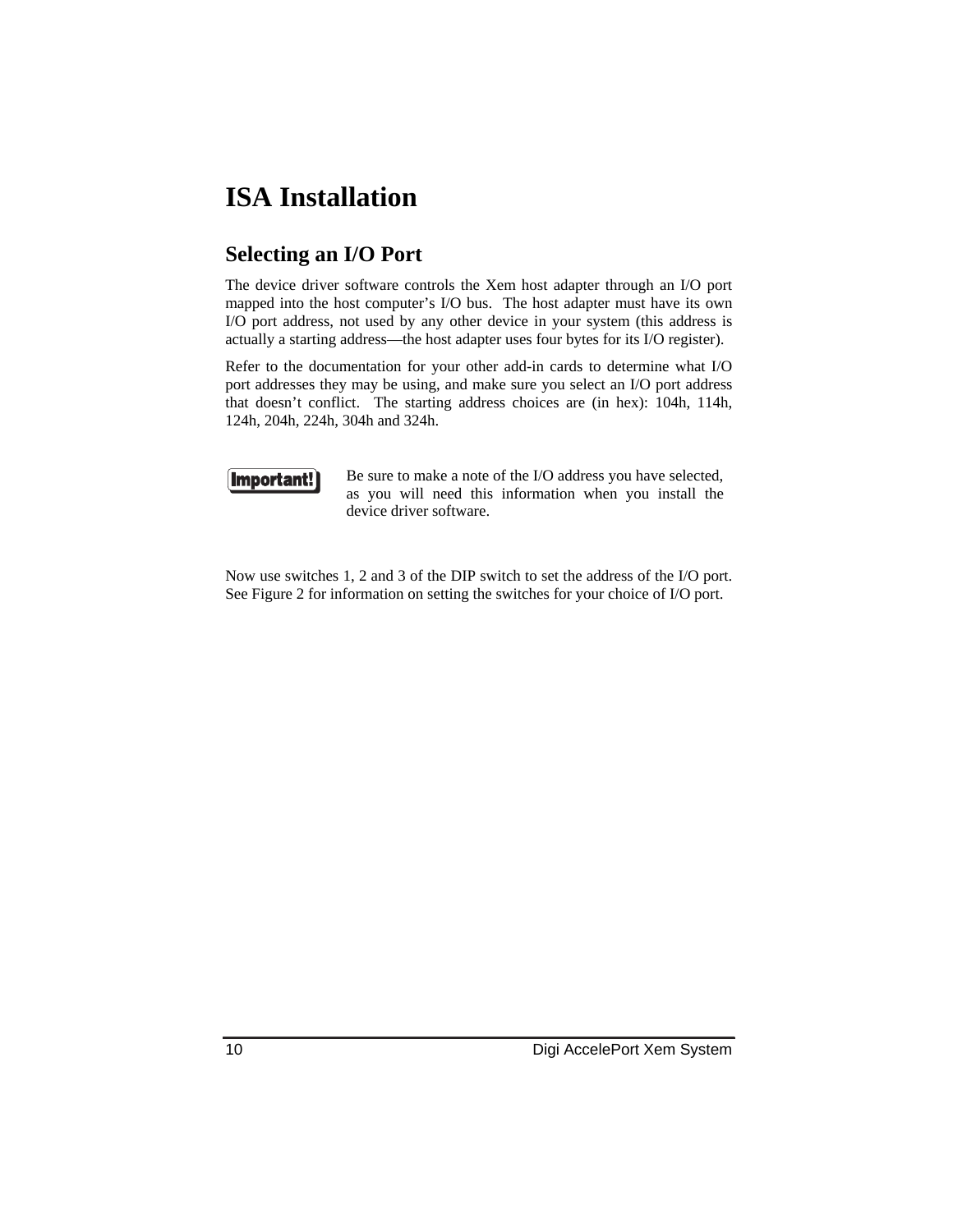



304h (ON-ON-OFF)



224h (ON-OFF-ON)

324h (ON-ON-ON)



204h (ON-OFF-OFF)





124h (OFF-ON-ON)



114h (OFF-ON-OFF)

104h (OFF-OFF-ON)

(Note that switch #4 is not used.)

# **Jumper Settings**

Your Xem host adapter may have one or more jumpers installed. These jumpers are set in the factory, and must not be moved.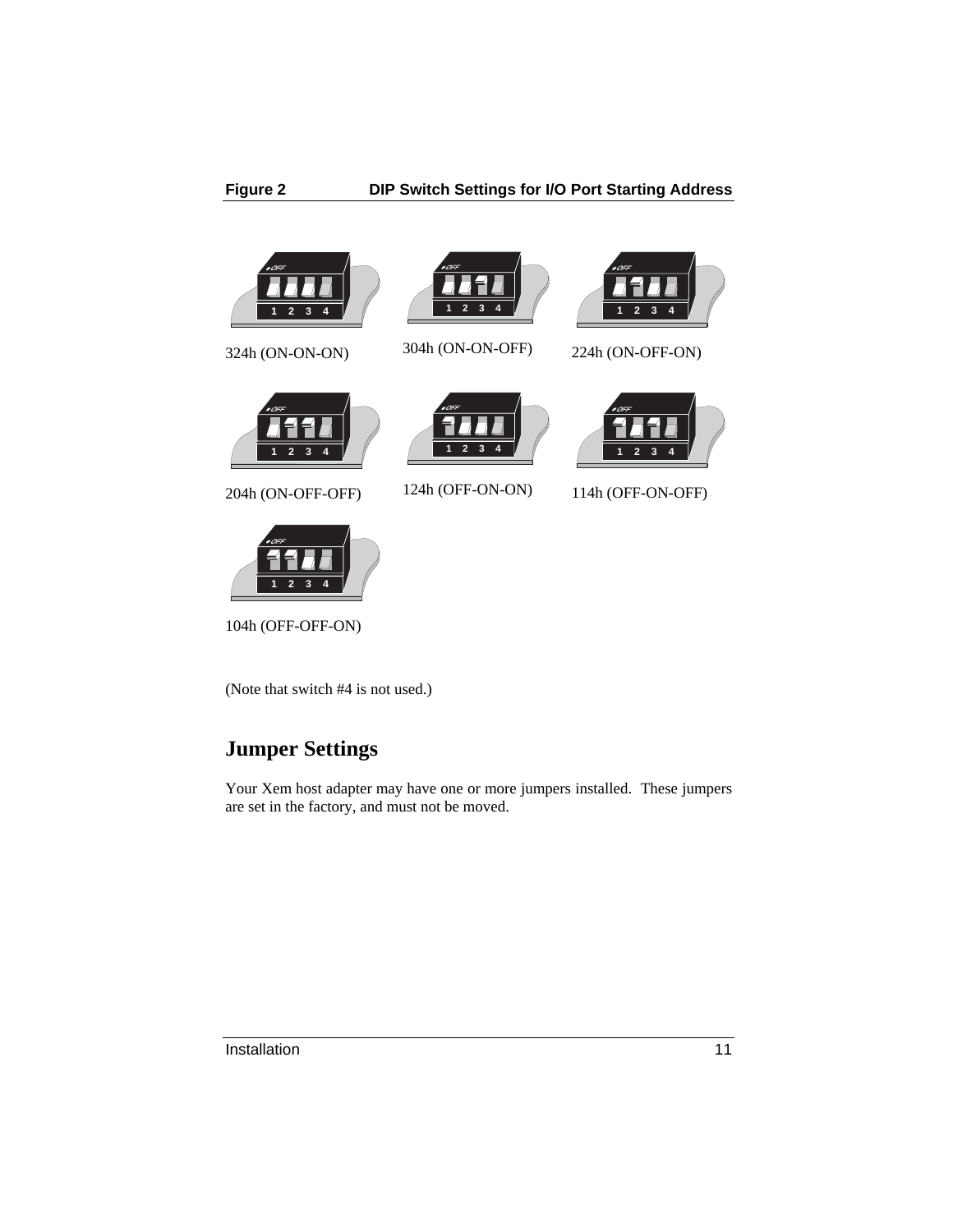#### **Installing the Host Adapter in Your Computer**

Once you have set the DIP switches as described in the previous section, you are ready to install the host adapter in your machine. Follow the instructions below, and also refer to your computer manufacturer's documentation for information about adding boards to your system.

- **1.** Turn off the power to your computer. Remove the cover according to the instructions in your computer's manual.
- **2.** Unscrew and remove the cover plate from the slot into which you intend to plug the host adapter. Make sure the slot is an AT (16-bit) slot.
- **3.** Carefully insert the Xem host adapter into the slot and press firmly into the edge connector on the computer's motherboard. Screw the board's end plate into the computer chassis (use the screw you removed from the cover plate).
- **4.** Replace the computer's cover.

This completes the ISA Xem host adapter installation. Now proceed to page 18 for instructions on connecting PORTS modules to the host adapter.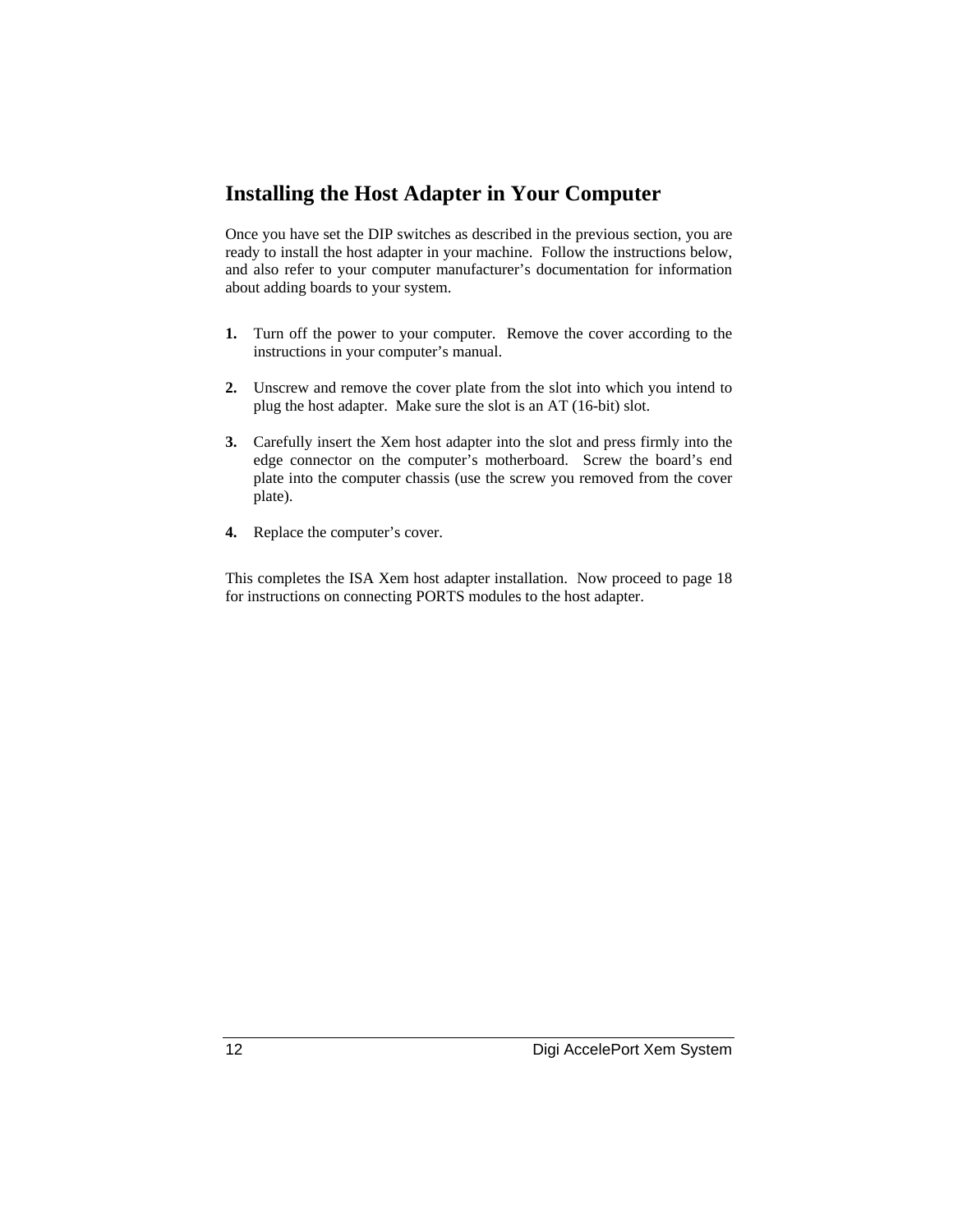# **EISA Installation**

### **Jumper Settings**

Your Xem host adapter may have one or more jumpers installed. These jumpers are set in the factory, and must not be moved.

### **Installing the Host Adapter in your Computer**

- **1.** Turn off your computer and disconnect any attached peripheral devices.
- **2.** Remove the cover from the computer. Refer to your system's documentation for instructions on how to remove the cover, and for other add-in board installation instructions and precautions.
- **3.** Unscrew and remove the external slot cover plate from the slot into which you wish to install the EISA Xem host adapter.
- **4.** Carefully insert the host adapter into the slot in the computer. Press the board firmly into the EISA bus connector, and replace the screw in the host adapter's endplate.
- **5.** Replace the computer's cover.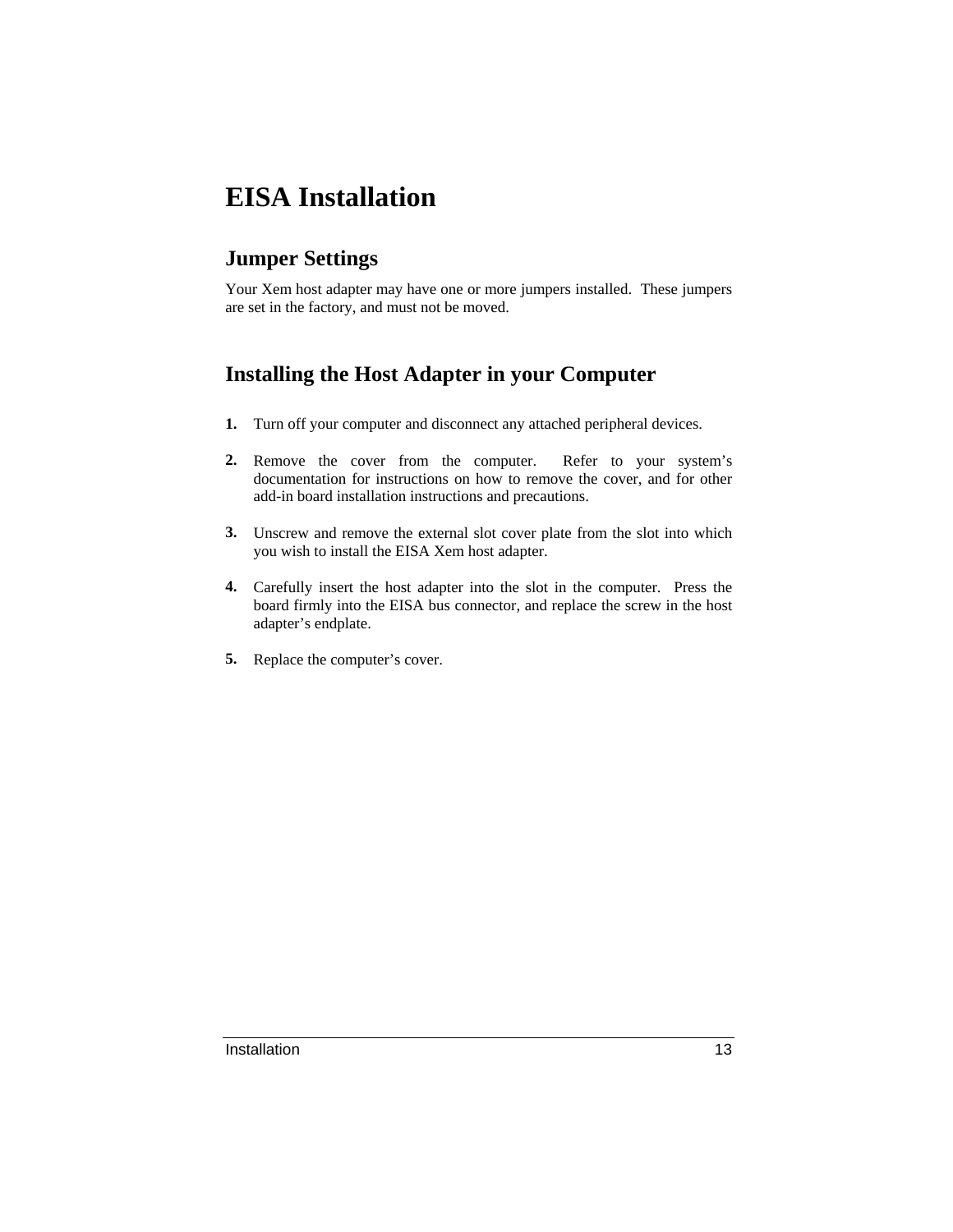#### **System Configuration**

- **1.** Boot up your EISA system with the EISA Configuration Diskette. During the boot-up process, the system should display a message to the effect that an unknown board has been found. This is the EISA Xem host adapter installed in the previous procedure.
- **2.** When the boot-up has been completed, copy the file **!DBI0201.CFG** from the Digi distribution diskette to your EISA system's Configuration Diskette.
- **3.** Run the configuration program to add the EISA host adapter.
- **4.** From the **Edit** pull-down menu, select **Add**. The program will display a list of the **.CFG** configuration files for boards; select **EISA/Xem Host Adapter** (if this is not displayed as an option, you may not have copied the **.CFG** file to the correct directory in Step 2).
- **5.** Use a mouse, or the arrow keys and <Tab> key to pull down the **View** menu, and choose **Detailed by Slot**. Next, use the up and down arrow keys to move to "**EISA/Xem Host Adapter**". You should see a screen similar to the following:

| Communications board    | babbA |
|-------------------------|-------|
|                         |       |
|                         |       |
| Interrupt Configuration |       |
|                         |       |
| Slot <sub>4</sub>       |       |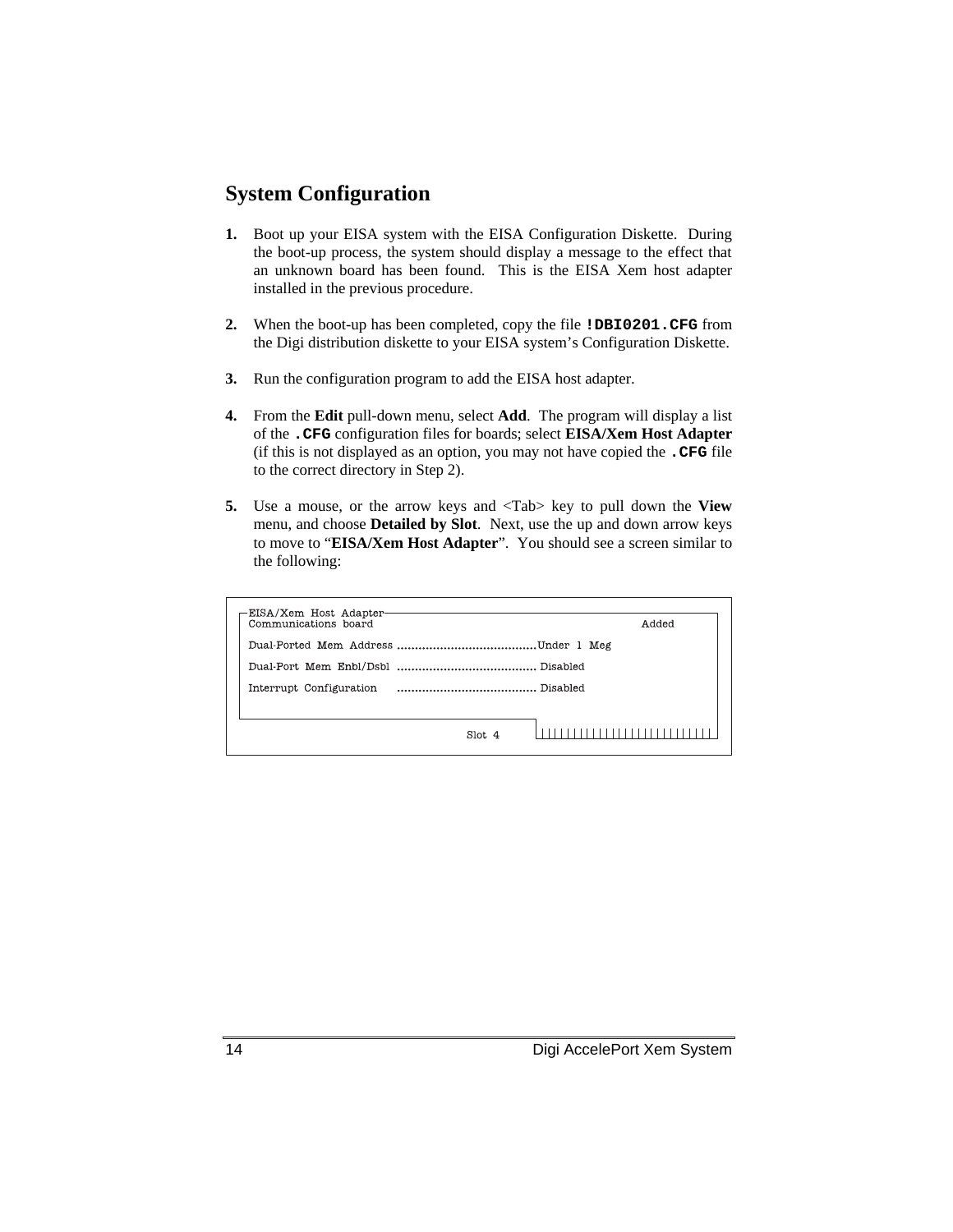**6.** Place the cursor on "**Dual-Ported Mem Address**" and press <Enter>. A screen similar to the following will appear:

| Memory Address | 80000h<br>88000h<br>90000h<br>98000h<br>A0000h<br>A8000h<br><b>B0000h</b><br><b>B8000h</b><br>C0000h<br>×<br>C8000h | Type: OTHER |  |
|----------------|---------------------------------------------------------------------------------------------------------------------|-------------|--|
| Size           | (*) 8000h                                                                                                           |             |  |

The following address choices are available:

| <b>Below 1 Megabyte:*</b> |                                         |               |               |
|---------------------------|-----------------------------------------|---------------|---------------|
| 80000h                    | 88000h                                  | 90000h        | 98000h        |
| A0000h                    | A8000h                                  | <b>B0000h</b> | <b>B8000h</b> |
| C <sub>0000h</sub>        | C8000h                                  | D0000h        | D8000h        |
| E0000h                    | E8000h                                  | F0000h        | F8000h        |
| <b>Above 1 Megabyte:</b>  |                                         |               |               |
|                           | F0000000h F1000000h F2000000h F3000000h |               |               |
|                           | F4000000h F5000000h F6000000h F7000000h |               |               |
|                           | F8000000h F9000000h FA000000h FB000000h |               |               |
|                           | FC000000h FD000000h FE000000h FF000000h |               |               |
|                           |                                         |               |               |

*\* Although there are 16 choices offered for memory start addresses below 1 megabyte, a limited number of these choices is likely to be available. Of the 16, the best choices are probably D0000 and D8000. See the appendix on memory conflicts on page 37 for more information.*

*Multiple Xem host adapters may share the same addresses.*

- **7.** Use the cursor keys to select one of the listed addresses, or press <Enter> to accept what the configuration program has chosen. Write this address down—you will need to know it when installing the device driver software.
- **8.** Leave the **Dual-Port Mem Enbl/Dsbl** at "**Disabled**".
- **9.** Leave the **Interrupt Configuration** at "**Disabled**".
- **10.** Pull down the **SYSTEM** menu, and choose "**Exit**". Make sure that you SAVE the new configuration as the program suggests.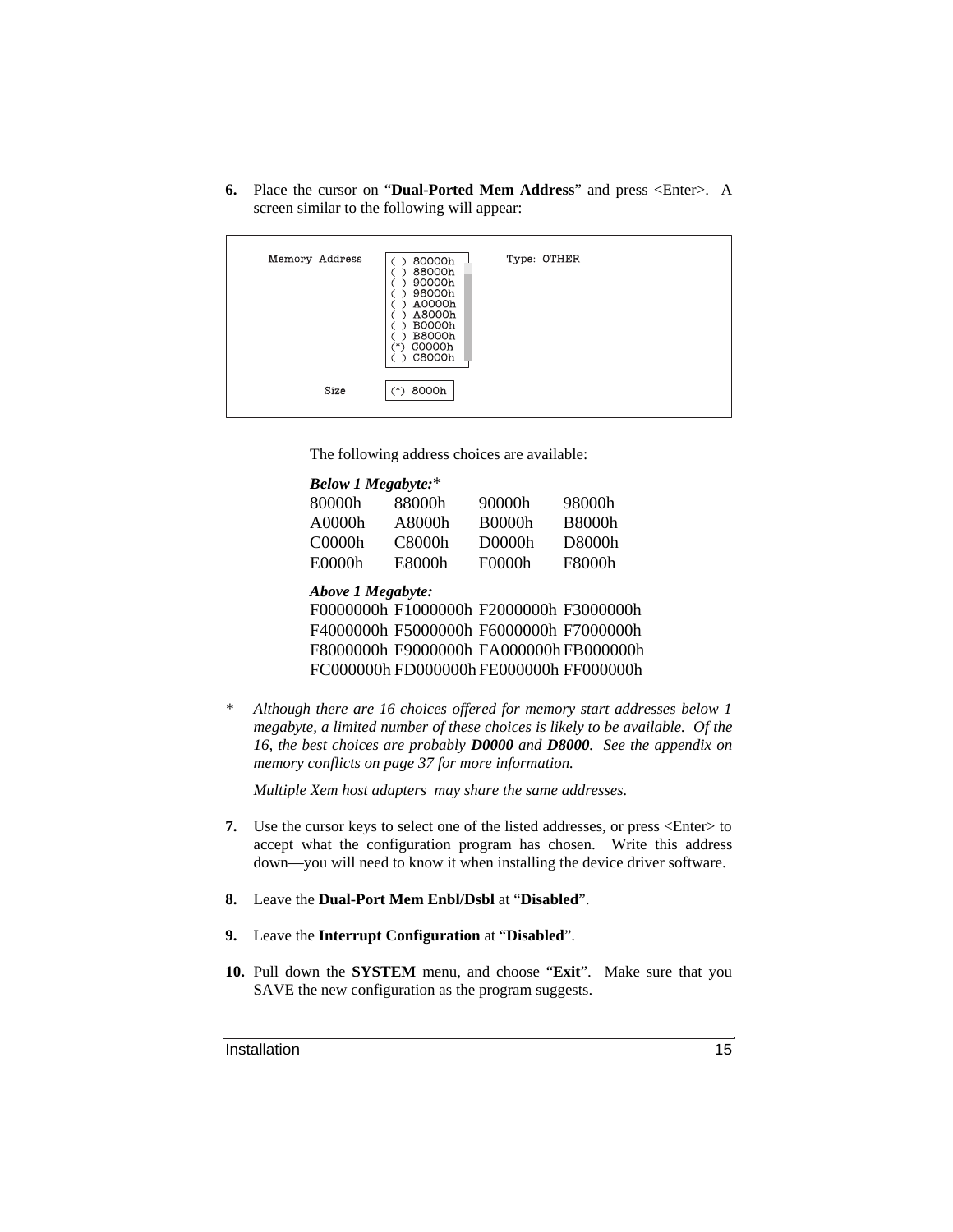# **Micro Channel Installation**

#### **Jumper Settings**

Your Xem host adapter may have one or more jumpers installed. These jumpers are set in the factory, and must not be moved.

#### **Installing the Host Adapter in your Computer**

- **1.** Turn off your computer's power and remove the cover (refer to your computer's manual for instructions on cover removal and option board installation and cautions).
- **2.** Locate an available Micro Channel slot in your computer and remove the external slot plate (you will need to loosen the thumbscrew to do this). The Xem host adapter can be installed in either a 16 or 32-bit slot—note, however, that if a 16-bit slot is used, the memory start address is limited to one of the choices *below* 1 megabyte or in the sixteenth megabyte (i.e. 24 bit addresses). *If you plug the board into a 16-bit slot, be sure that the exposed 32-bit extension does not come into contact with any components on the motherboard.*
- **3.** Plug the Xem host adapter into the Micro Channel slot, making sure that the "fork" is in position under the endplate thumbscrew. Tighten the thumbscrew.
- **4.** Replace your computer's cover.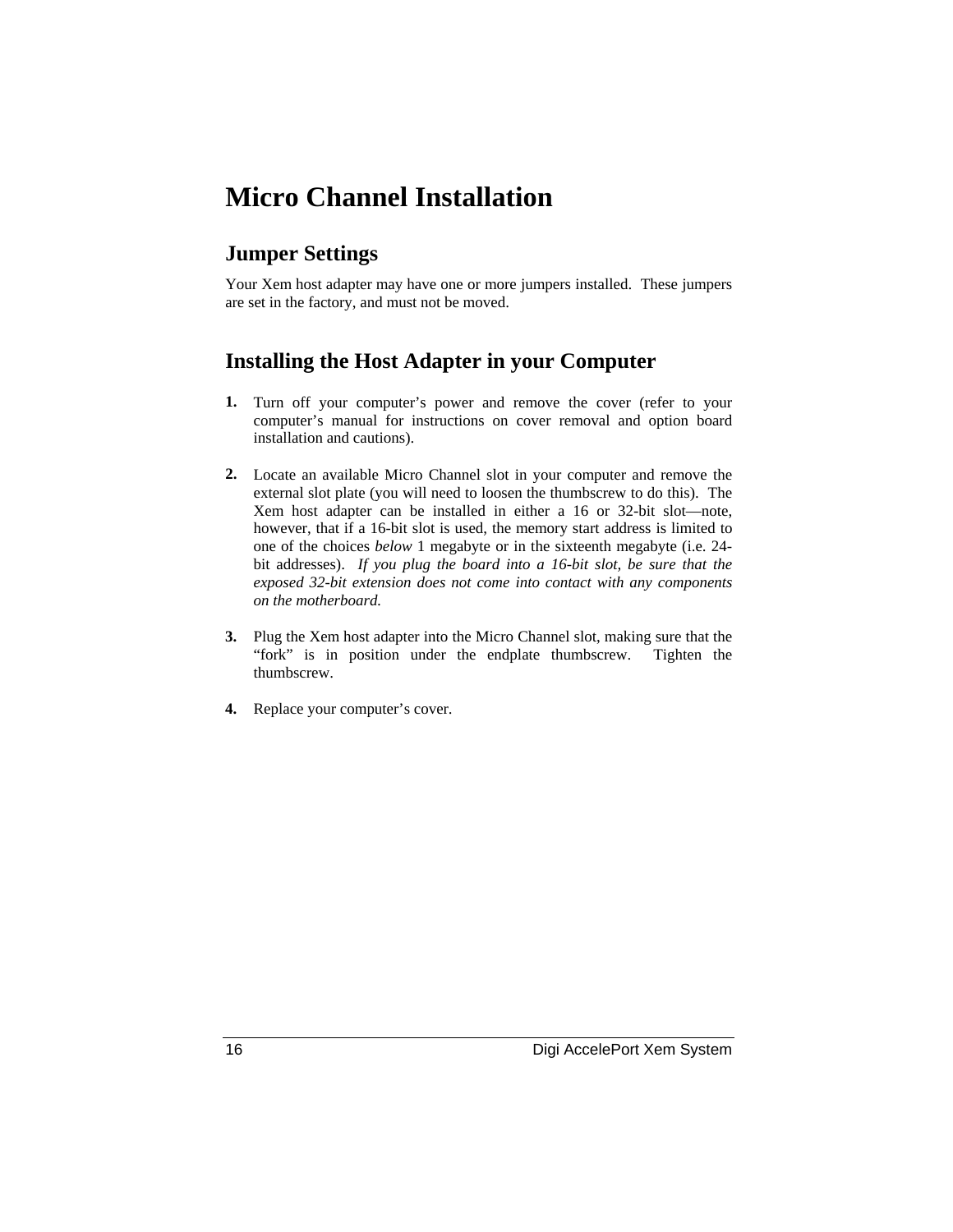#### **Configuring the Host Adapter**



This procedure is necessary for **PS/2** compatible machines only. If you are installing the host adapter in an **RS-6000** system, skip this procedure.

- **1.** Insert your *working* copy (don't use the original copy) of the IBM Reference Diskette into your boot drive and turn on the computer's power. Expect an error message—the host adapter board won't be found in the configuration file at this point.
- **2.** Select "**Copy an Option Diskette**" from the main menu. Follow the instructions given on your computer screen for copying ADF files onto your Reference Diskette.
- **3.** Select "**Set Configuration**" from the main menu. Then select "**Run Automatic Configuration**" from the Set Configuration menu. Auto-Config will find non-conflicting address and interrupt parameters for the board for you. If you choose to set the parameters manually, you will be given the following choices:

#### **Memory Start Address:**

*Below 1 megabyte:* 0D8000h, 0D0000h, 0C8000h, 0C0000h

*Sixteenth megabyte:* FC0000h, FA0000h, F80000h

*Fourth gigabyte (32-bit slot only):* F0000000h, F2000000h, F4000000h, F6000000h, F8000000h and FA000000h.

- **I/O Port Address:** 108h, 118h, 128h, 208h, 228h, 308h or 328h.
- **Interrupt Select:**

IRQ 3, 5, 7, 10, 11, 12, 15 or None (disabled).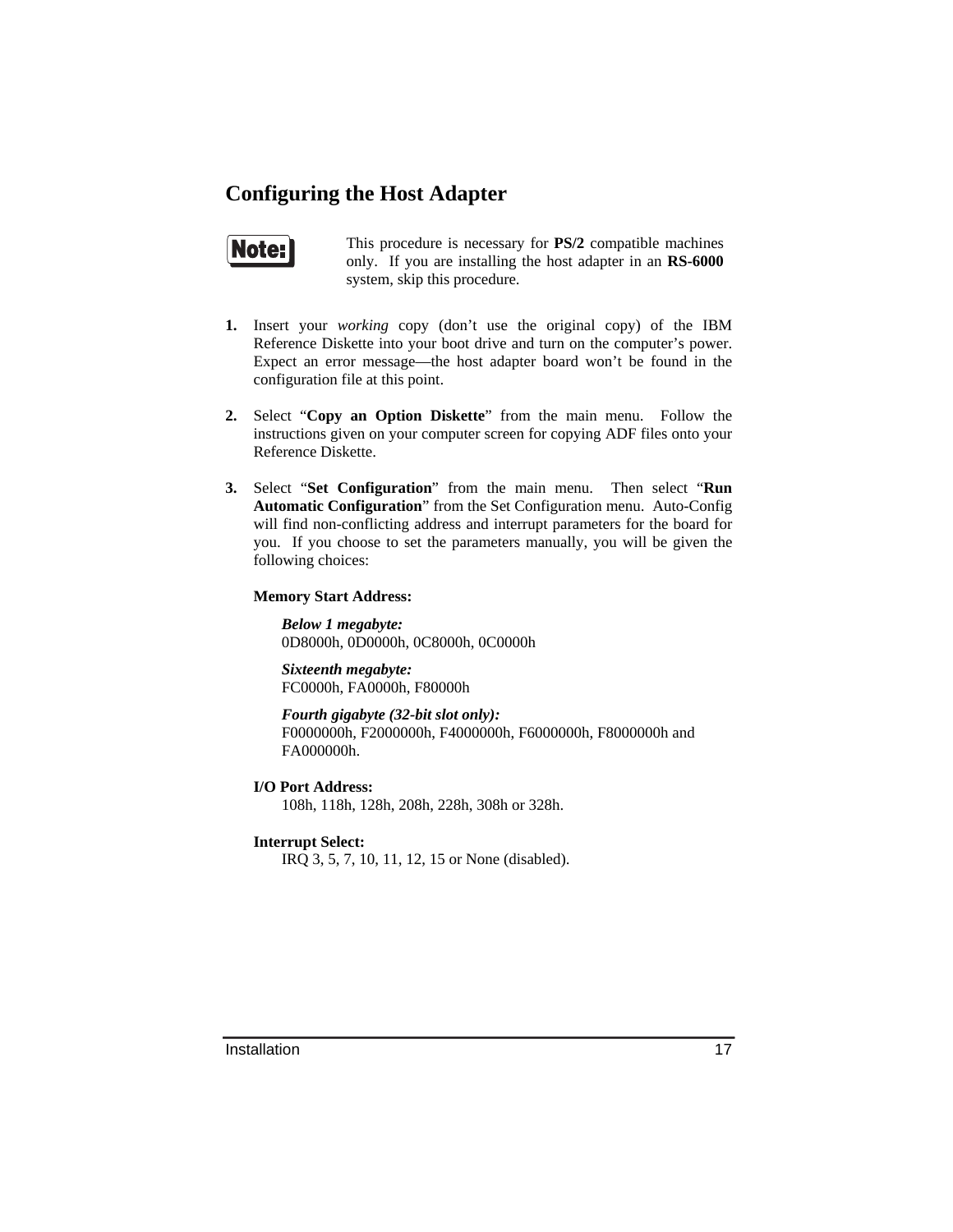# **PORTS Module Installation**

The PORTS modules are connected to the host adapter with the Digi EBI cable. Plug one end of the cable into the host adapter, and the other end into the connector on the PORTS module labeled EBI IN.

Up to three additional modules can be daisy-chained to the first module with an EBI cable between the EBI OUT connector of the first module and the EBI IN connector of the added module (a short cable is provided with additional PORTS modules for this purpose).

Any combination of PORTS modules (16em, 8em, 8emp) can be connected in this manner.



When adding PORTS modules to an existing system, it may be necessary to reconfigure or reinstall the device driver software before the additional ports are recognized. Refer to your device driver software manual for details.

#### **Figure 3 EBI and AUX POWER Connectors (PORTS/16em Module)**



(Left side of PORTS module)

#### **Power / Low Power Indicator**

Ports modules are equipped with an LED indicator which burns steadily when input power is sufficient (+5 Volts), or flashes when input power drops below 4.63 Volts. If low voltage is indicated and the PORTS module is powered by the host adapter, it may be necessary to provide an auxiliary power supply for the PORTS module (see notes on the following page).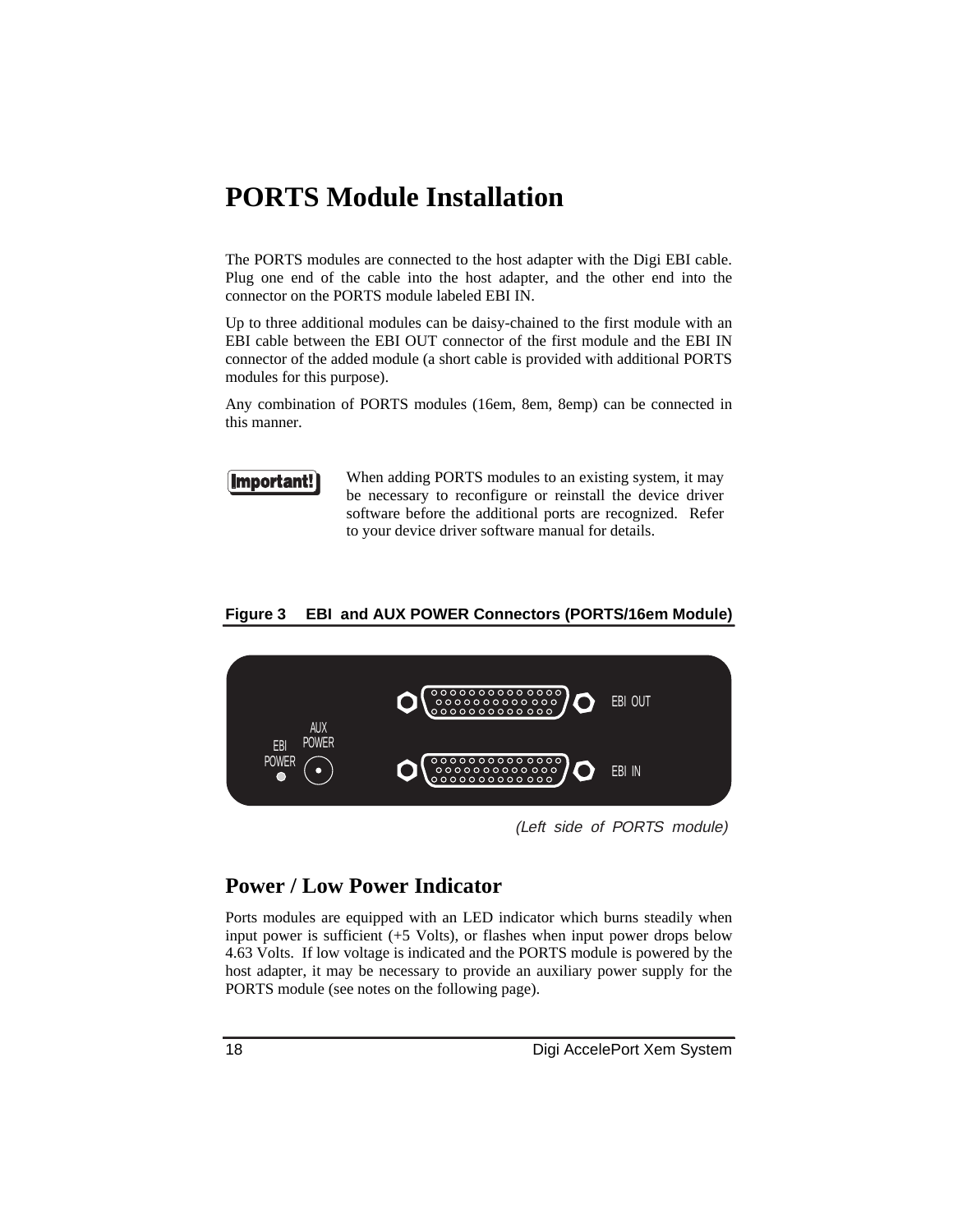

Make sure that power to the host system is turned OFF before plugging the PORTS module into the host adapter. Also make sure that power to the host system is turned OFF before connecting two PORTS modules with a daisy-chain cable.



To remain within Class A emissions standards, the Digisupplied cabling between the host adapter and PORTS module (or between two PORTS modules) must be used.



Micro Channel Xem systems with multiple PORTS modules require an auxiliary power supply for the second, third and fourth PORTS modules. This is because the Micro Channel bus can provide only enough power for a host adapter and one PORTS module.

PCI, ISA and EISA Xem systems with three or four PORTS modules require an auxiliary power supply for the third and fourth PORTS module.

The LED indicator on the side panel of the PORTS module blinks when the input power is less than the required minimum of 4.63 Volts. If this happens, install an auxiliary power supply.

The power supply must be plugged into the "AUX POWER" connector of the PORTS module. *Be sure to plug the power supply into the PORTS module* before *plugging it into the AC receptacle*.

When ordering additional PORTS modules for an existing Xem system, the auxiliary power supply must be ordered separately. Auxiliary power supplies are different depending upon the country in which they will be used:

| U.S. (120V)     | P/N 76000109 |
|-----------------|--------------|
| Europe $(220V)$ | P/N 76000110 |
| U.K. (240V)     | P/N 76000111 |

Contact your Digi sales representative to order.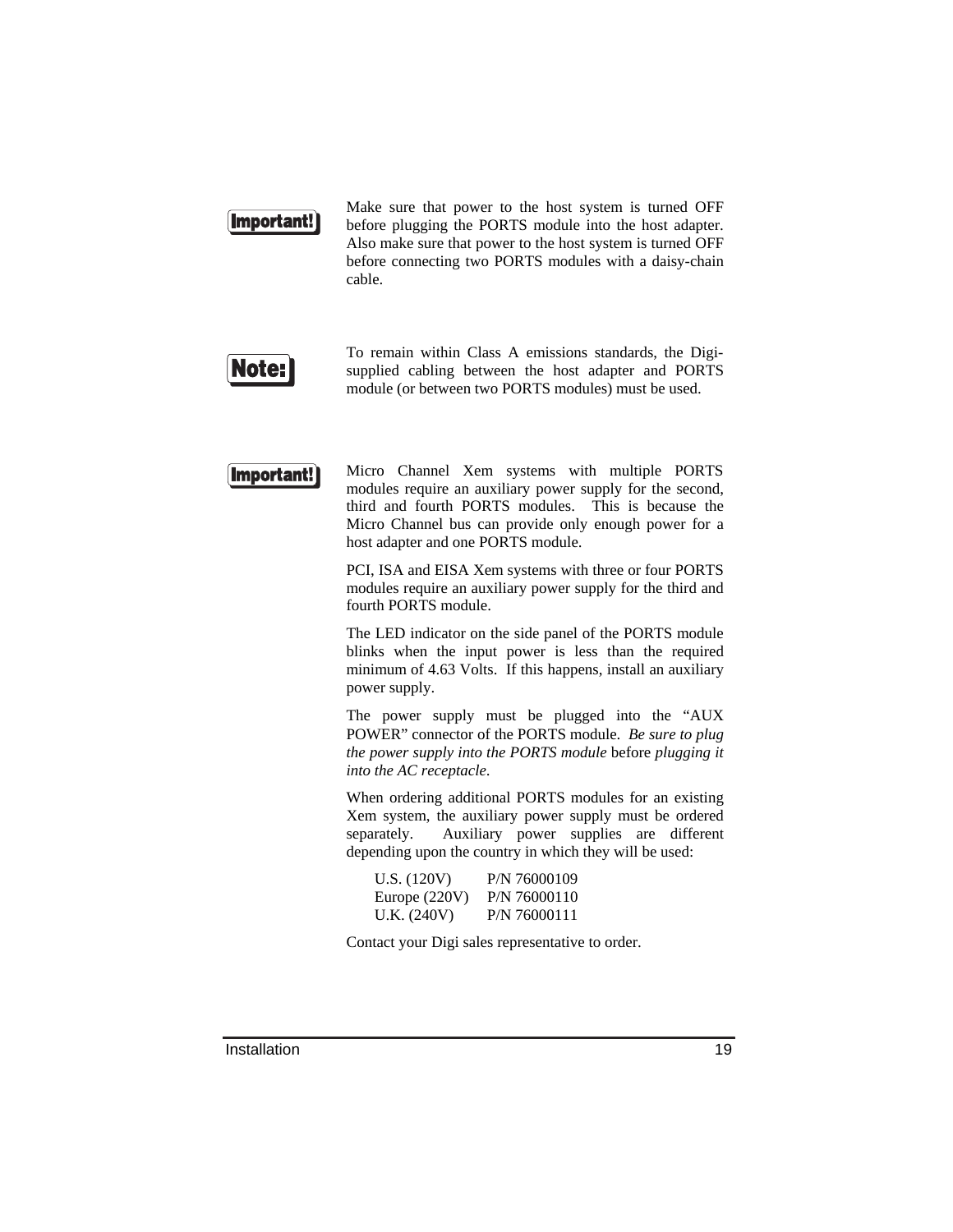# **Connecting Peripherals**

# **Connecting to a Modem**

#### **DB-25 Equipped PORTS Modules**



To connect a DB-25 equipped PORTS module to a modem, use a standard "straight-through" cable (see Figure 4) to connect the modem to one of the DB-25 connectors on the rear of the PORTS module.

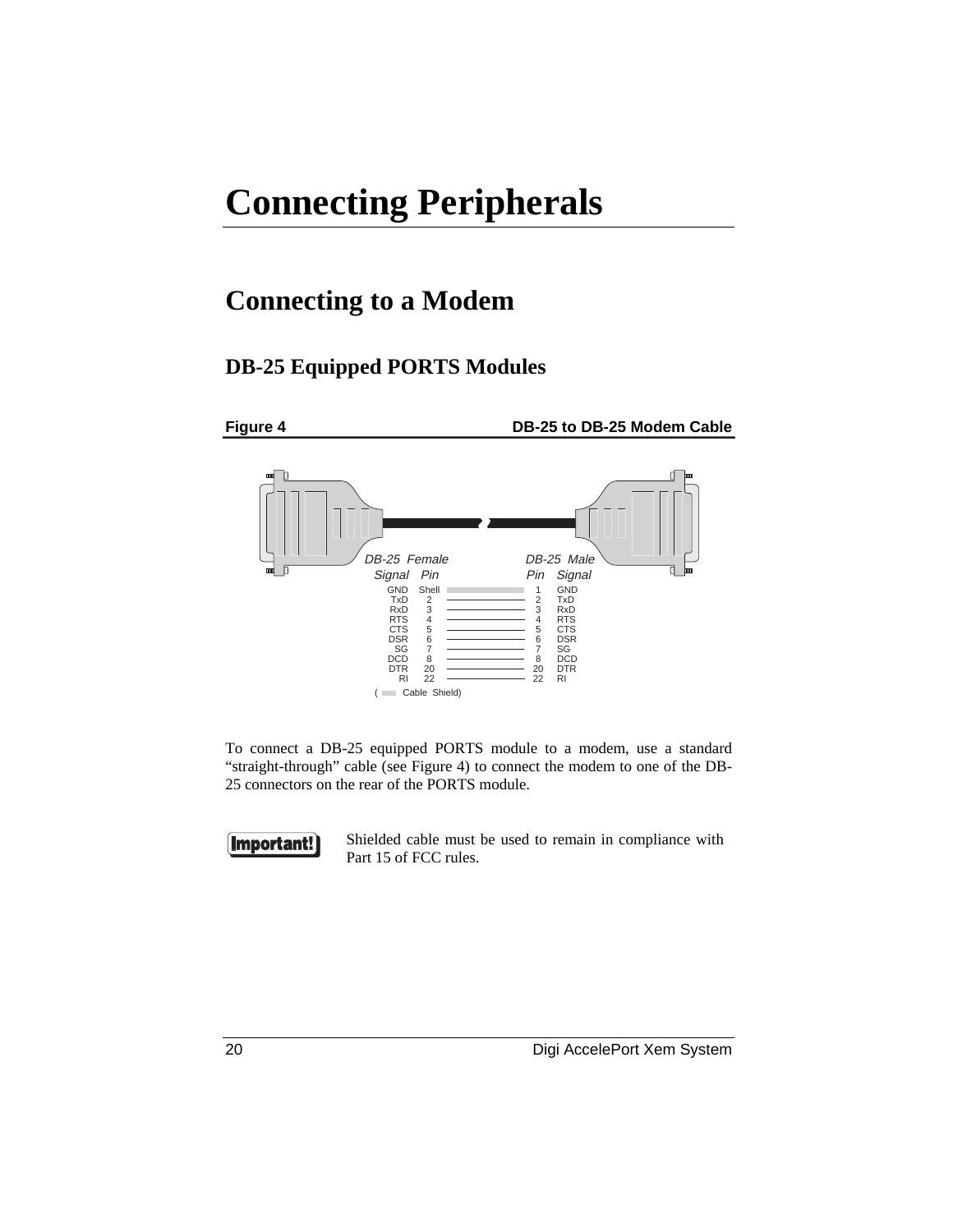### **RJ-45 Equipped PORTS Modules**

The simplest way to connect a modem to a PORTS module with RJ-45 connectors is to use RJ-45 to DB-25 "Cable Legs", available from Digi (see page 33 for a description and part numbers). These adapters use 10-pin RJ-45 plugs, and therefore provide full modem support (Ring Indicator and Data Carrier Detect are only available on 10-pin RJ-45 connectors).

## **Figure 5 RJ-45 to DB-25 Modem Cable (10 Wire)**



If you wish to build your own modem cable, follow the diagram in Figure 5.

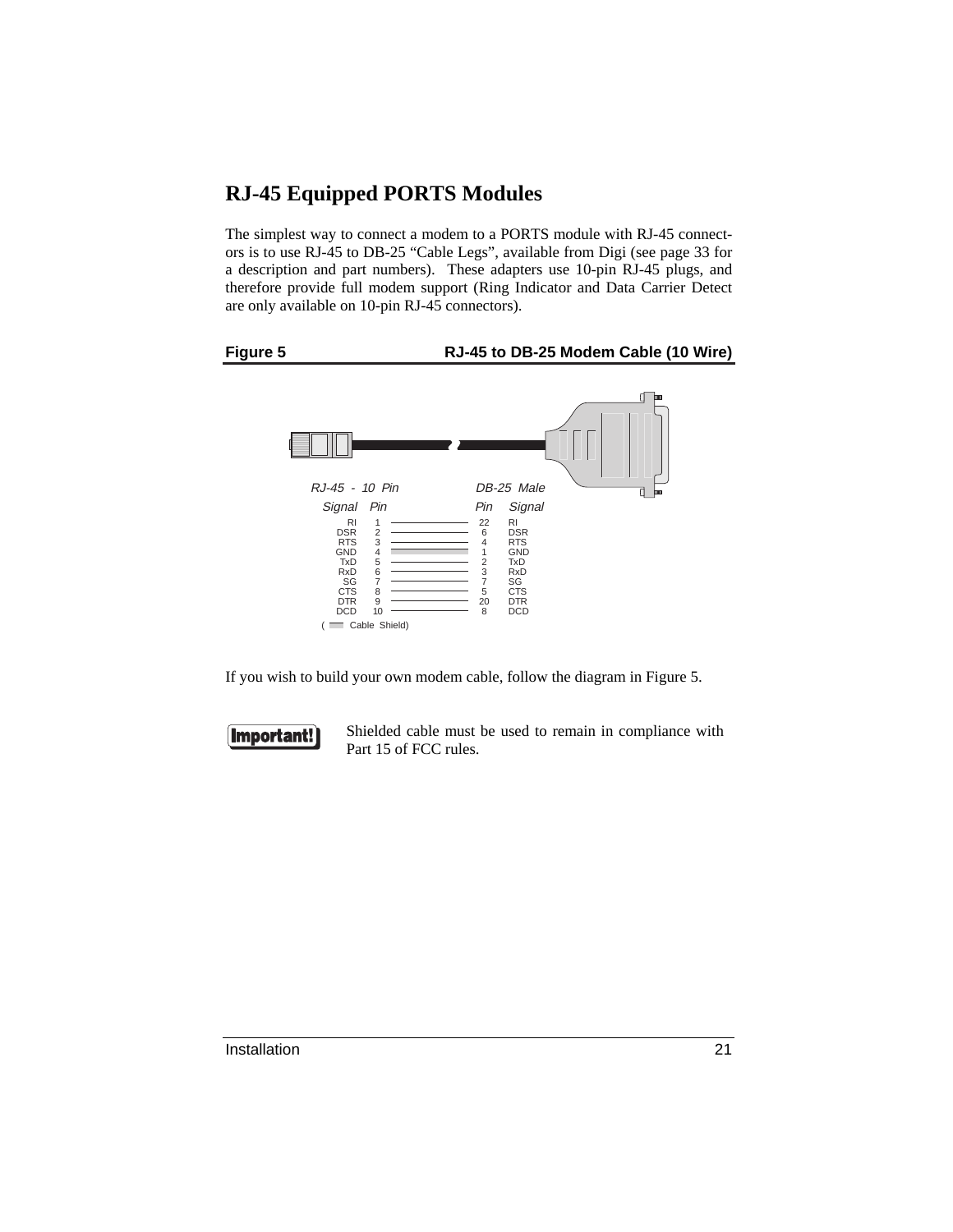#### *ALTPIN Modem Wiring (RJ-45 Versions)*

10-pin RJ-45 plugs may be difficult to obtain in the retail market; therefore, most Digi device driver software incorporates an optional feature called ALTPIN, which swaps the logical functions of DSR (Data Set Ready) with DCD (Data Carrier Detect). When ALTPIN is enabled (see your device driver software manual for instructions), DCD becomes available on pin 1 of an 8-pin RJ-45 connector (equivalent to pin 2 of a 10-pin connector).

#### **Figure 6 8-Wire Modem Cable for use with ALTPIN Configuration**



If you wish to build an 8-wire modem cable for an RJ-45 equipped PORTS module, use an 8-pin RJ-45 plug wired as shown in Figure 6.

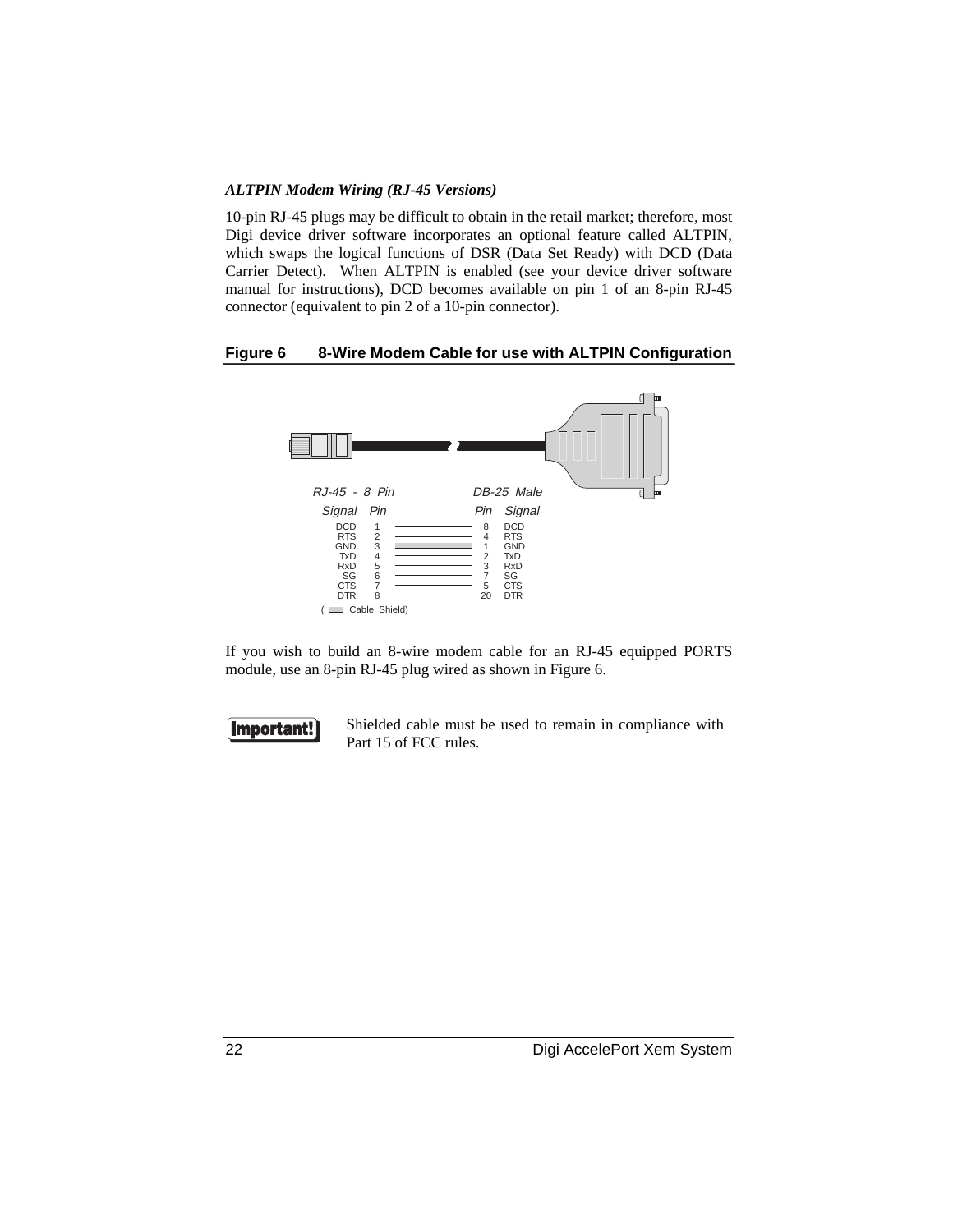# **Connecting to a DTE Device**

A DTE device is a terminal, serial printer, another computer's serial port, etc. To connect PORTS module (which is also a DTE device) to another DTE device, you need a *null modem* cable or adapter.

#### **DB-25 Equipped PORTS Modules**

#### *Software Handshaking (XON/XOFF)*

In most cases, serial terminals and printers need only a "three-wire" connection to the PORTS module. Digi device driver software supports XON/XOFF (software) handshaking, so the only signal lines necessary are Transmitted Data (TxD), Received Data (RxD) and Signal Ground (SG). It may be necessary to disable DCD (Data Carrier Detect) sensing through a software command—see the Digi device driver manual for instructions. Cables must be shielded to remain in compliance with FCC certification requirements, and the shield should be connected to Chassis Ground (GND) at both ends of the cable run.

A simple cable for connecting a terminal or a printer to a DB-25 equipped PORTS module is shown in Figure 7.





Installation 23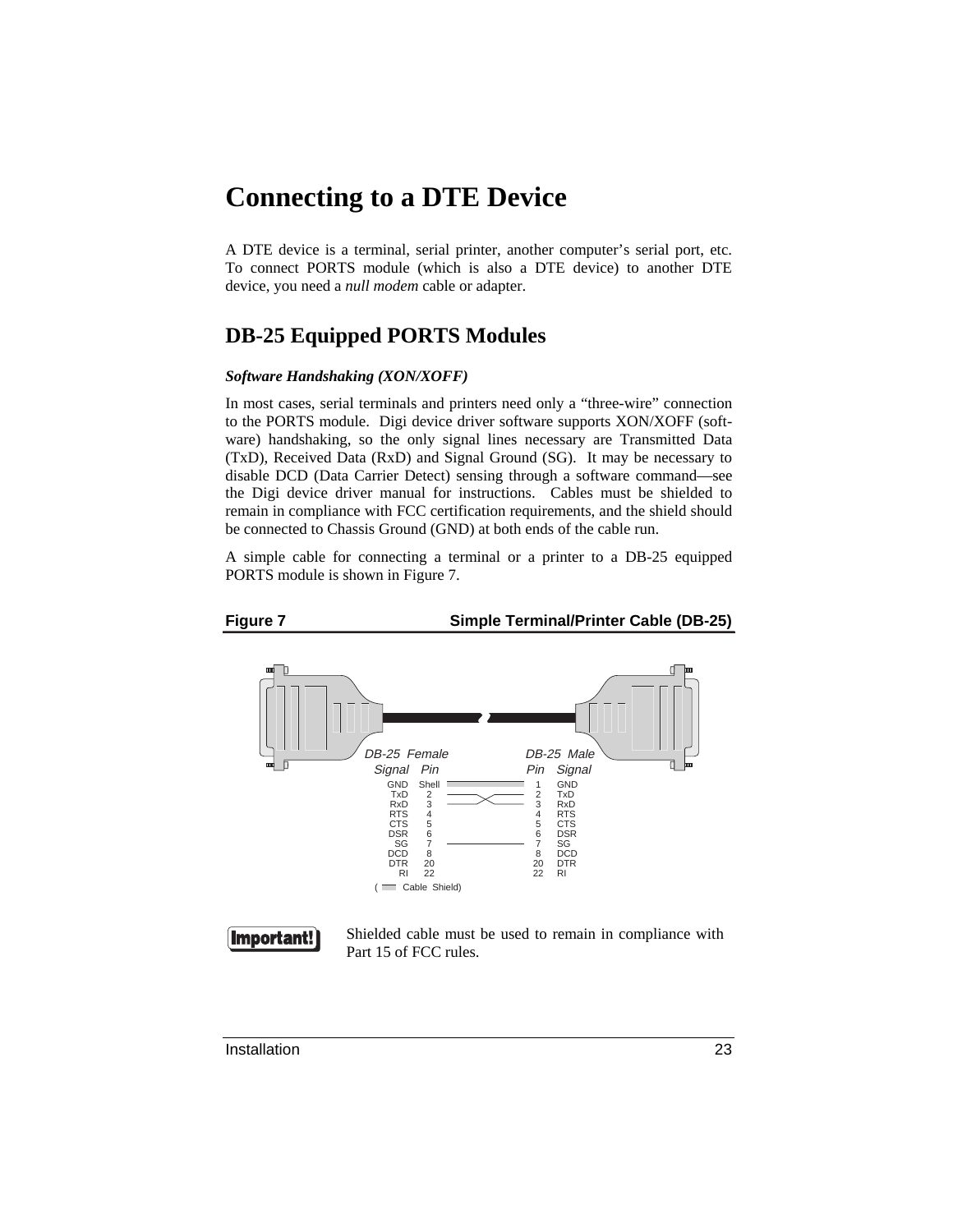The cable shown in Figure 7 is a three-wire null modem cable—that is, Transmitted Data on one end of the cable is connected to Received Data at the other end, and vice versa.

The male DB-25 end can be plugged directly into most serial terminals and printers without any adapters. The female DB-25 end plugs directly into one of the DB-25 connectors on the rear of the PORTS module.

#### *Hardware Handshaking (Ready/Busy)*

#### **Figure 8 Terminal/Printer Cable with DTR Handshaking (DB-25)**



Most terminals and printers use Data Terminal Ready (DTR) for Ready/Busy hardware handshaking. The cable shown in Figure 8 supports this method.



Shielded cable must be used to remain in compliance with Part 15 of FCC rules.

Note:

Some Okidata printers use a control signal on pin 11, called Supervisory Send Data (SSD) instead of DTR. In this case, simply connect CTS on the female DB-25 side to pin 11 of the male DB-25, instead of pin 20.

Other printer manufacturers may use different methods of flow control. Consult your printer's documentation for specific wiring requirements.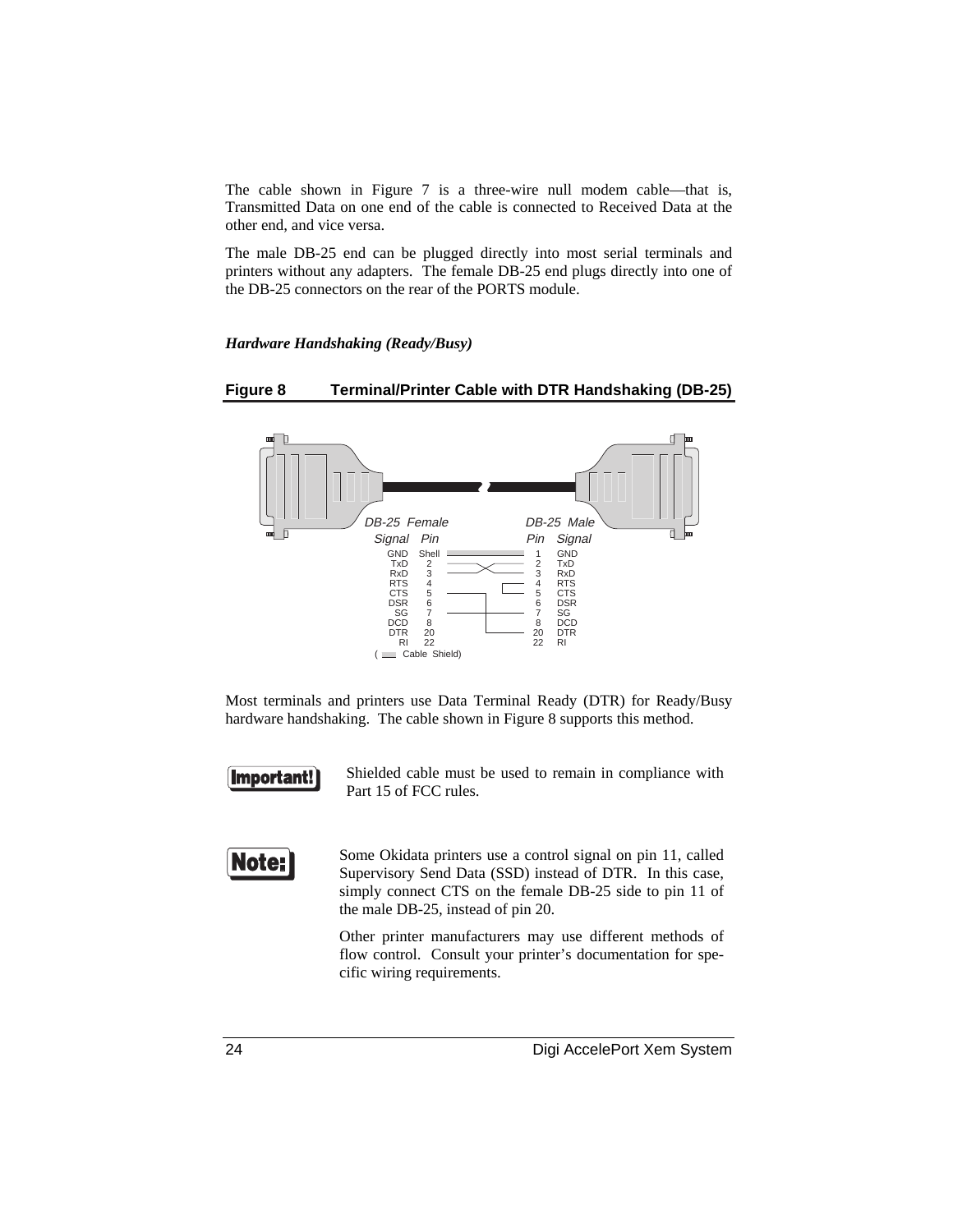#### **RJ-45 Equipped PORTS Modules**

#### *Software Handshaking (XON/XOFF)*

In most cases, serial terminals and printers need only a "three-wire" connection to the PORTS module. All Digi device driver software supports XON/XOFF (software) handshaking, so the only signal lines necessary are Transmitted Data (TxD), Received Data (RxD) and Signal Ground (SG). It may be necessary to disable DCD (Data Carrier Detect) sensing through a software command—see your Digi device driver software manual for instructions. Cables must be shielded to remain in compliance with FCC certification requirements, and the shield should be connected to Chassis Ground (GND) at both ends of the cable run.

A simple cable for connecting a terminal or a printer to an RJ-45 equipped PORTS module is shown in Figure 9.



The cable shown is a three-wire null modem cable—that is, Transmitted Data on one end of the cable is connected to Received Data at the other end, and vice versa.

The male DB-25 end can be plugged directly into most serial terminals and printers without any adapters. The RJ-11 plug fits into the center of the RJ-45 jack.

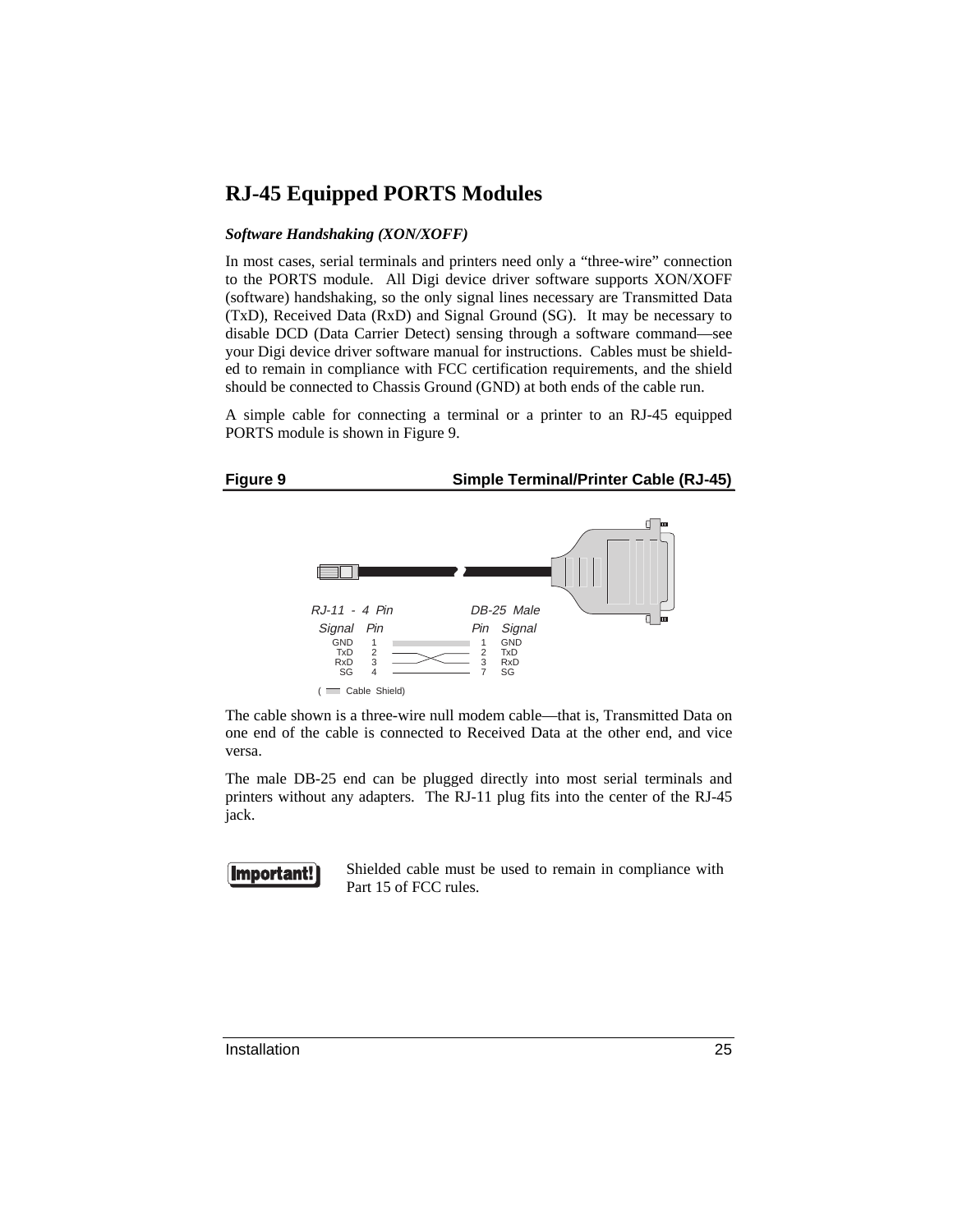#### *Hardware Handshaking (Ready/Busy)*

#### **Figure 10 Terminal/Printer Cable with DTR Handshaking (RJ-45)**



Most terminals and printers use Data Terminal Ready (DTR) for Ready/Busy hardware handshaking. The cable shown in Figure 10 supports this method.



Shielded cable must be used to remain in compliance with Part 15 of FCC rules.



Some Okidata printers use a control signal on pin 11, called Supervisory Send Data (SSD) instead of DTR. In this case, simply connect CTS on the RJ-45 side to pin 11 of the DB-25, instead of pin 20.

Other printer manufacturers may use different methods of flow control. Consult your printer's documentation for specific wiring requirements.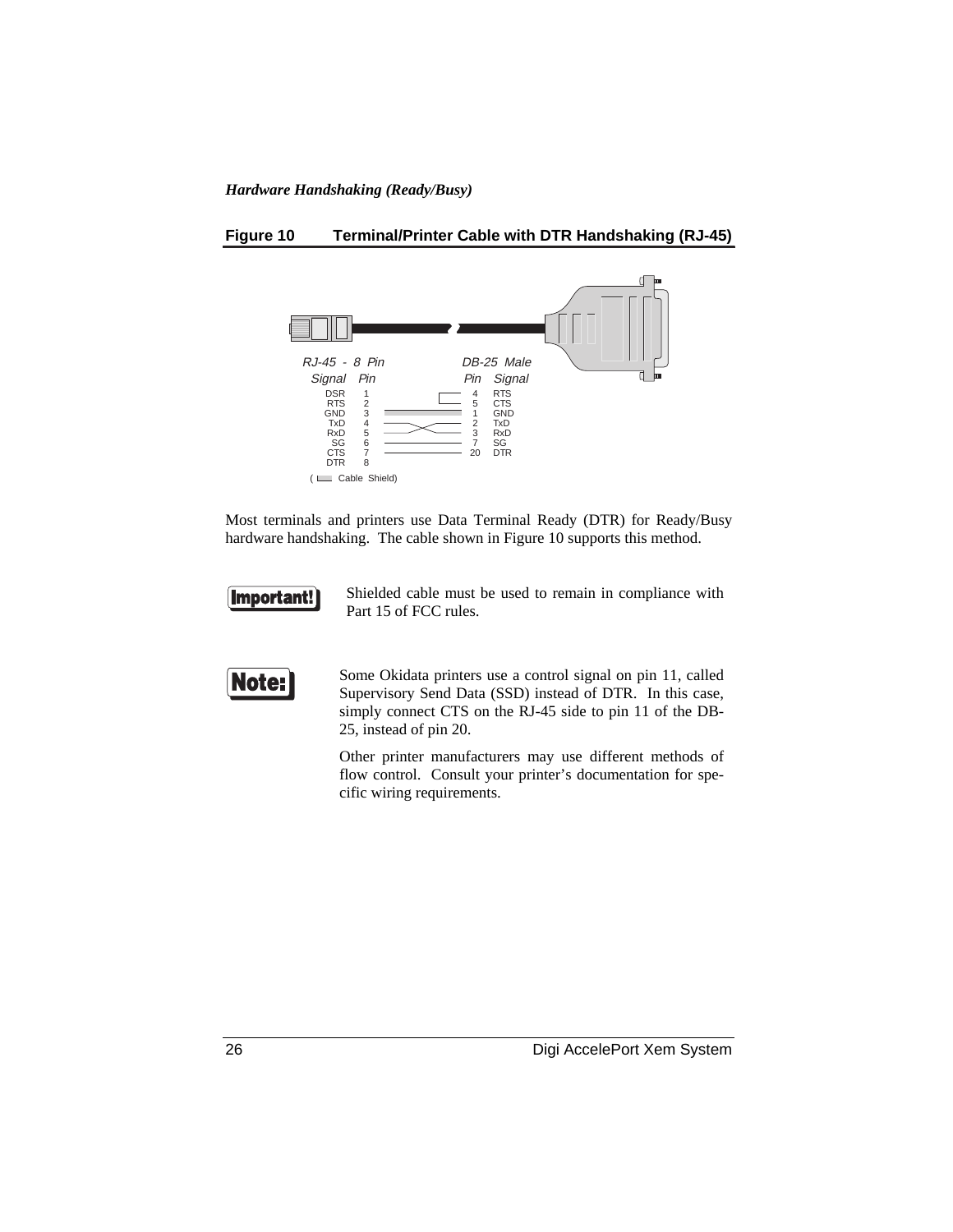#### **Parallel Printers**

The PORTS/8emp module includes a parallel printer port, which is located on the left-hand side of the module (see Figure 11). To connect a parallel printer to the PORTS/8emp module, use a standard PC printer cable with a DB-25 male connector at one end, and a 36 pin Centronics connector at the other end. Printer cables of this type are readily obtainable from any computer store. The recommended maximum cable length is 10 feet; longer cables (up to 25 feet) may work, but are not supported.

#### **Figure 11 PORTS/8emp Parallel Printer Port**



(Left side of PORTS module)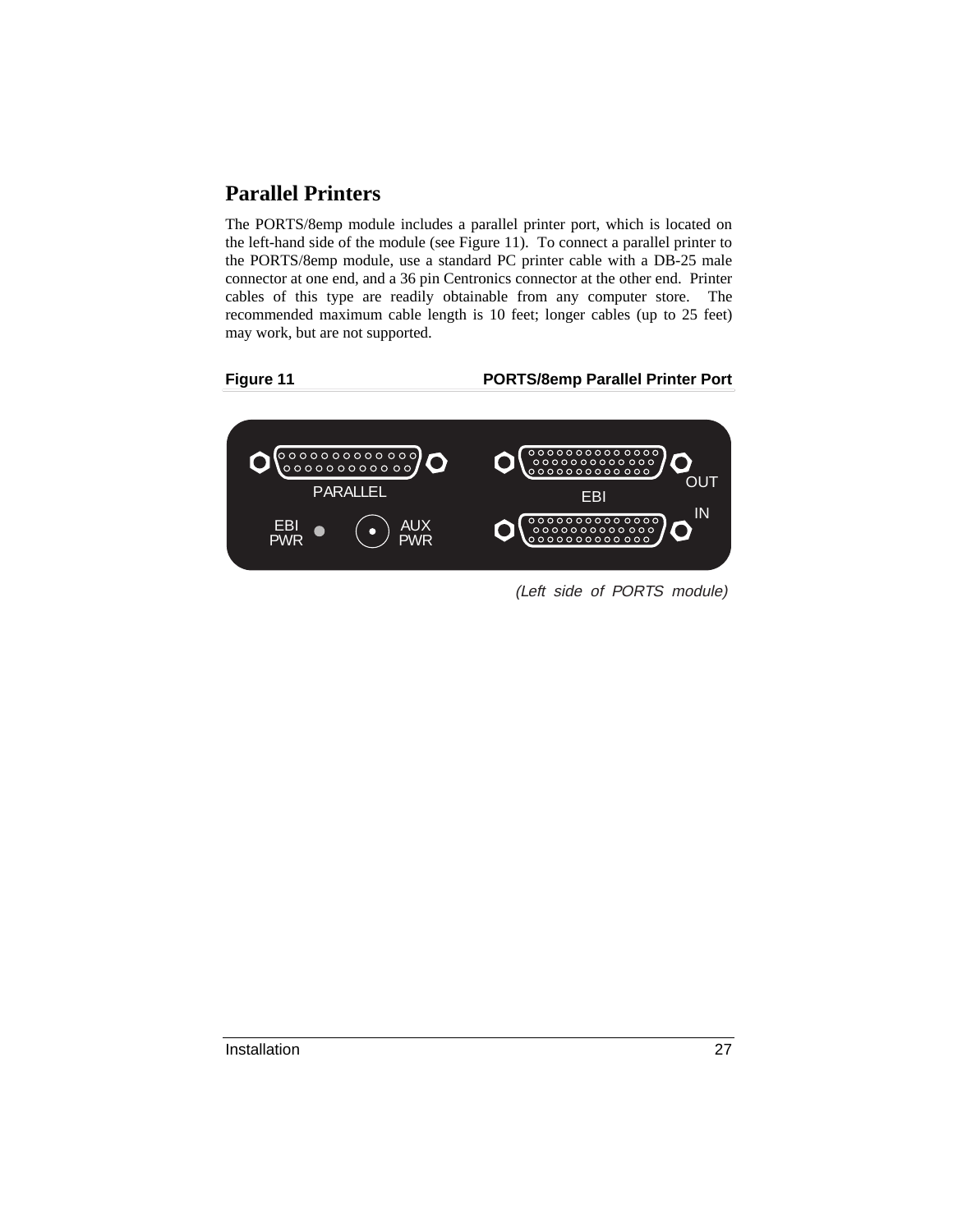# **EIA-232 Serial Interface**

Digi PORTS modules' EIA-232 asynchronous serial interface ports are provided via either DTE-wired male DB-25 connectors or RJ-45 modular jacks, located on the rear of the unit.

# **Cables**

EIA-232 serial interface cables should be shielded, low-capacitance cables, designed specifically for serial data transmission.

#### **Grounding**

The shield should be grounded at both ends of the cable. Chassis Ground, available on pin 4 of the 10-pin RJ-45 connector, and on pin 1 or the metal shell of the DB-25 connector, is ideal for this purpose.

#### **Environment**

While good shielding provides reasonable protection against "noise" (Electro-Magnetic Interference, or EMI), cables should still be routed away from noise sources wherever possible. Avoid laying cables in close proximity to transformers, generators, motors, fluorescent lights, etc.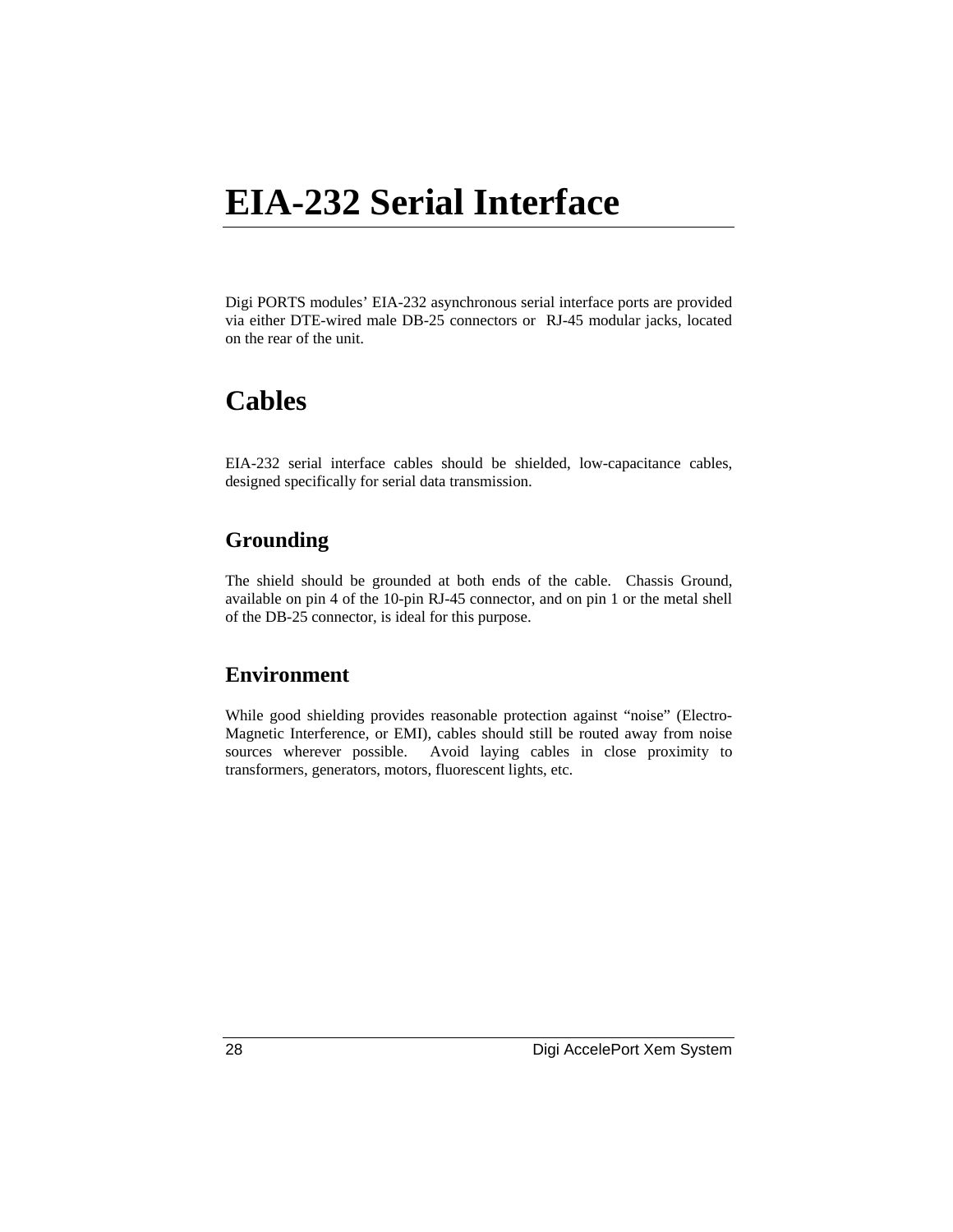#### **Capacitance vs. Length of Run**

The total capacitance of a cable affects the integrity of transmitted data. As a rule of thumb, the *total* capacitance of a cable (including the connectors) should not exceed 2500 pF. Serial interface cable is usually rated in picofarads per foot. Therefore, if a cable has a capacitance of 50 pF/ft, and the connectors are 100 pF each, the maximum recommended cable length is 46 feet. If the cable is rated at 12.5 pF/ft, the maximum recommended cable length is 184 feet, and 5 pF/ft cable can be run up to 460 feet.

In situations where low-capacitance cable is unavailable, or very long cable runs are required, "short-haul" modems, available from suppliers such as Black Box, can be used to increase the effective range of the EIA-232 interface. Short-haul modems are similar to standard modems, except that they are connected directly to each other via a cable instead of going through a telephone circuit. *NOTE— Externally-powered short-haul modems are recommended.*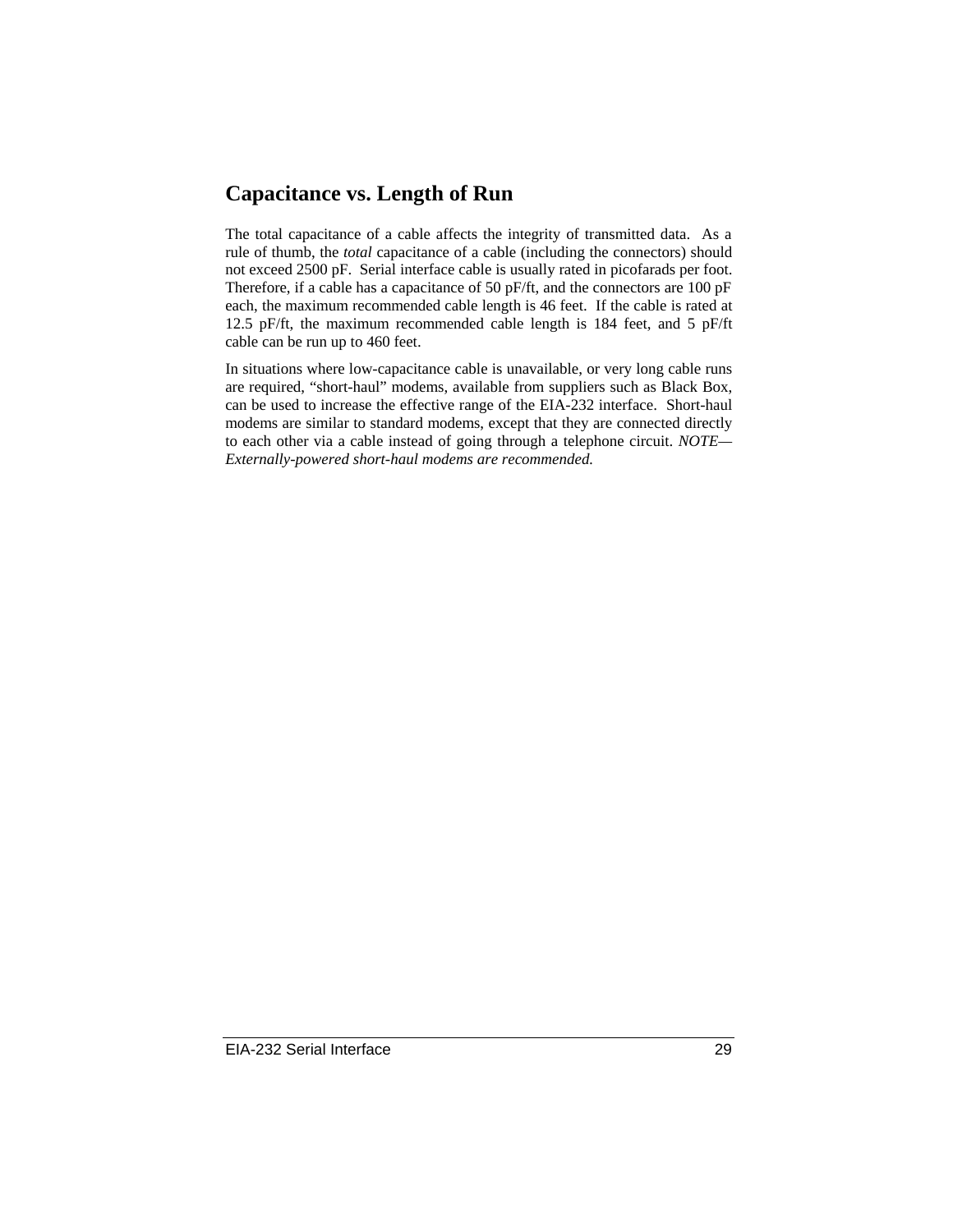# **Connector Options**

Digi PORTS modules are available with either DB-25 connectors or 10-pin RJ-45 "modular" connectors.

### **DB-25 Connectors**





The DB-25 versions of the PORTS modules are equipped with male DTE-wired DB-25 connectors. The pin assignments for the DB-25 connectors follow the usual conventions for DTE EIA-232 wiring. See Table 1, on the following page, for the pin assignments.

#### **Figure 13 PORTS/8em and PORTS/8emp Asynchronous Connectors**

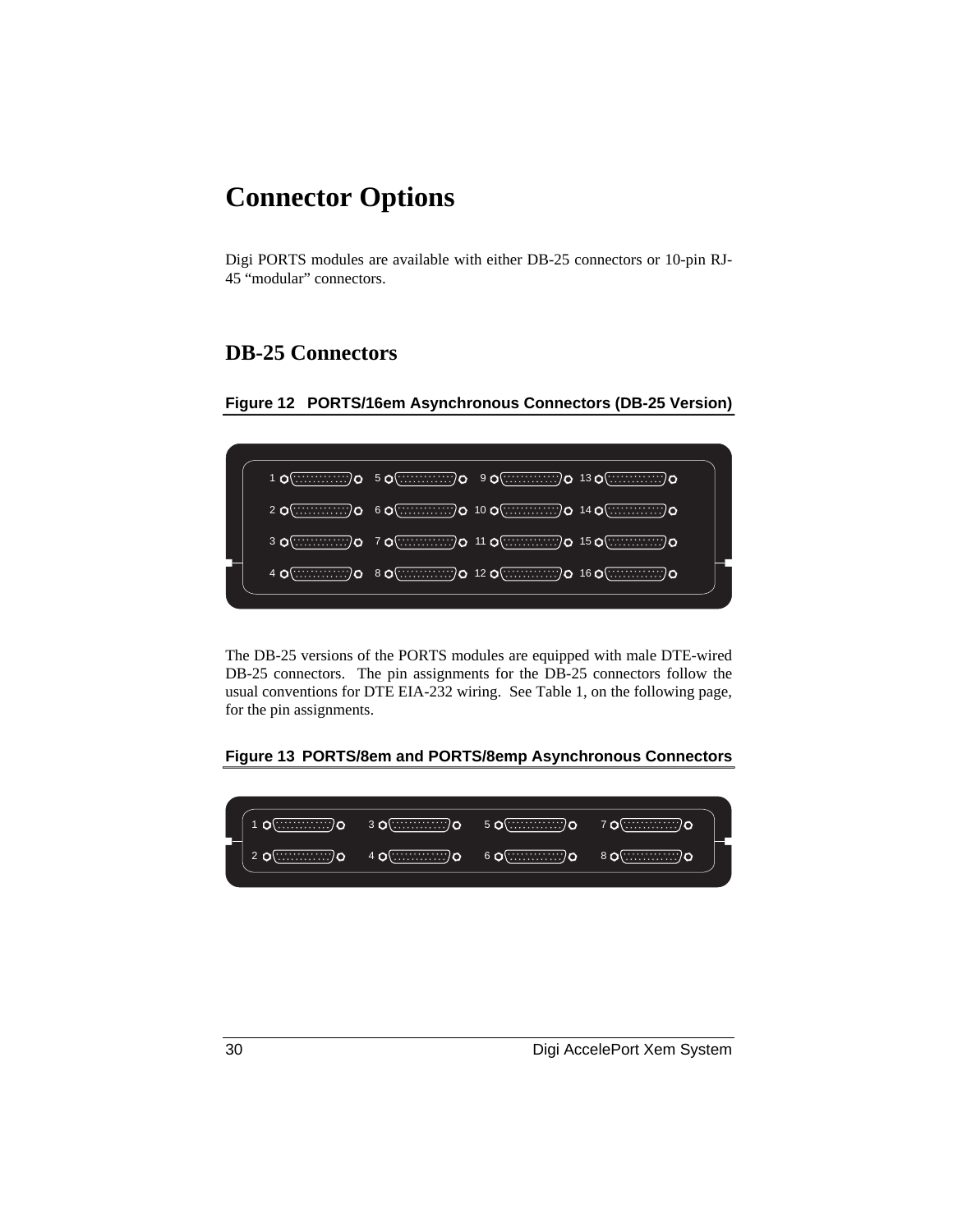#### **Table 1 DB-25 Connector Pin Assignments**

| <b>Signal</b> | <b>Description</b>      | Pin  |
|---------------|-------------------------|------|
| <b>GND</b>    | Chassis Ground          | $1*$ |
| TxD           | <b>Transmitted Data</b> | 2    |
| RxD           | <b>Received Data</b>    | 3    |
| <b>RTS</b>    | Request to Send         | 4    |
| <b>CTS</b>    | Clear to Send           | 5    |
| <b>DSR</b>    | Data Set Ready          | 6    |
| SG            | Signal Ground           | 7    |
| <b>DCD</b>    | Data Carrier Detect     | 8    |
| <b>DTR</b>    | Data Terminal Ready     | 20   |
| RI            | Ring Indicator          | 22   |

\*Chassis Ground is also available on the connector shell.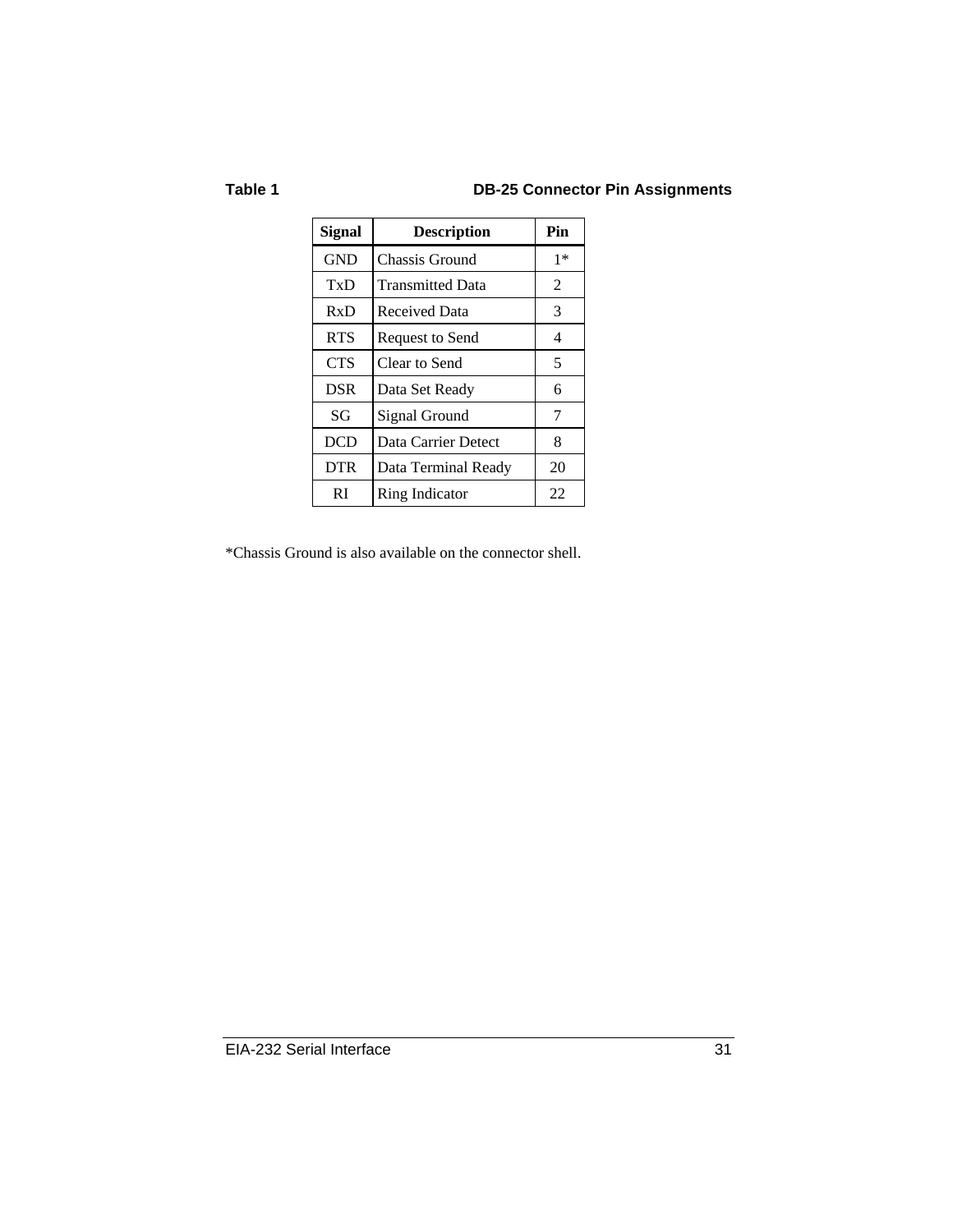#### **RJ-45 Connectors**

There are four types of modular plugs that can be used with the PORTS module's 10-pin RJ-45 jacks. These are the 4 or 6-pin RJ-11 plugs, and the 8 or 10-pin RJ-45 plugs.

The 8 and 10-pin RJ-45 plugs are the same physical size, but the 10-pin version has one additional wire at each end of the row of contacts. Thus pins 1-8 of an 8-pin RJ-45 directly correspond to pins 2-9 of a 10-pin RJ-45 connector.

Similarly, the two RJ-11 plugs have the same physical dimensions, but the 6-pin version has an extra pin at each end. The RJ-11 plugs are physically smaller than RJ-45 plugs, but are designed so that they fit into the *center* of an RJ-45 jack. In this way, the four pins closest to the center of any size connector will always carry the same signals as the middle four pins of any other connector. The contacts of a 6-pin RJ-11 connector correspond directly to the middle six pins of an 8 or 10-pin RJ-45 connector, and so on.

The diagram below illustrates the relationship of the various modular plug configurations to Digi's standard 10-pin RJ-45 jack, and show which EIA-232 signals are available in each configuration.

#### **Figure 14 Correspondence of Different RJ Plugs to RJ-45 Jack**

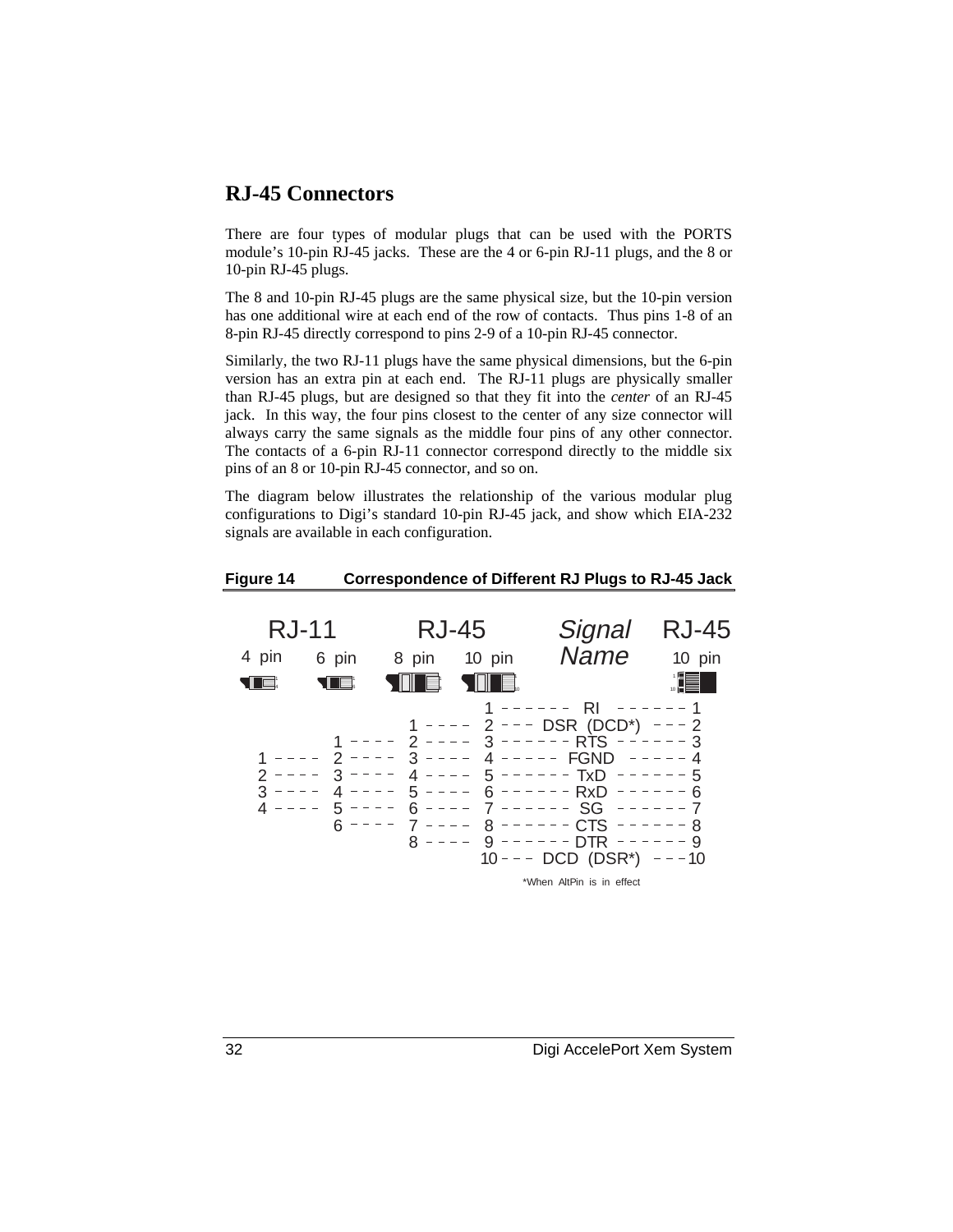#### **RJ-45 to DB-25 Conversion**

Since most EIA-232 devices are equipped with DB-25 connectors, it is necessary to buy or build an adapter to transfer the signals to a DB-25 plug. The most simple and direct approach is to purchase ready-made "Cable Legs" from a Digi dealer or distributor. These are made with a full 10-pin RJ-45 plug (which can be difficult to obtain in the retail market), connected via a two or four foot cable to a DTE-configured DB-25 plug.





**Table 2 Cable Leg Options and Part Numbers**

|                       | <b>DB-25 Male</b> | <b>DB-25 Female</b> | <b>DB-9 Female</b> |
|-----------------------|-------------------|---------------------|--------------------|
| 24 Inch Cables        | 61020024          | 61030024            | 61070024           |
| <b>48 Inch Cables</b> | 61020048          | 61030048            | N/A                |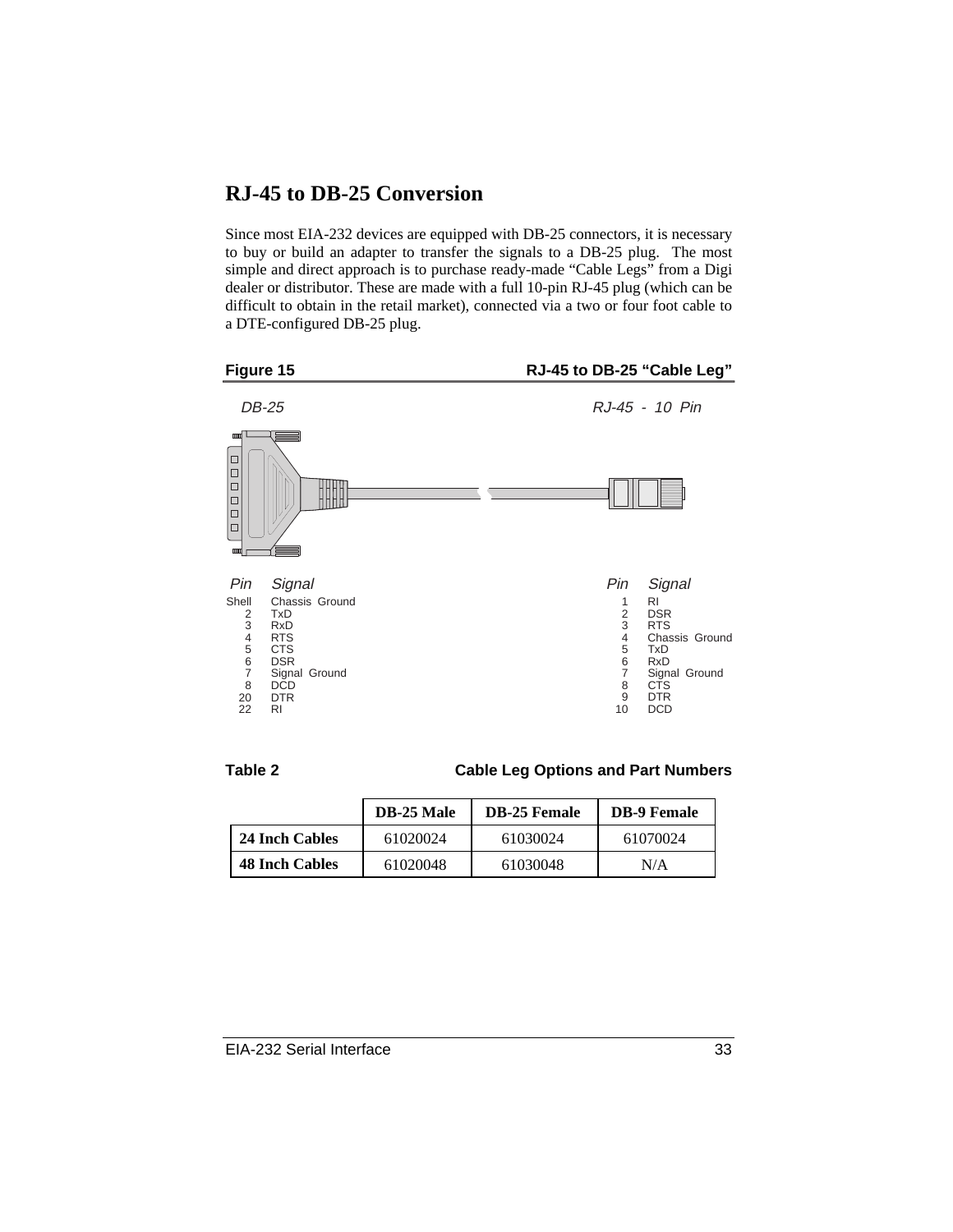The pin configuration of the DB-25 connector on the Cable Leg is shown in the diagram on the preceding page.

If you don't need full modem control, you can use one of the many commercially available RJ-45 to DB-25 adapters. These have both an 8-pin RJ-45 jack and a DB-25 plug in a housing no larger than that found on a standard DB-25 plug. The plug and jack are connected within the housing by jumpers which may be installed by the end-user in any desired configuration.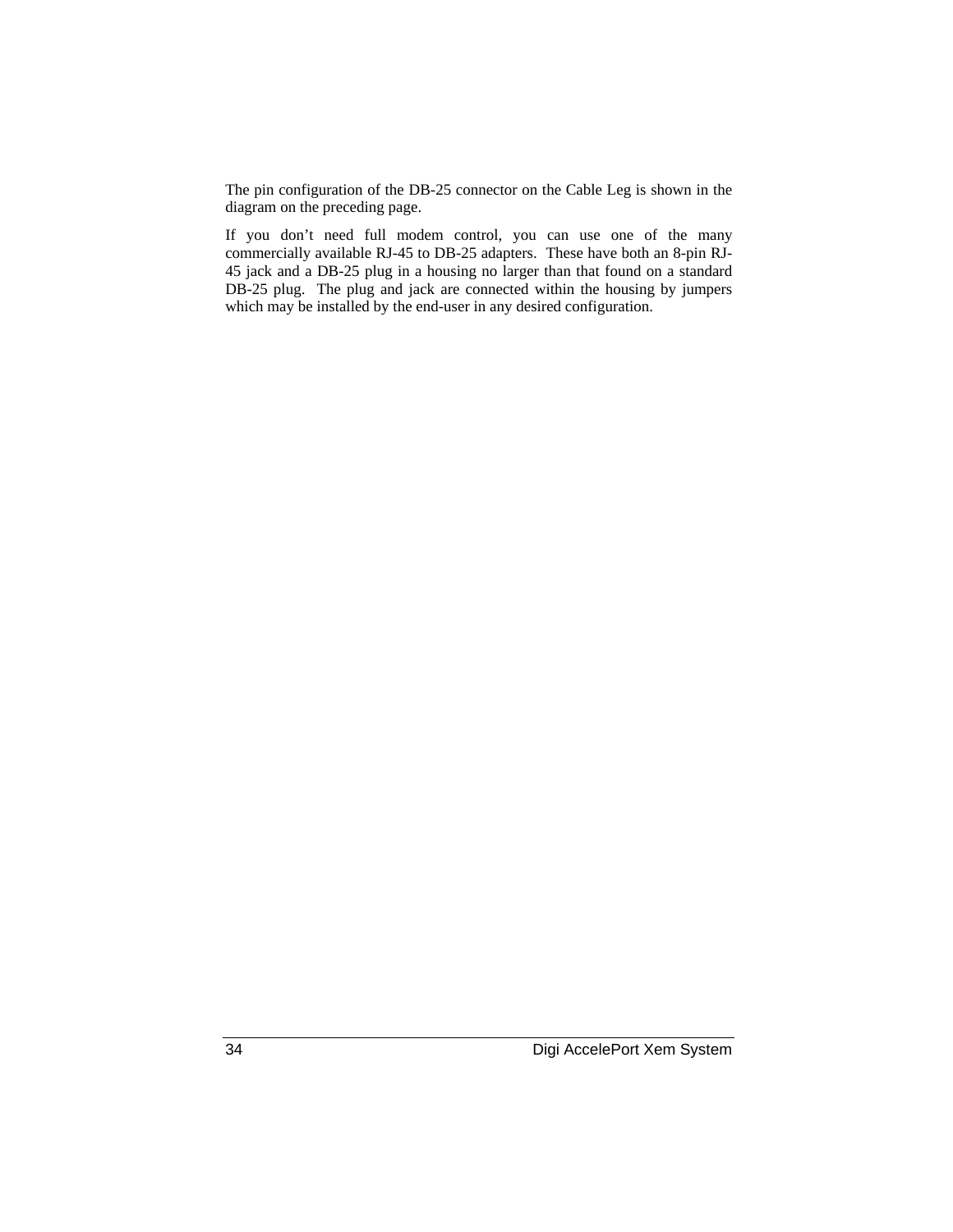# **Specifications**

Power requirements:

#### *PCI/Xem, AccelePort Xem - PCI:*

+5 Volts +/-5% 0.43 amps (typical), Vio (at +5 Volts) 0.020 Amps, plus PORTS module power draw (see below). *Only two PORTS modules can be powered by the PCI bus—third and fourth modules must have auxiliary power supplies connected).*

#### *PC/Xem, AccelePort Xem - ISA:*

+5 Volts +/-5% 1.75 amps (typical), plus PORTS module power draw (see below). *Only two PORTS modules can be powered by the ISA bus—third and fourth modules must have auxiliary power supplies connected).*

#### *EISA/Xem, AccelePort Xem - EISA:*

+5 Volts +/-5% 1.25 amps (typical), plus PORTS module power draw (see below). *Only two PORTS modules can be powered by the EISA bus—third and fourth modules must have auxiliary power supplies connected).*

#### *MC/Xem, AccelePort Xem - MC:*

+5 Volts +/-5% 0.87 amps (typical), plus PORTS module power draw (see below). *Only one PORTS module can be powered by the Micro Channel bus—second, third and fourth modules must have auxiliary power supplies connected).*

*PORTS Modules (each):* PORTS/16em: .7 amps (typical) PORTS/8emp: .65 amps (typical) PORTS/8em: .55 amps (typical)

• Environmental (host adapter and PORTS module):

| <b>Ambient Temperature</b> | 10 Degrees C to 55 Degrees C      |
|----------------------------|-----------------------------------|
| Relative Humidity          | 5% to 90%                         |
| Air Movement               | 30 CFM Forced (host adapter only) |
| Altitude                   | 0 to 12,000 Feet                  |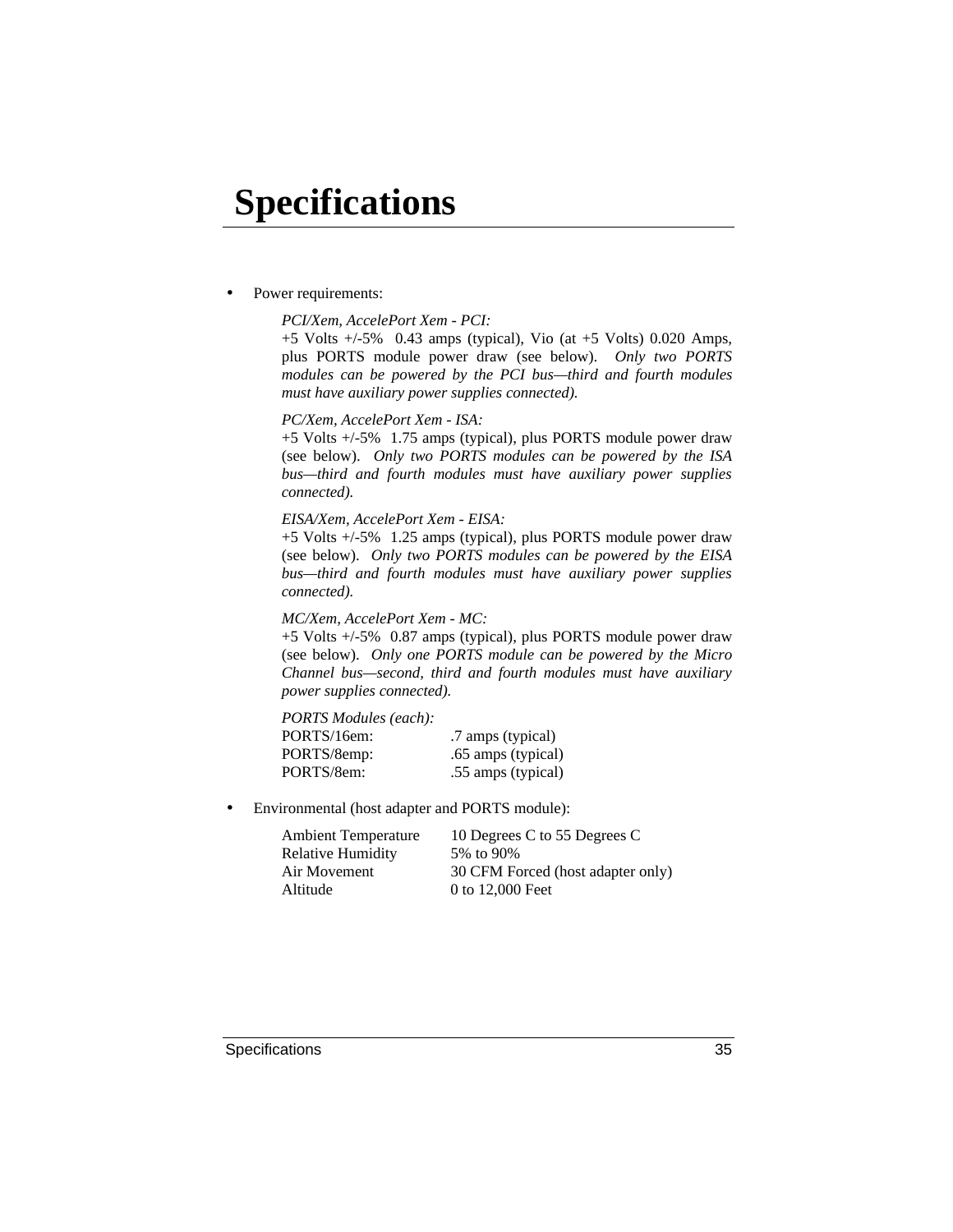• Mechanical (host adapter):

|        | PCI/Xem, AccelePort Xem - PCI:   |        |           |
|--------|----------------------------------|--------|-----------|
| Length | $6.75$ inches                    | Width  | .5 inches |
| Height | 4.2 inches                       | Weight | 4 ounces  |
|        | PC/Xem, AccelePort Xem - ISA:    |        |           |
| Length | 10.9 inches                      | Width  | .6 inches |
| Height | 3.7 inches                       | Weight | 9 ounces  |
|        |                                  |        |           |
|        | EISA/Xem, AccelePort Xem - EISA: |        |           |
| Length | 10.8 inches                      | Width  | .6 inches |
| Height | 3.8 inches                       | Weight | 9 ounces  |
|        | MC/Xem, AccelePort Xem - MC:     |        |           |
| Length | 12.3 inches                      | Width  | .6 inches |

• Mechanical (PORTS/16em module):

| RJ-45 version: |             |        |          |
|----------------|-------------|--------|----------|
| Length         | 12 inches   | Depth  | 7 inches |
| Height         | 2.25 inches | Weight | 2 pounds |
| DB-25 Version: |             |        |          |
| Length         | 12 inches   | Depth  | 7 inches |
| Height         | 4.2 inches  | Weight | 4 pounds |

• Mechanical (PORTS/8em and PORTS/8emp modules):

| Length | 12 inches   | Depth  | 7 inches |
|--------|-------------|--------|----------|
| Height | 2.25 inches | Weight | 2 pounds |

• Emissions:

FCC Part 15, Subpart J, Class A

CSA C108.8-M83, Class A

**Note:** To remain within Class A emissions standards, the Digi-supplied shielded cabling between the host adapter and PORTS module (or between two PORTS modules) must be used.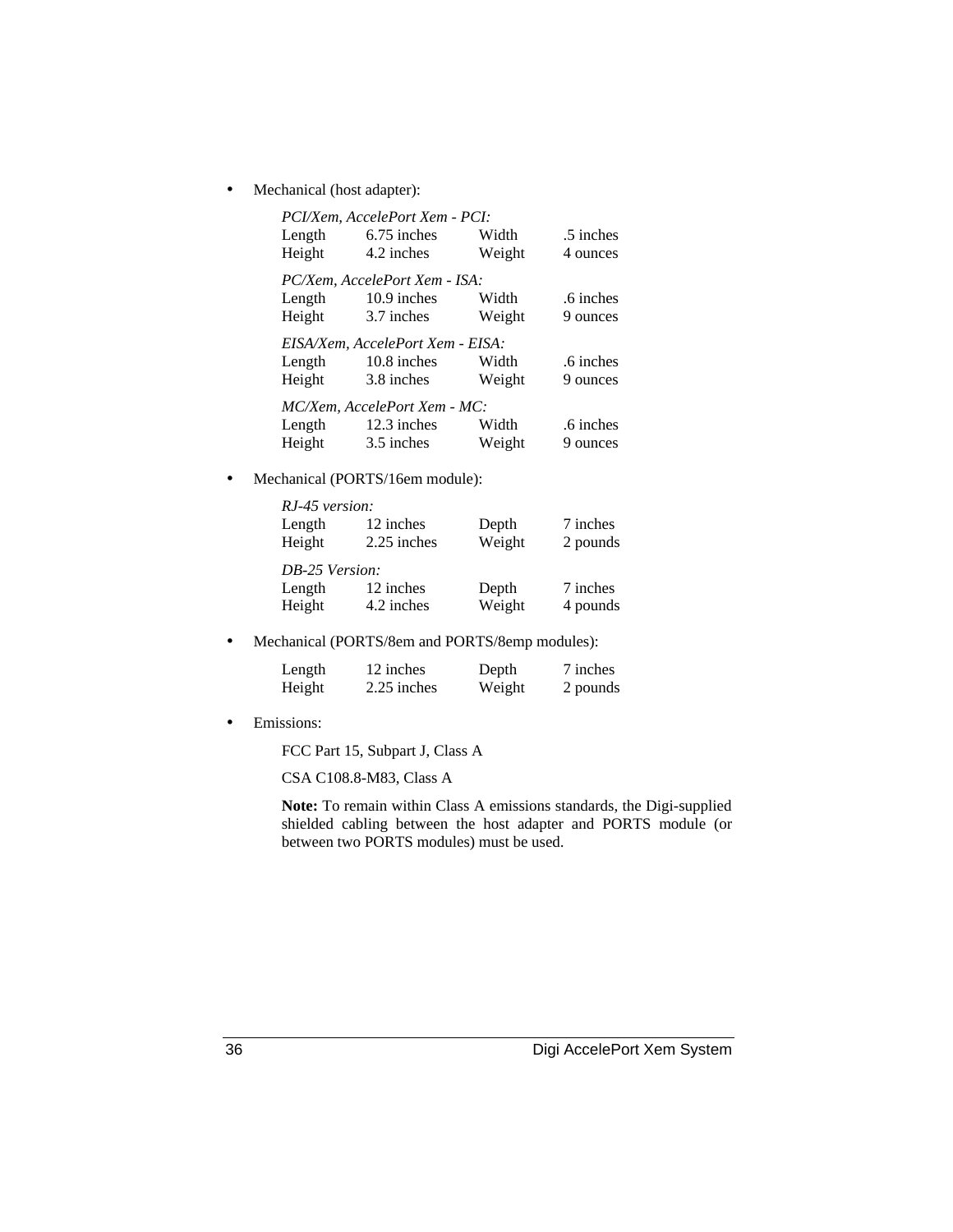# **Appendix—Memory Conflicts**

# **Contention for Memory Addresses**

Many intelligent peripheral devices require a block of vacant memory addresses on the host computer's bus for their own use. These memory addresses may be used to access a dual-ported RAM on the peripheral device to facilitate the transfer of large volumes of data between the host and the peripheral (memoryto-memory transfers are much faster than I/O bus transfers), or they may point to a ROM BIOS (a firmware program used by the host computer to control the peripheral device). In either case, the host computer sees this memory as its own, and can use the same high-speed memory-referencing commands that it uses with its internal memory.

Figure 16 shows a map of the first megabyte of a host system's memory bus. The shaded areas represent the computer's internal RAM. (This is nearly always 640K, but can often be reduced to 512K; there is also usually more RAM above the 1 Megabyte boundary.) The area between the RAM and the 1 Megabyte boundary is used for the host system's BIOS, option ROMs and peripheral memory. The memory map shows the locations typically used by some of the most common peripheral devices.

*The memory map on the following page shows* typical *memory usage. To be certain of what areas are available in your system, you will need to consult the documentation for your computer and peripheral devices.*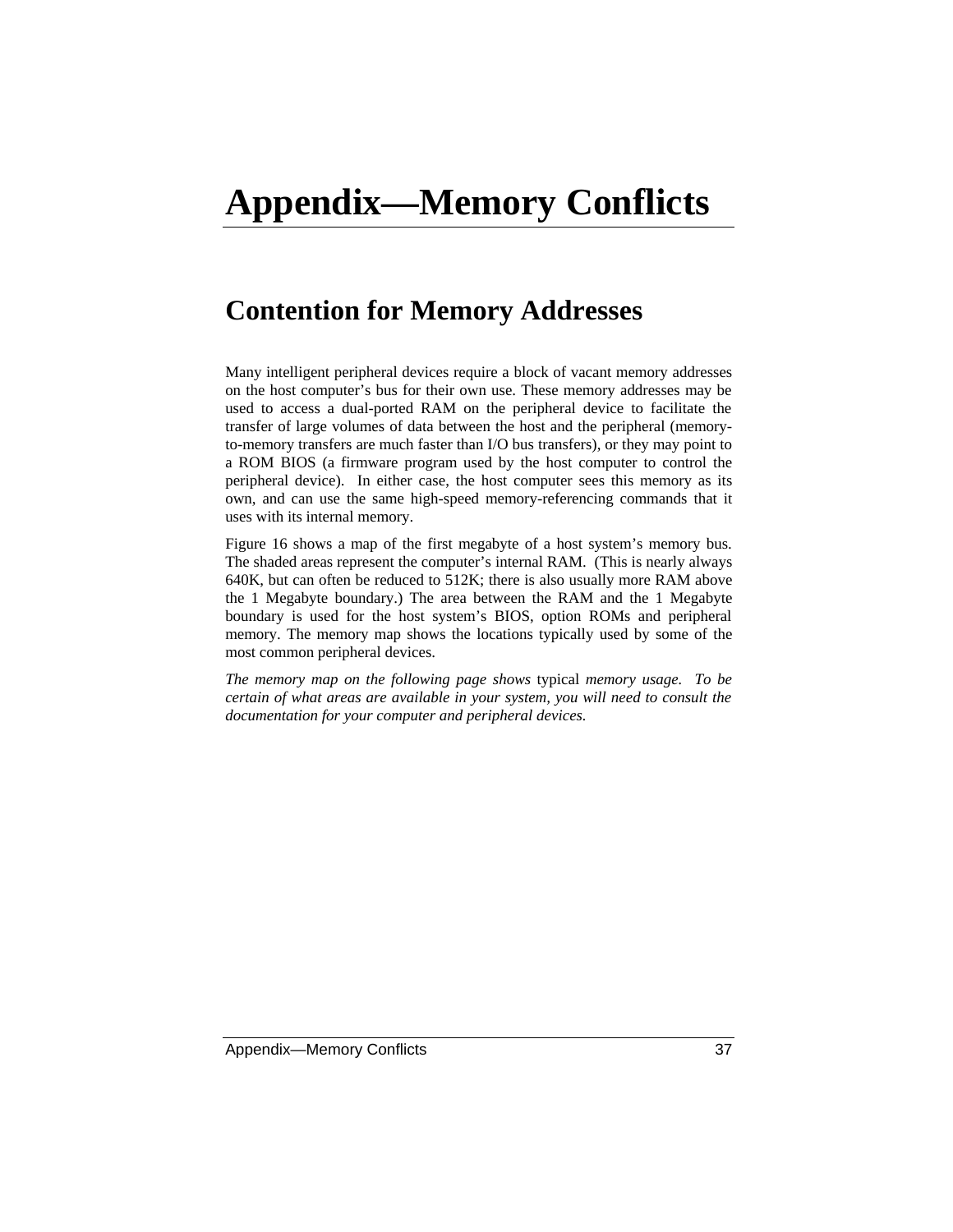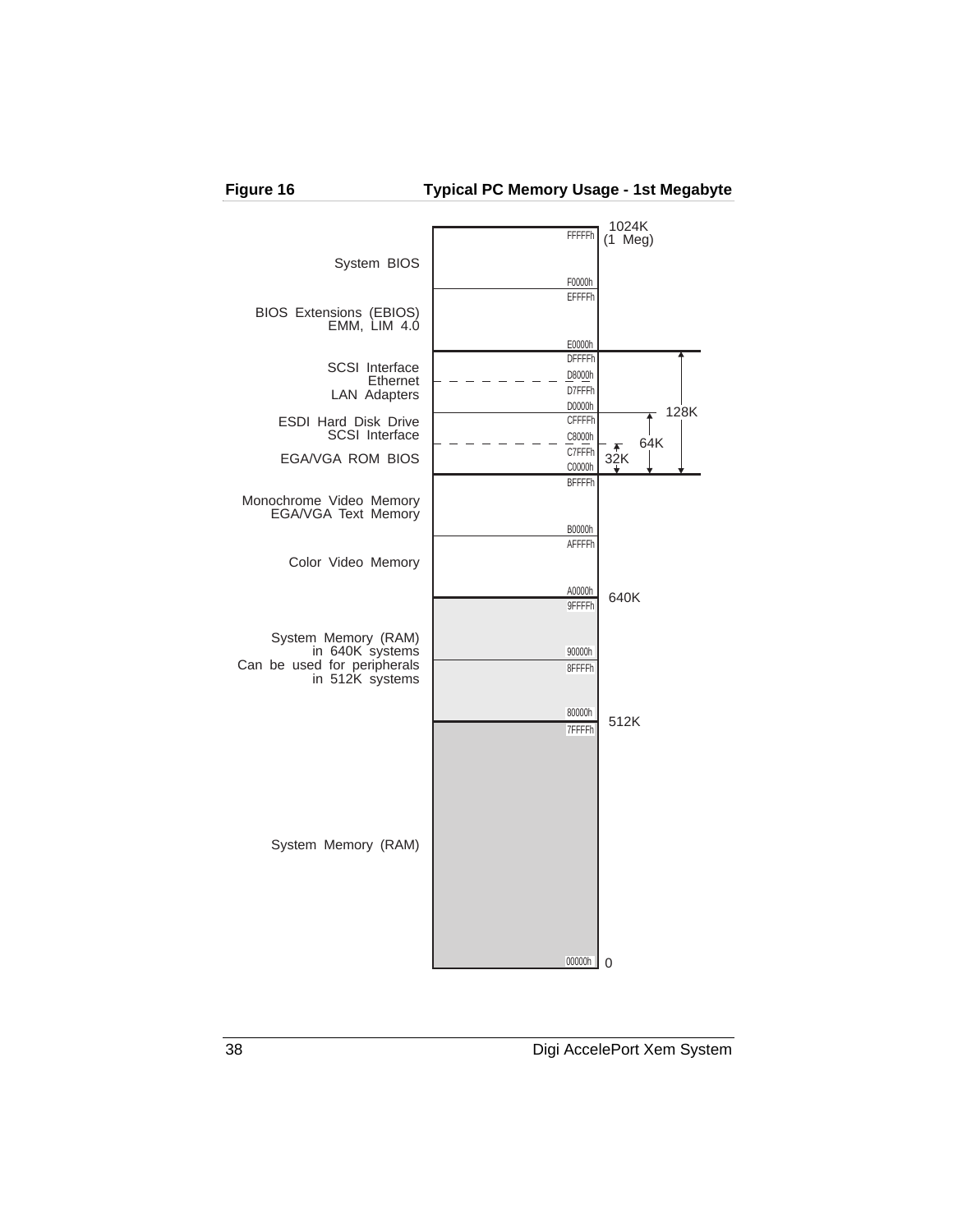#### **ISA Host Adapters**

The ISA Xem host adapter has 256K bytes of on-board dual-ported RAM which is accessed through a 32K "window", which can be mapped into any 32K region in the first sixteen megabytes of the computer's memory address space (32K byte boundaries end with either 0000h or 8000h).

Current Digi device drivers support sixteen preconfigured 32K address ranges for ISA Xem host adapters, beginning at 80000h, 88000h, 90000h, 98000h, A0000h, A8000h, B0000h, B8000h, C0000h, C8000h, D0000h, D8000h, E0000h, E8000h, F0000h or F8000h. These addresses are all below the 1 megabyte boundary. In practice, only four of these address ranges are likely to be available. The addresses E0000h-FFFFFh are typically used for the system BIOS and BIOS extensions; the addresses A0000h-BFFFFh are used for video buffers, and the addresses 80000h-9FFFFh are between 512K and 640K, and so can only be used with host computers having no more than 512K of base memory (memory below 1 megabyte). Since most computers have 640K of base memory, only the addresses from C0000h-DFFFFh are generally usable. To complicate matters, most intelligent peripheral devices require some memory address space in this region for their ROM or shared memory. It is therefore necessary to insure that the memory address range chosen for the ISA Xem host adapter does not conflict with the range used by any other device in your system.

Some typical sources of contention are:

- Plug-in VGA and EGA cards, which have a ROM BIOS beginning at C0000h.
- ESDI hard disk controllers, which typically have a ROM BIOS beginning at C8000h or CC000h.
- SCSI interfaces, which have a ROM BIOS that may be located anywhere in the C0000h-DFFFFh range.

Consult the documentation for your peripheral devices to determine what (if any) memory addresses they may be occupying on the host memory bus.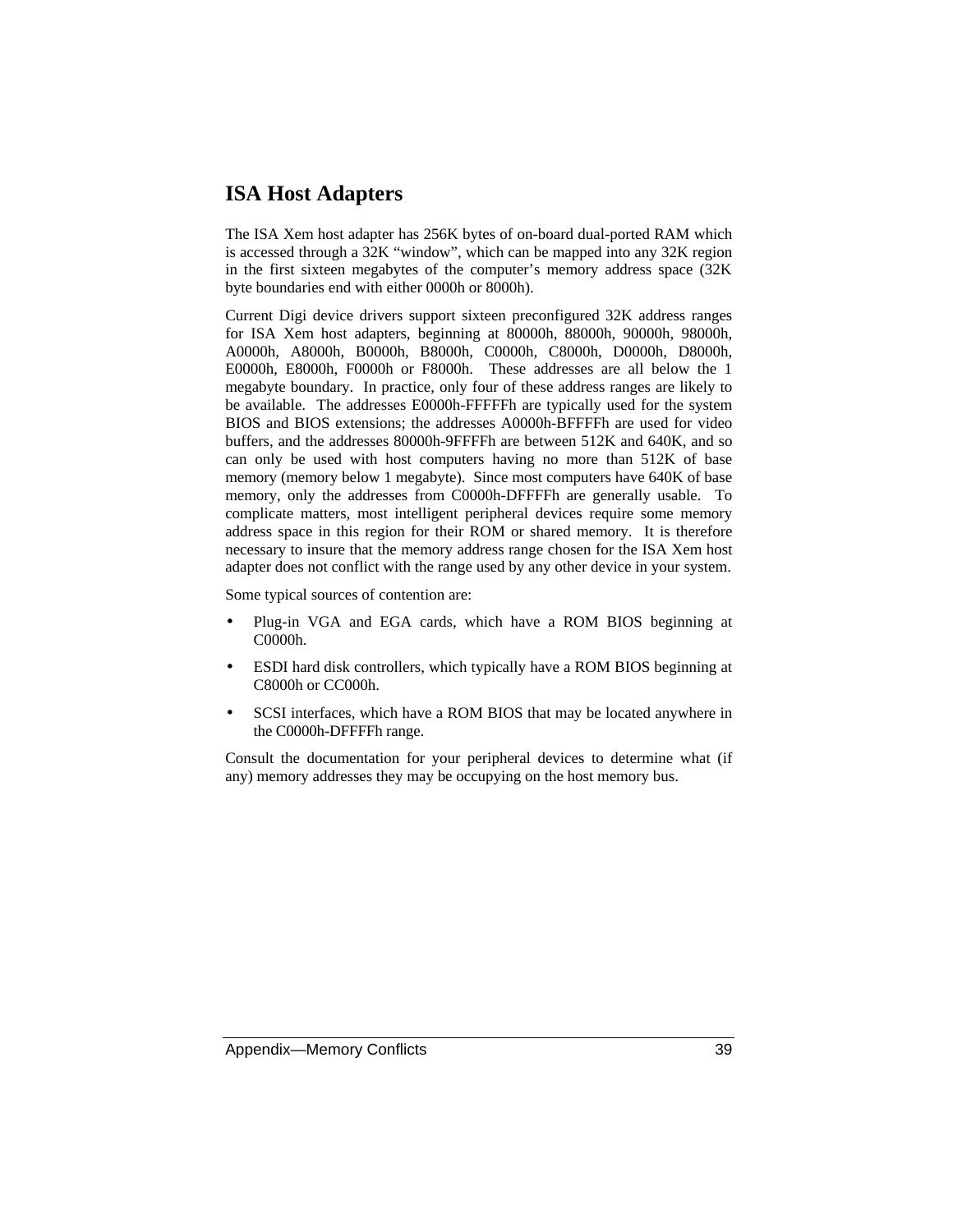#### **EISA Host Adapters**

EISA/Xem host adapters support 32-bit addressing, and so can be placed anywhere in the memory address space up to the 4 gigabyte limit. The EISA/Xem configuration file provides sixteen address ranges below 1 megabyte, and sixteen address ranges in the fourth gigabyte.

When installed at an address *below* 1 megabyte, the same considerations apply as for the ISA/Xem host adapter (see page 39).

#### **Micro Channel Host Adapters**

Micro Channel Xem host adapters support 32-bit addressing, and so can be placed anywhere in the memory address space up to the 4 gigabyte limit. The Micro Channel Xem configuration file provides four address ranges below 1 megabyte, three address ranges in the sixteenth megabyte and eight address ranges in the fourth gigabyte. To use the address ranges in the fourth gigabyte, the host adapter must be installed in a 32-bit slot.

When installed at an address *below* 1 megabyte, the same considerations apply as for the ISA Xem host adapter (see page 39).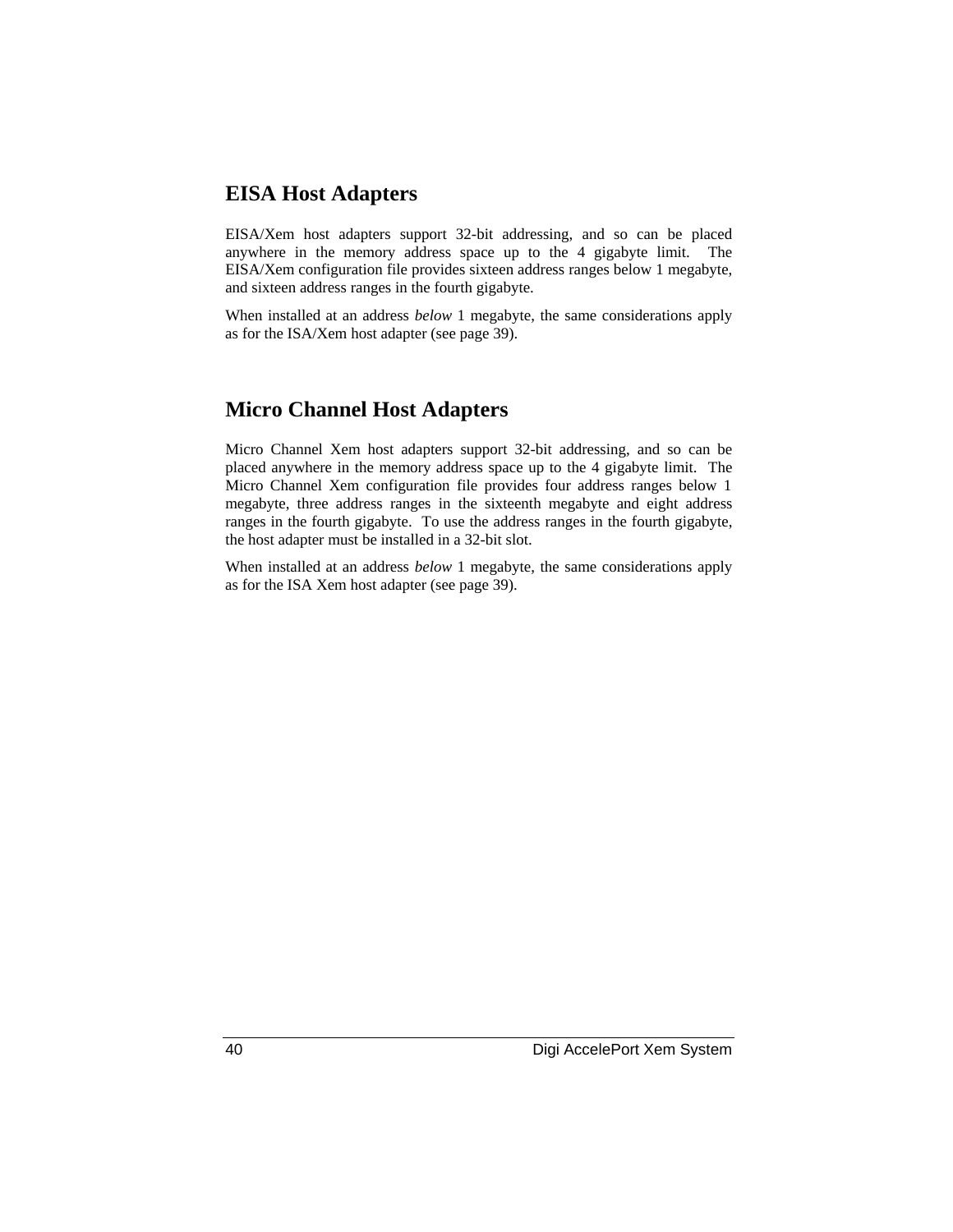# **The Digi Bulletin Board System**

Digi provides an electronic bulletin board service (BBS) for our customers. This bulletin board provides general and technical information about Digi's products.

The Digi BBS allows users to download software drivers as soon as they become available. There is also a feature to allow users with problems or questions about Digi products to leave messages to Digi Technical Support.

Using the Digi BBS is easy. Simply dial **(612) 912-4800**. In Europe, dial **+49 221 9205211**; in Asia, dial **+65 735 2460**.

The recommended modem communications parameters are 8 bits, no parity and one stop bit (**8 N 1**). Other settings may also work.

Download protocols include Zmodem, Xmodem, Ymodem, Kermit and others.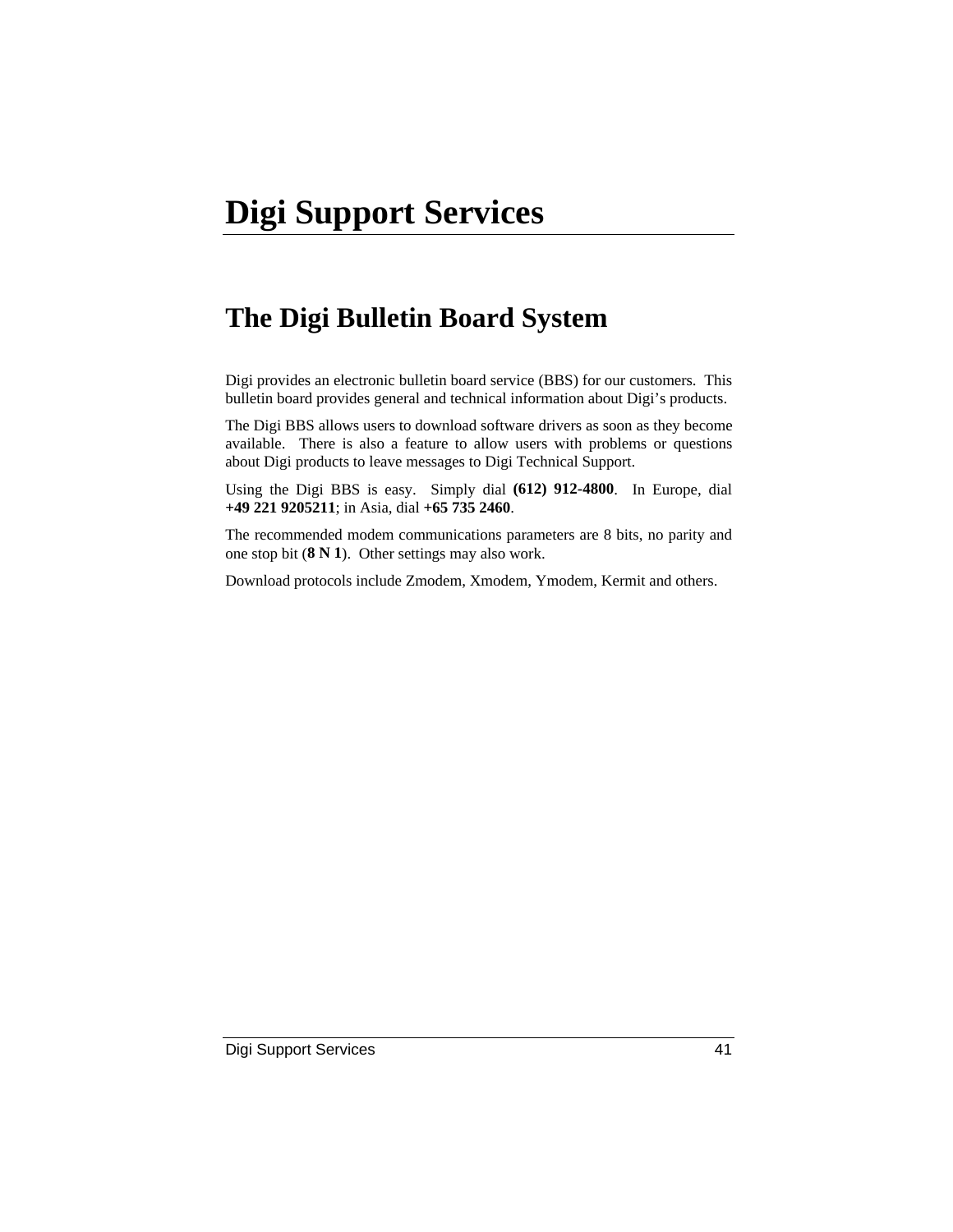# **Internet FTP Server**

Digi has set up an Anonymous FTP server for those with access to the Internet network. The address is **ftp.dgii.com**. Log in as **anonymous**, and enter your E-mail address when asked for a password. Drivers and installation tips are located in the **/drivers** directory. A text file, **download.doc**, gives information on uncompressing the files after downloading. Tip: Be sure to enter "bin" before downloading, to ensure binary transfer of files.

# **World Wide Web Server**

Product information, manuals, new product announcements, programs, application stories and more can be obtained through the World Wide Web. Our address is **http://www.dgii.com**.

# **DigiFACTs FaxBack Server**

Manuals and technical information can also be obtained by FAX. To use the FaxBack server, simply call (612) 912-4990 on a touch tone phone.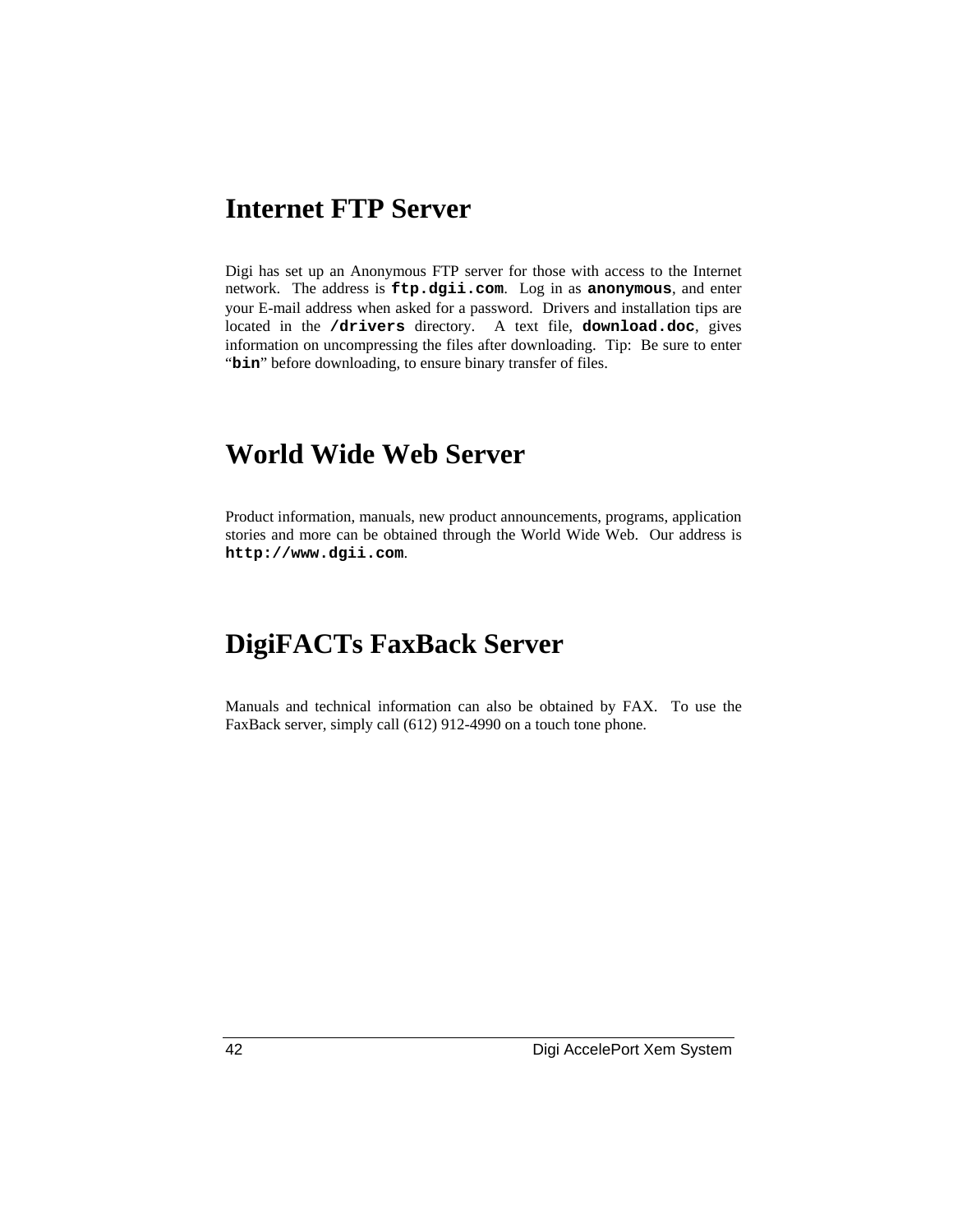# **Information About Your System**

| Make, model and clock speed of your computer:<br><u>Letting</u> |  |                                               |
|-----------------------------------------------------------------|--|-----------------------------------------------|
| How much RAM does your computer have?<br><u> </u>               |  |                                               |
|                                                                 |  |                                               |
| <b>Hard disk</b>                                                |  | <b>controller:</b> Type: Memory addressed at: |
|                                                                 |  | I/O port used: <u>Next RQ:</u>                |
|                                                                 |  | LAN card: Type: Memory addressed at:          |
|                                                                 |  | $I/O$ port used: $IRQ$ :                      |
|                                                                 |  | Memory addressed at:                          |
|                                                                 |  | I/O port used: IRQ: IRQ:                      |
|                                                                 |  | Operating system: Version:                    |
| Digi device driver version:                                     |  |                                               |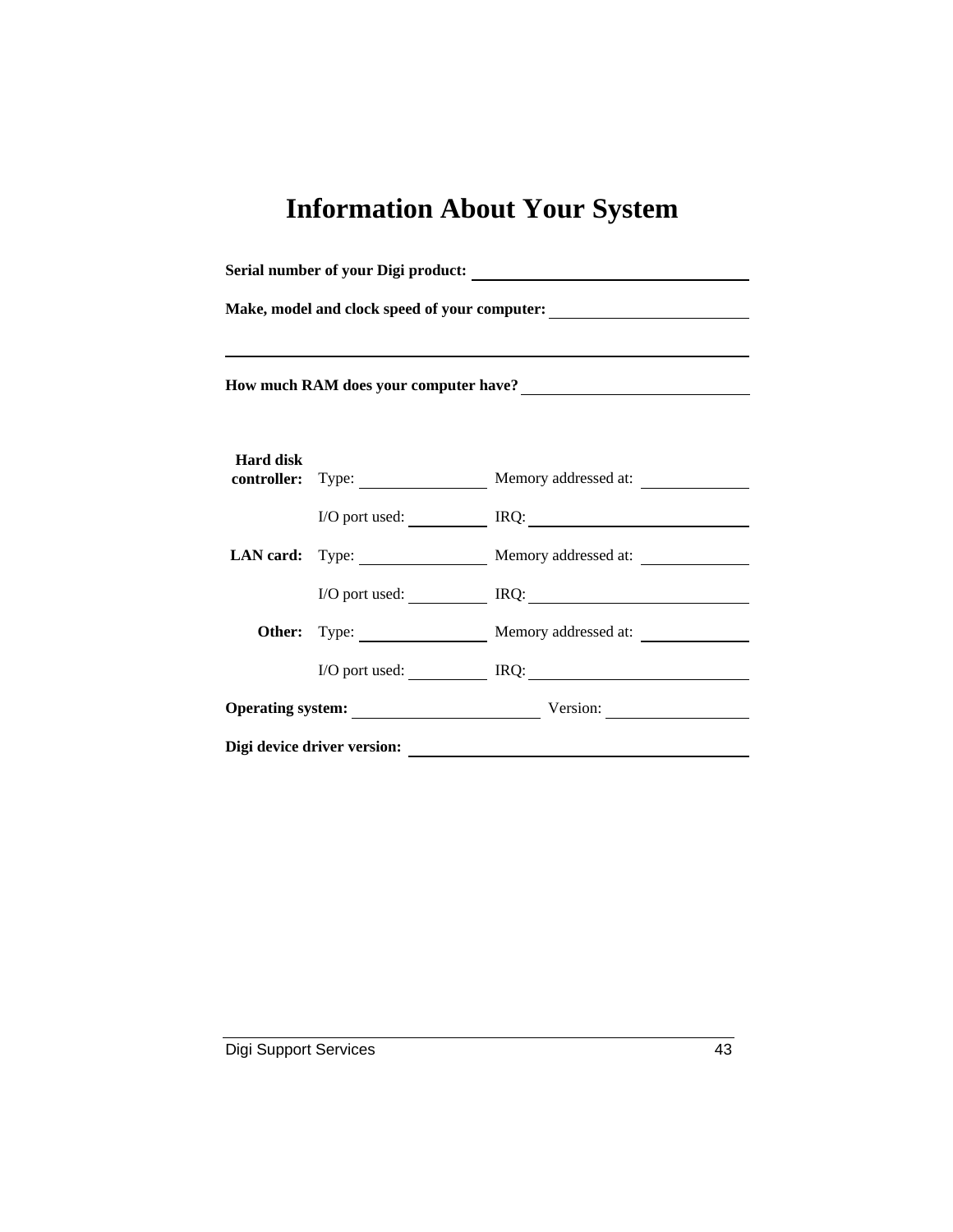# **Technical Support**

At Digi, we are proud of our products, and support them. Our dealers and distributors are fully trained on our product line, so that they can help you on a technical level should assistance be needed.

Your first level of support is your Digi dealer, the place where you purchased your Digi product. Your dealer has the training to help you with any installation questions or difficulties you might have.

If you still experience difficulties (after contacting your first level of support), Digi has a staff of Technical Support Specialists that can assist you. They can be reached at **(612) 912-3456**. In Europe, call **+49 221 920520**, and in Asia, call **+65 732 1318**. FAX numbers are: (612) 912-4958 (USA), +49 221 9205210 (Europe) and +65 732 1312 (Asia).

When you call Digi Technical Support, please call from a position where you can operate your system. Also, please fill out the form on the preceding page before calling, so your Technical Support representative can have a clear picture of your system and any potential conflicts between devices.

Digi Technical Support can also be reached via Internet E-mail. Please send correspondences to **support@dgii.com**, and include your voice and FAX phone numbers.

# **Customer Service**

Digi also has a staff of Customer Service representatives to help you with software and documentation update requests, as well as Returned Merchandise Authorizations (RMAs) in case you need to return your Digi product for repair (see page *45*). They may be reached at **(612) 912-3456**. Digi Customer Service may be contacted by FAX at (612) 912-4959.

Digi Customer Service can also be reached via Internet E-mail. Please send correspondences to **cust\_serv@dgii.com**, and include your voice and FAX phone numbers.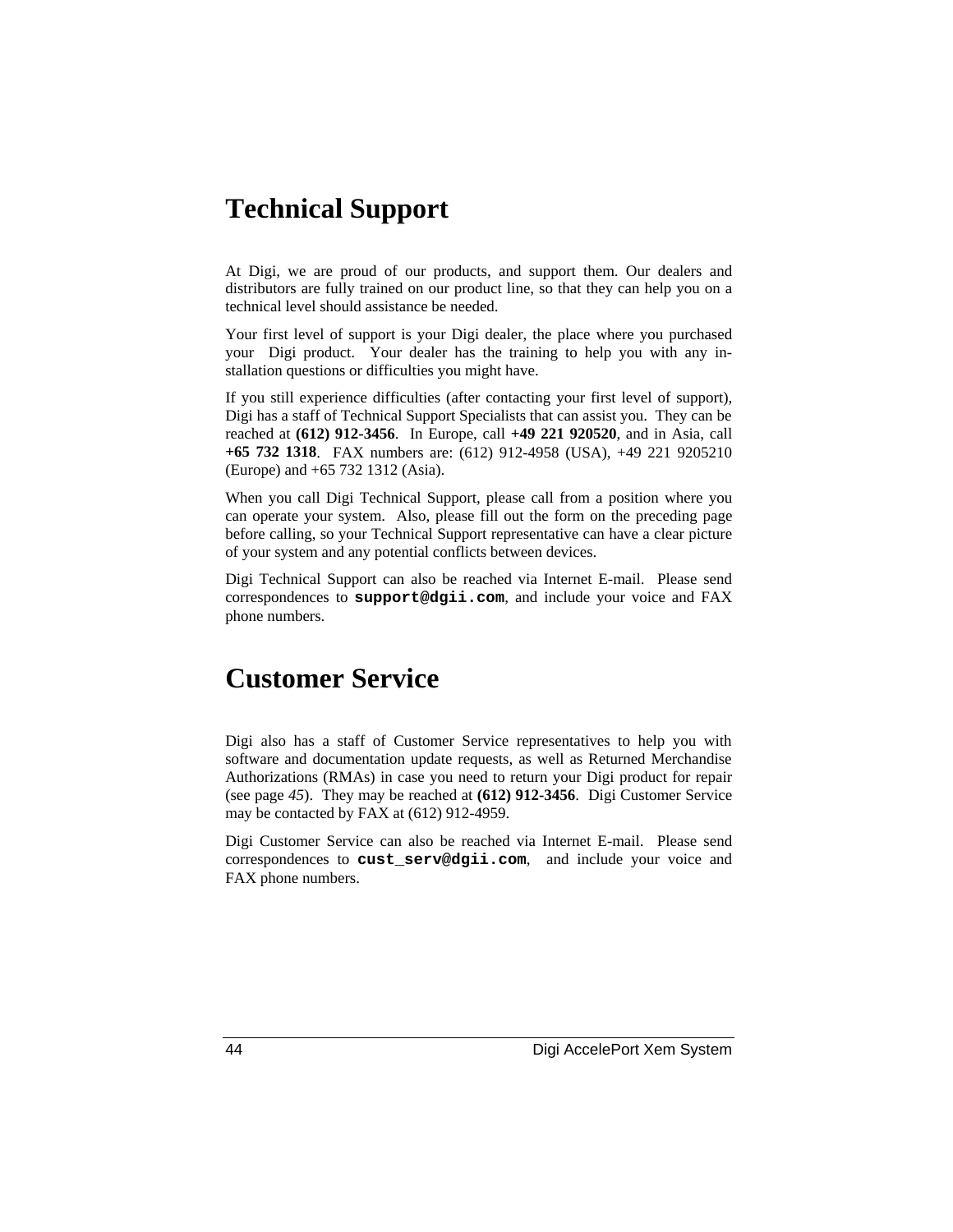# **Return Procedures**

All Digi products have a five-year parts and labor warranty, and we are ultimately responsible for any defective parts, according to the limits specified in the warranty. However, many of the reported problems are due to factors other than defects in the product itself. To save you time and possibly additional cost, Digi asks that you *first* try to resolve any difficulties by contacting our Technical Support representatives at **(612) 912-3456.**



#### *Be sure to have the serial number of your Digi product at hand before calling Technical Support.*

Returns should be directed to the dealer or distributor from whom you purchased the product. If you need to return your Digi product for repair, it is first necessary to obtain an RMA (Returned Merchandise Authorization) number from Digi, by speaking to a Digi Customer Service representative. Authorized returns should be shipped to Digi International, 10000 West 76th Street, Eden Prairie, MN 55344. The RMA number should appear on the shipping carton, on or near the address label.



*Products received without an RMA number clearly marked on the outside of the package will be returned, unopened, to the sender*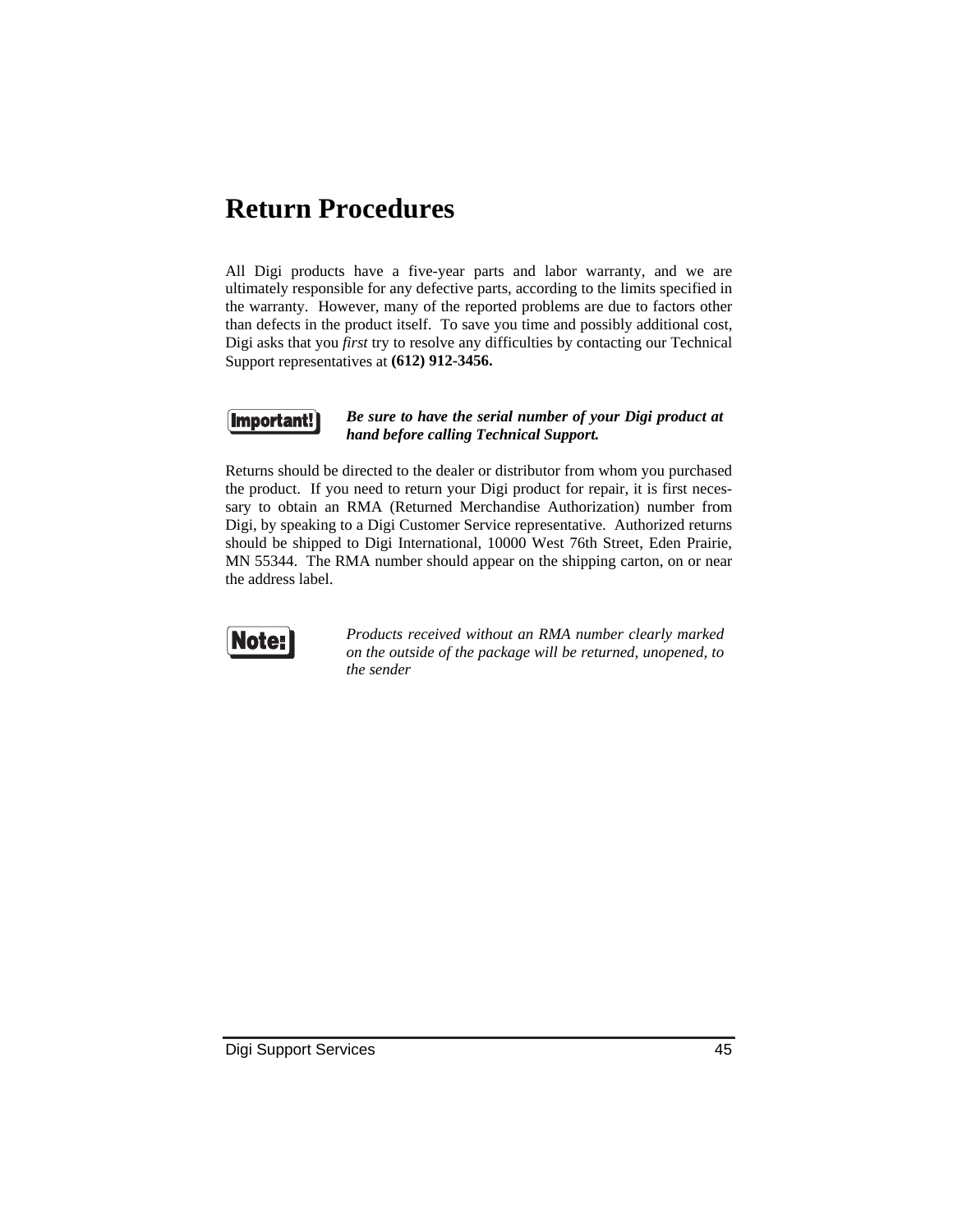# **Index**

Adapter RJ-45 to DB-25, 33 ADF Files, 17 ALTPIN, 22 BBS, 41 Bulletin Board, 41 Cable configuration EIA-232 peripherals, 21, 23, 24, 25, 26 Cable legs, 21, 33 Cables Capacitance, 29 Configuration Automatic, 17 EISA, 14 ISA, 10 Micro Channel, 17 Contention Memory addresses, 37 Sources, 39 Customer Assistance, 44 Customer Service, 44 DB-25 connectors, 23, 24, 30 Pin assignments, 31 DB-25 to RJ-45 conversion, 33 Diagnostics, 6, 7 Digi BBS, 41 DTE connections, 23 EBI Cable, 18 EBI connectors, 18 EBI In, 18 EBI Out, 18 EISA Configuration, 14 Installation, 13 Jumper Settings, 13 E-Mail addresses, 44 Environment, 28 FaxBack, 42 Flow control, 23, 24, 25, 26 DTR, 24, 26 Hardware, 24, 26

Ready/Busy, 24, 26 Software, 23, 25 FTP server, 42 Grounding, 28 Handshaking, 23, 24, 25, 26 DTR, 24, 26 Hardware, 24, 26 Ready/Busy, 24, 26 Software, 23, 25 I/O Port ISA, 10 Micro Channel, 17 Installation, 8 EISA, 13 ISA, 10 Micro Channel, 16 PORTS modules, 18 Installation tips, 3 Internet, 42 ISA Configuration, 10 I/O Port, 10 Installation, 10 Jumper Settings, 11 Jumper Settings EISA, 13 ISA, 11 Micro Channel, 16 Memory address Contention, 37 Sources, 39 Memory addresses EISA, 15 Micro Channel, 17 Memory conflicts, 37 EISA, 40 ISA, 39 Micro Channel, 40 Memory map, 38 Memory map utility, 3, 5 Micro Channel Configuration, 17

46 Digi AccelePort Xem System